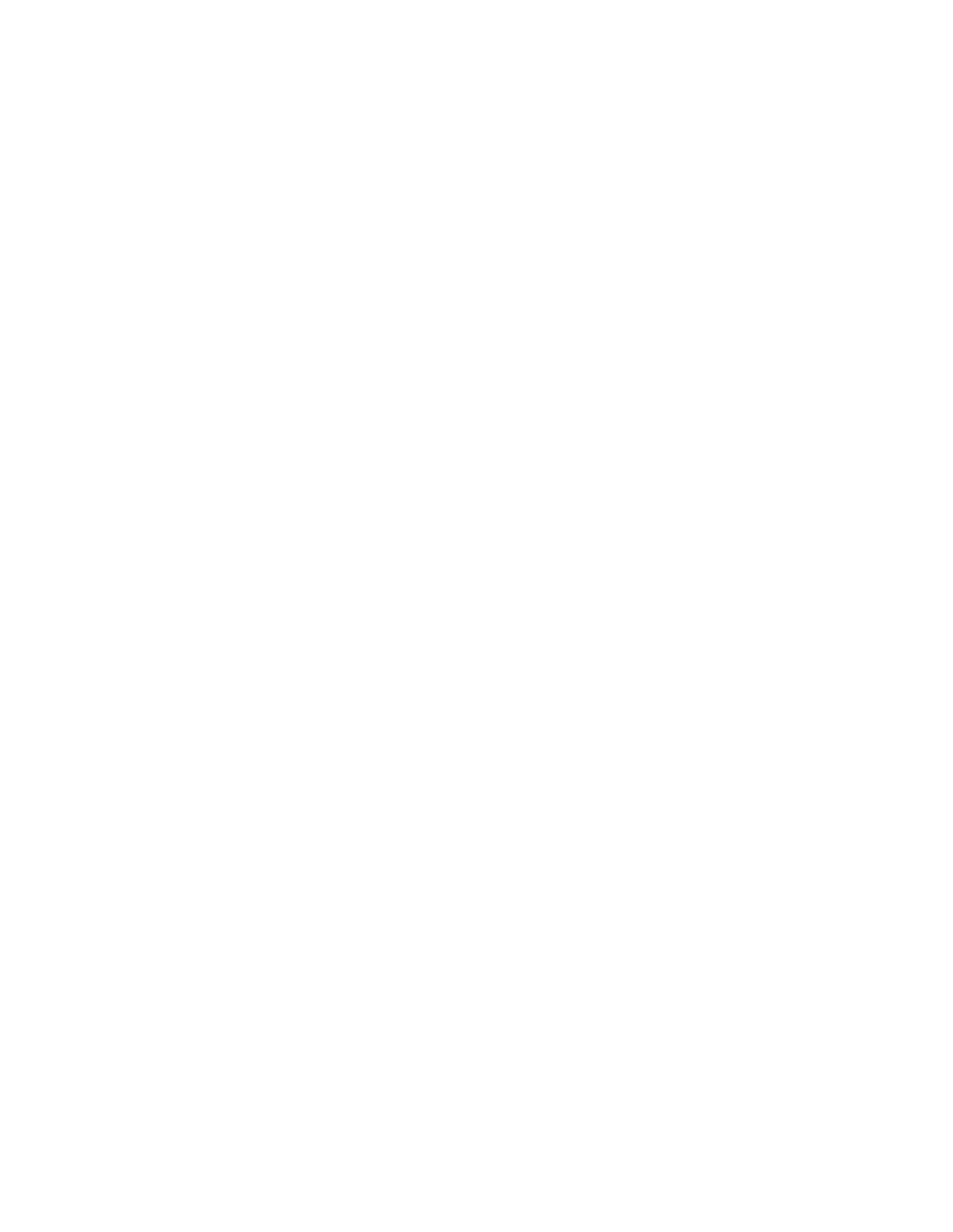# **TABLE OF CONTENTS**

# **ARTICLE I: INTRODUCTION**

- Section 1.1: Purpose
- Section 1.2: Applicability
- Section 1.3: Elements of an Effective Safety Program
- Section 1.4: Safety Policy Statement

# **ARTICLE II: ACCOUNTABILITY FOR SAFETY**

- Section 2.1: Responsibility for Safety Functions
- Section 2.2: Enforcement of Safety Standards

# **ARTICLE III: SAFETY PROGRAM STRUCTURE**

- Section 3.1: Executive Safety Committee
- Section 3.2: Accident/Injury Reporting, Policy and Procedure
- Section 3.3: Safety and Health Training
- Section 3.4: Safety Orientation of New Employees
- Section 3.5: Inspection Program

# **ARTICLE IV: FEDERAL AND STATE COMPLIANCE**

- Section 4.1: US Occupational Safety & Health Administration (OSHA) and IL Dept. of Labor
- Section 4.2: Hazard Communication Standard (29CFR 1910.1200)
- Section 4.3: Blood Borne Pathogens (1910.3000)
- Section 4.4: Personal Protective Equipment (PPE) (1910.132)

# **ARTICLE V: FLEET SAFETY**

- Section 5.1: Operation of County Equipment/Vehicles
- Section 5.2: Use of Private Vehicle for Business
- Section 5.3: Motor Vehicle Accidents

# **ARTICLE VI: EMPLOYEE SAFETY & HEALTH**

- Section 6.1: General Safety Rules
- Section 6.2: Illness and Injury Control/Prevention
- Section 6.3: Transitional Duty Policy
- Section 6.4: Ergonomics and Office Safety Program

## **ARTICLE VII: EMPLOYEE DISSEMINATION/ACKNOWLEDGEMENT OF SAFETY MANUAL**

## **APPENDIX**

Safety Forms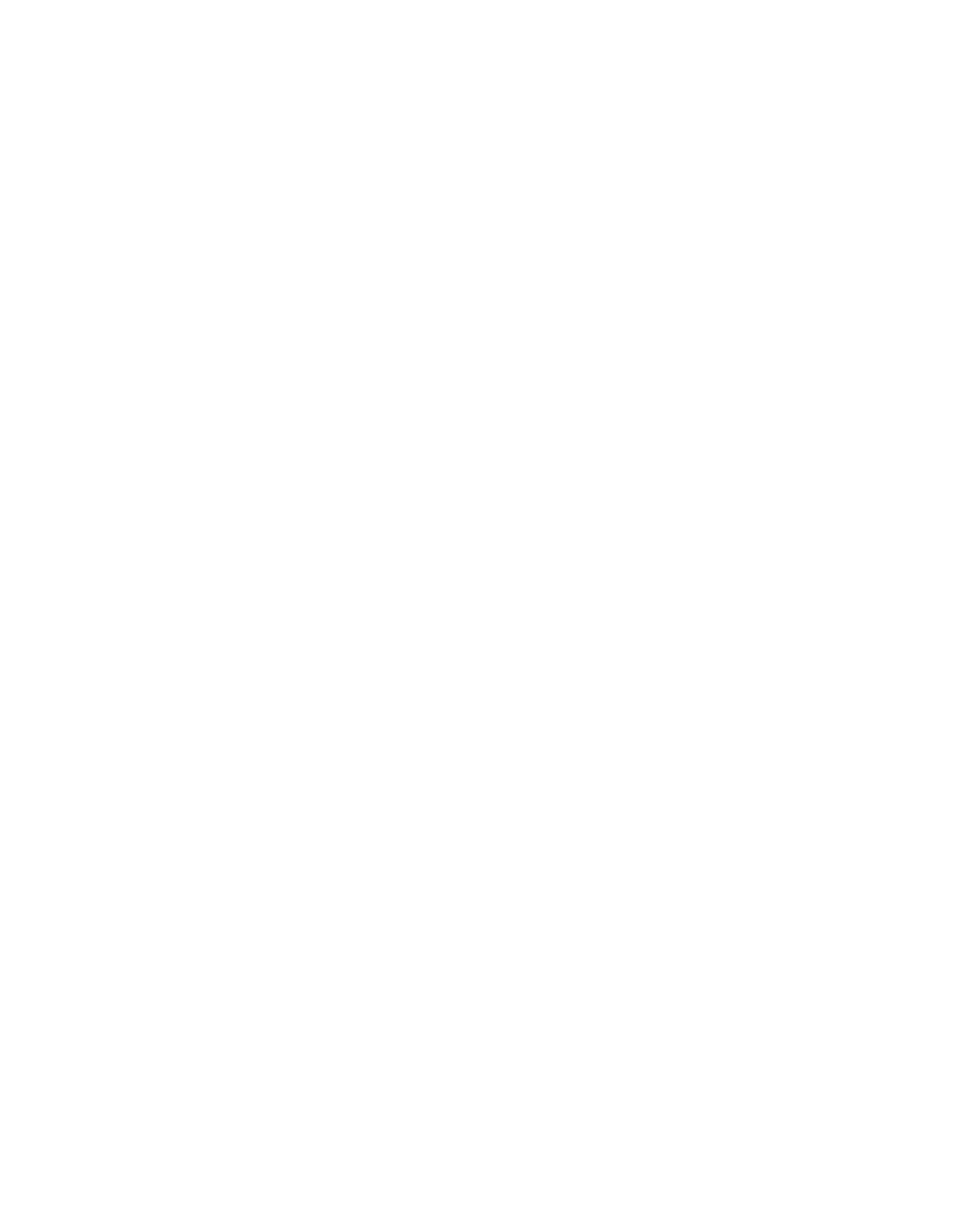# **ARTICLE I: INTRODUCTION**

#### **Section 1.1: Purpose**

A safety program is designed to accomplish one primary purpose: **To Prevent Accidents**. Preventing accidents results in saving lives, eliminating human suffering, increasing efficiency of operations, and saving thousands of dollars for both employees and the general public of our County. A county safety program must provide not only for the safety of the County employees, but also for the safety of the public in regards to operations of the various departments. To be successful, the safety program must have continuous active support of all employees, particularly of those in supervisory positions. The "Push" for an effective safety program must come from the "Top" person in each division, department, section or crew to maximize employee support and participation. It should be pointed out that there is nothing new about the common sense and good judgment outlined in this manual because they have been in effect all the time. *This manual has been published to provide written policies and procedures for the guidance of our personnel; however it is not intended to be in derogation of any existing collective bargaining agreements, or individual Department policies. Existing bargaining agreements and Department policies will take precedence when those agreements or policies are more stringent.*

#### **Section 1.2: Applicability**

All policies relating to inherent managerial policy apply to all Full Time, Part Time, and Short Term or Seasonal employees of Lee County, including, but not limited to County Board members, non-certified employees and certified collective bargaining unit employees. Any policy that relates to matters directly affecting wages, hours, and terms and conditions of employment shall be binding upon all non-collective bargaining unit employees and not binding upon certified collective bargaining units whereby the collective bargaining agreement shall govern. In the event of any inconsistency between this Handbook and the applicable bargaining unit contract, the bargaining unit contract shall govern.

Add "volunteers" to include the Volunteer Corp?

#### **Section 1.3: Elements of an Effective Safety Program**

An effective safety program includes, but is not limited to the following functions and responsibilities:

- (a) Assigning responsibilities to persons for safety activities.
- (b) Assigning personnel to jobs for which they are physically qualified to perform safely.
- (c) Making equipment, work areas, and working methods safe.
- (d) Searching out hazards and eliminating them immediately.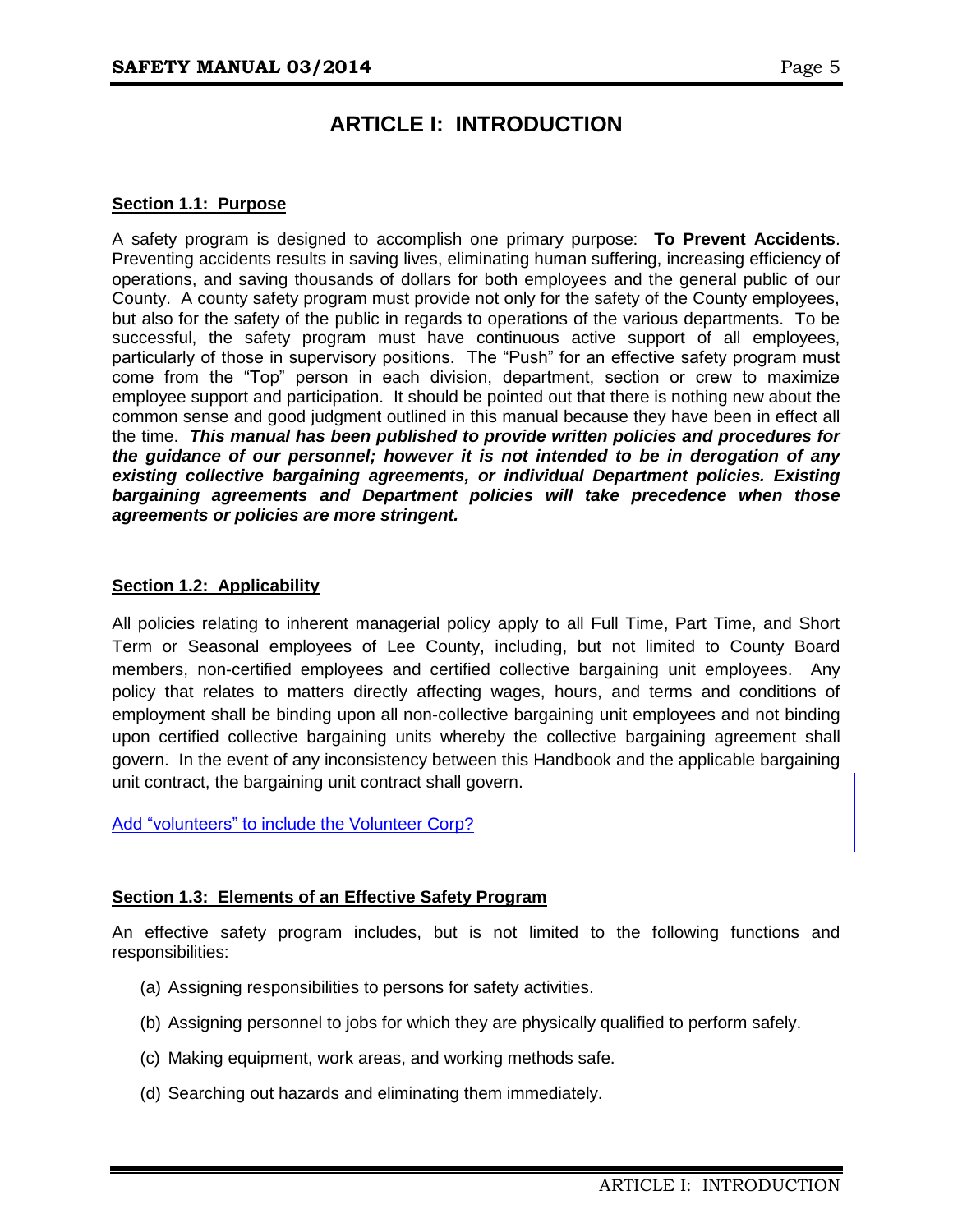- (e) Establishing and maintaining employees' interest in safety.
- (f) Controlling work habits through adequate and effective supervision.
- (g) Providing proper protective equipment and making its use mandatory.
- (h) Educating and training employees as to the specific hazards of their jobs.
- (i) Investigating accidents to determine cause and taking necessary action to prevent reoccurrence.
- (j) Preparing and maintaining proper and complete accident records to permit evaluation of the safety program.
- (k) Adoption and enforcement of safety rules and safety practices.

#### **Section 1.4: Safety Policy Statement**

It is the policy of the County that accident prevention shall be considered of primary importance in all phases of operation and administration. It is the intention of upper management to provide safe and healthy working conditions and to establish and insist upon safe practices at all times by all employees. The prevention of accidents is an objective affecting all levels of our county and its operations. It is, therefore, a basic requirement that each Department Head make the safety of all employees an integral part of his or her regular management function. It is equally the duty of each employee to accept and follow established safety regulations and procedures.

Every effort will be made to provide adequate training to employees. However, if an employee is ever in doubt about how to do a job or task safely, it is his or her duty to ask a qualified person for assistance.

Employees are expected to assist management in accident prevention activities. Unsafe conditions must be reported immediately. Fellow employees that need help should be assisted. Everyone is responsible for the housekeeping duties that pertain to their jobs. The County is sincerely interested in the safety of its employees. It is the employee's responsibility to follow the rules of safety as established for their protection and to use the protective devices. Personal protection, periodic safety inspections of buildings and grounds and areas of responsibility, including hazard awareness and risk management shall be fundamental in our daily operations. Safety training will be implemented on a continuous basis to improve performance of duties and to enhance all employee conditions. Department Heads, Supervisors and superiors at all levels will continually promote safety and situational awareness.

All employees of the County will be expected to take care of themselves and each other. Under no circumstances, except emergency trips to the hospital, should an employee leave the work site without reporting an injury. When someone has an accident, everyone is hurt. Please work safely. Safety is everyone's business.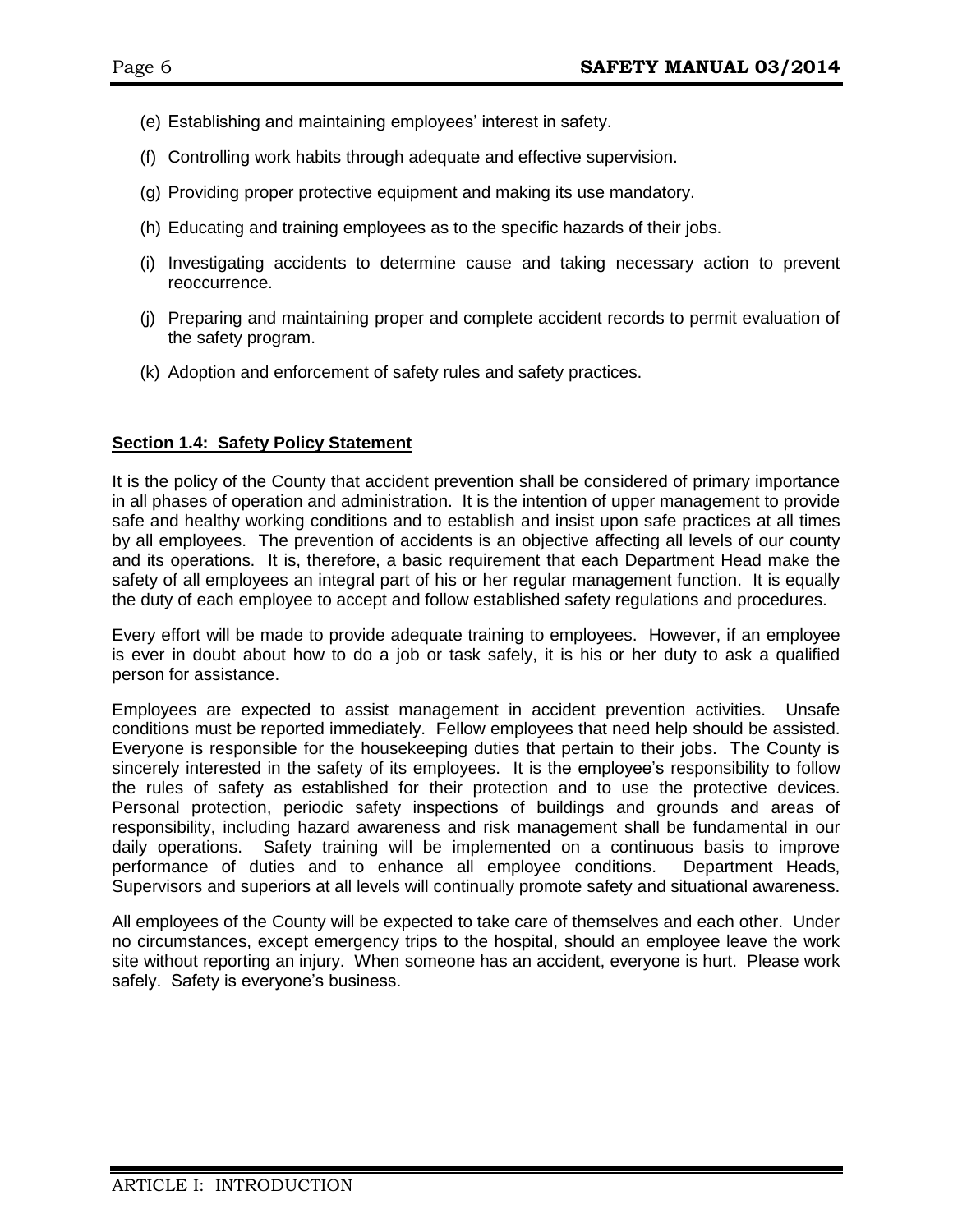# **ARTICLE II: ACCOUNTABILITY FOR SAFETY**

#### **Section 2.1: Responsibilities for Safety Functions**

- (a) County Board.
	- i. Overall responsibility for safety
	- ii. Authorizes expenditures for safety
	- iii. Approves safety policies as formulated by the Safety Committee
	- iv. Proactive involvement in the safety program as recommended by the Safety Committee.
- (b) Safety Committee.
	- i. The Safety Committee will set policy for and provide oversight of the safety program for the County.
	- ii. They shall work closely with Department Heads and Supervisors in formulating safety rules, policies, and procedures.
	- iii. They shall assist departments in planning and conducting safety meetings and safety education courses.
	- iv. They shall prepare and distribute reports to the Department Heads indicating effectiveness of the safety program.
	- v. They shall make or supervise periodical inspection of work areas for the purpose of discovering unsafe conditions or unsafe practices and shall report any noted incident to the Department Head or Supervisor for corrective action.
	- vi. They shall supervise the investigation of all accidents which result in lost time injuries.
	- vii. They shall follow-up to ascertain that corrective action has been taken by Department Heads or Supervisors to prevent reoccurrence of accidents.
- (c) Insurance Liaison.
	- i. The Insurance Liaison acts as liaison between the insurance carrier and Department Heads and Supervisors.
	- ii. He works closely with the Board, Department Heads, Supervisors and the Safety Committee to formulate safety rules, policies and procedures.
	- iii. The Insurance Liaison maintains the accident record system for the County, receiving reports, forwarding applicable reports to the insurance carrier, and retaining appropriate reports in the County's files.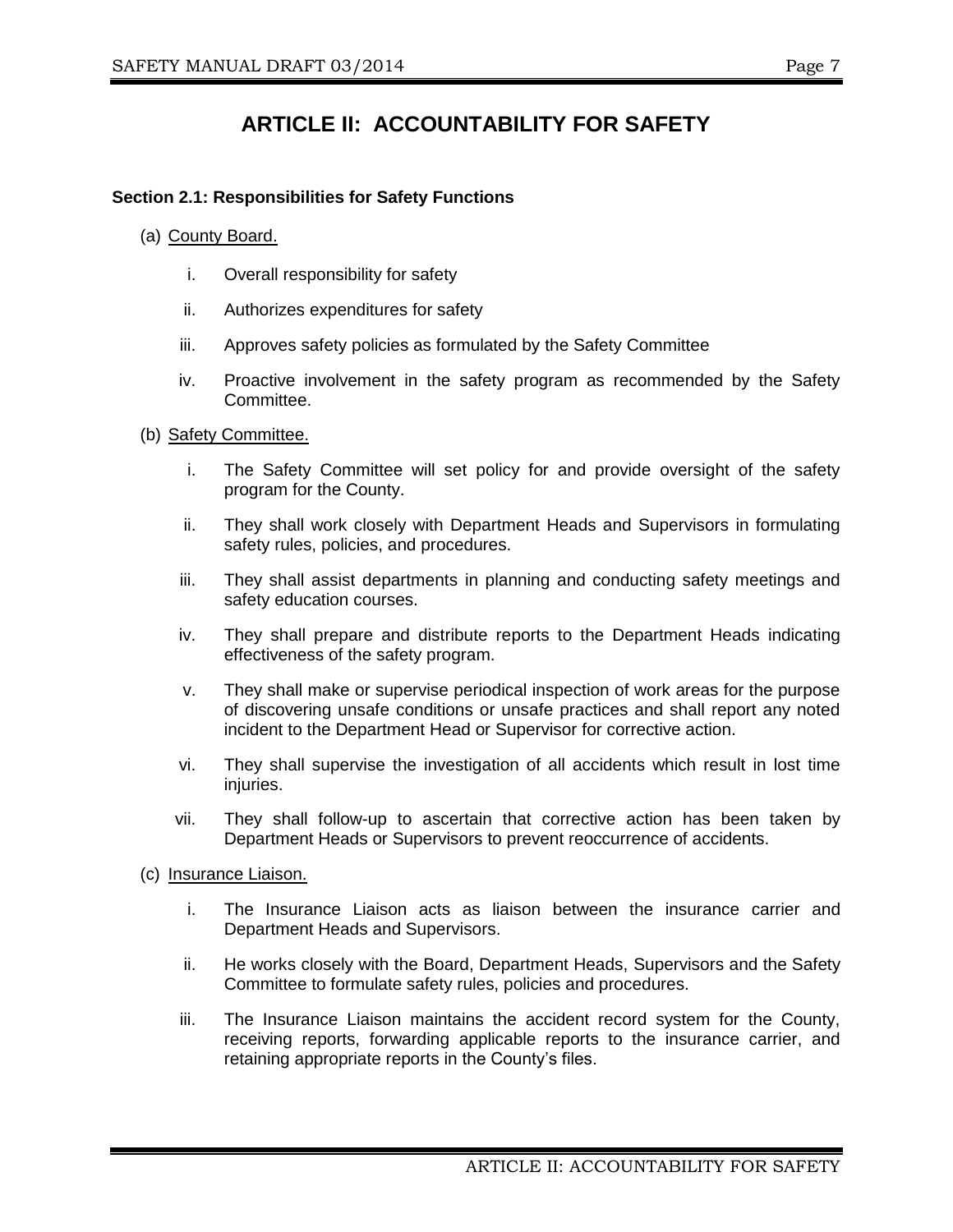- iv. The Insurance Liaison oversees the OSHA record requirements including the posting of the OSHA Form 300A.
- v. The Insurance Liaison serves at the first point of contact for the Department of Labor Inspector. He accompanies the Inspector on an inspection, taking notes and recording what the inspector reviews, and providing any requested reports/records.
- (d) Department Heads.
	- i. The Department Heads will be responsible for the supervision of the safety program within his/her division.
	- ii. They shall assure that employees are properly instructed regarding safe working methods and that Supervisors fulfill their assigned responsibilities in regards to safety instruction and supervision.
	- iii. They shall assure that department safety meetings are scheduled and held as outlined.
	- iv. They shall assure that required reports pertaining to injuries, vehicle accidents, and investigations are promptly prepared and forwarded.
	- v. They shall encourage the reporting by employees of all unsafe acts, conditions, equipment, etc. and shall take necessary action to correct them.
	- vi. They shall require all personnel to comply with safety rules, procedures, and policies, and shall take or recommend appropriate disciplinary action whenever deemed necessary.
	- vii. They shall require their Supervisors to determine causes of accidents involving personnel or equipment under their supervision and to recommend measures to prevent similar accidents.
- (e) Supervisors.
	- i. Supervisors are responsible to their Department Head for the safety program so far as it pertains to personnel and equipment under their supervision. They are the key personnel of the safety program because they are in the best position to observe the work of their employees.
	- ii. They shall give job instruction to subordinates with special emphasis on the hazards of their work to be performed.
	- iii. Supervisors shall constantly watch for and immediately correct unsafe conditions and unsafe working practices, reporting to the Department Head those incidents which are beyond the scope of their authority to correct.
	- iv. The Supervisor shall promptly inform their Department Head of all accidents involving personnel or equipment under their supervision and shall take immediate steps to investigate each accident to determine its cause.
	- v. They shall assure that injured employees report to the doctor whenever they deem that medical treatment is necessary.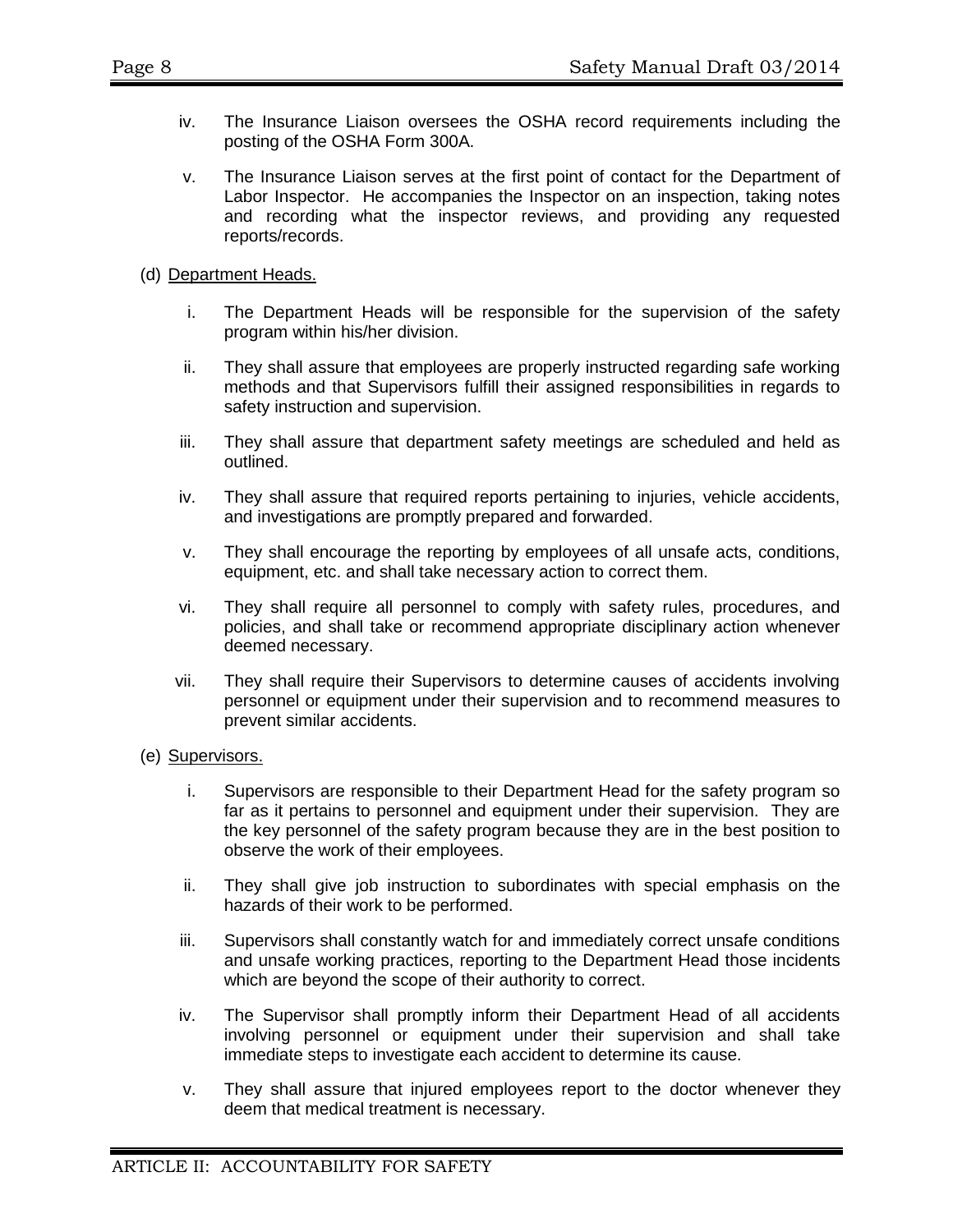- vi. They shall enforce safety rules, policies, and procedures and shall require the wearing of protective equipment when necessary.
- vii. They shall constantly talk safety to their personnel and demonstrate, by their actions, that they consider safety important.
- viii. They shall inform all their personnel as to the responsibilities of employees as outlined.
- (f) Employees.
	- i. Each employee is responsible for their own safety, the safety of their fellow workers, and the safety of the general public with regards to their work.
	- ii. An employee shall be required to follow safety work practices and to comply with applicable policies and procedures as a condition of employment.
	- iii. An employee shall wear protective equipment such as goggles, hard hats, safety shoes, etc., whenever necessary.
	- iv. An employee shall promptly inform their Department Head or Supervisor of any injury received while on the job, no matter how minor this injury is or whether or not medical treatment is required.
	- v. An employee shall promptly inform their Department Head or Supervisor of any noted items of unsafe equipment, unsafe acts, or hazardous conditions.
	- vi. An employee shall obtain specific instruction from their Department Head or Supervisor in all cases where conditions are not completely understood.

## **Section 2.2: Enforcement of Safety Standards**

The County considers the safety of its employees to be very important. The Department Head or Supervisor has the responsibility to enforce the Safety Manual. Failure to follow the Safety Manual can result in discipline per the appropriate bargaining unit contract or Policy Handbook. Employees have the right to appeal the actions of the Department Head or Supervisor using the dispute resolution and grievance (complaint) procedures outlined in the appropriate bargaining unit contract or Policy Handbook.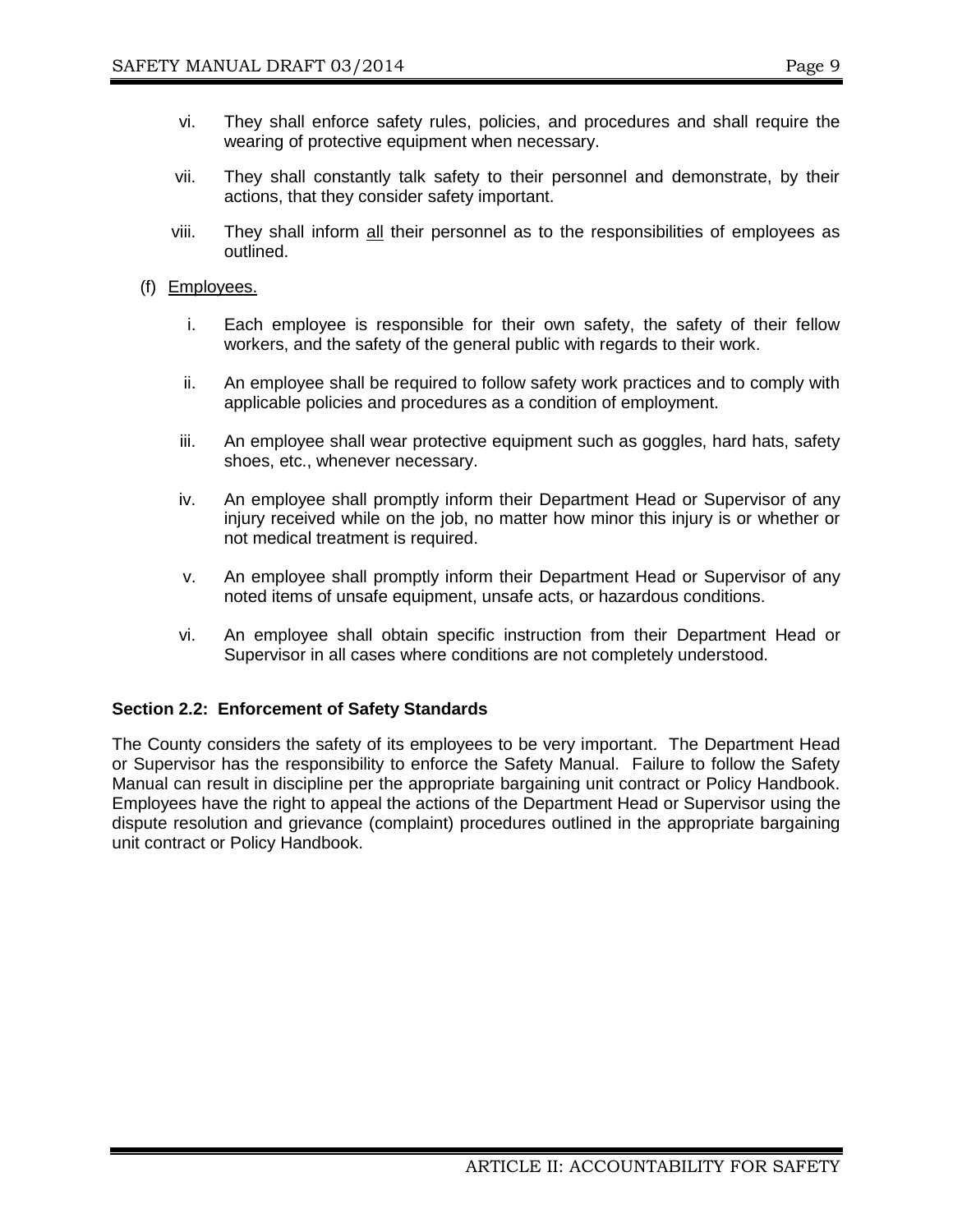# **ARTICLE III: SAFETY PROGRAM STRUCTURE**

#### **Section 3.1: Executive Safety Committee**

- (a) Appointment. The Executive Safety Committee shall be appointed by the County Board Chair bi-annually following the election of the County Board Chair.
- (b) Chair. The Chair of the Committee shall be elected by the members following the biannual appointment of the Committee by the County Board Chair.
- (c) Secretary. The Secretary of the Committee shall be elected by the members following the bi-annual appointment of the Committee by the County Board Chair.
- (d) Meetings.
	- i. Committee meetings shall be held quarterly on the second Tuesday of the month to correlate with the County Properties/Planning/Zoning Committee meeting date.
	- ii. Regular attendance is strongly encouraged. Members may select an appointee to attend a meeting in his/her place, with full voting privileges extended to the appointee.
	- iii. The secretary will send out notices of meetings to members before the scheduled meeting, along with an agenda, minutes of the last meeting, supporting material, as well as decisions of all appeals brought before the full committee to the employee and their Department Head.
- (e) Duties and Responsibilities.
	- i. Develop and recommend employee safety and health programs that may include education, training, incentive programs, etc.
	- ii. Discuss, formulate, and recommend safety policies and procedures.
	- iii. Strive to have approved safety and health recommendations placed into practice.
	- iv. Review vehicle accident and injury summary reports, and offer suggestions and recommendations to prevent their recurrence.
	- v. Encourage the participation of all County employees by helping them to understand that safety is the responsibility of everyone, not just a few.

#### **Section 3.2: Accident/Injury Reporting, Policy and Procedure**

(a) Property Damage Accidents. All accidents involving damage to a vehicle being operated for County business shall be reported immediately to the employee's Department Head or Supervisor. Any required police reports are the employee's responsibility. Any other accident causing damage to publicly or privately owned property during official County business shall be reported to the employee's Department Head or Supervisor immediately.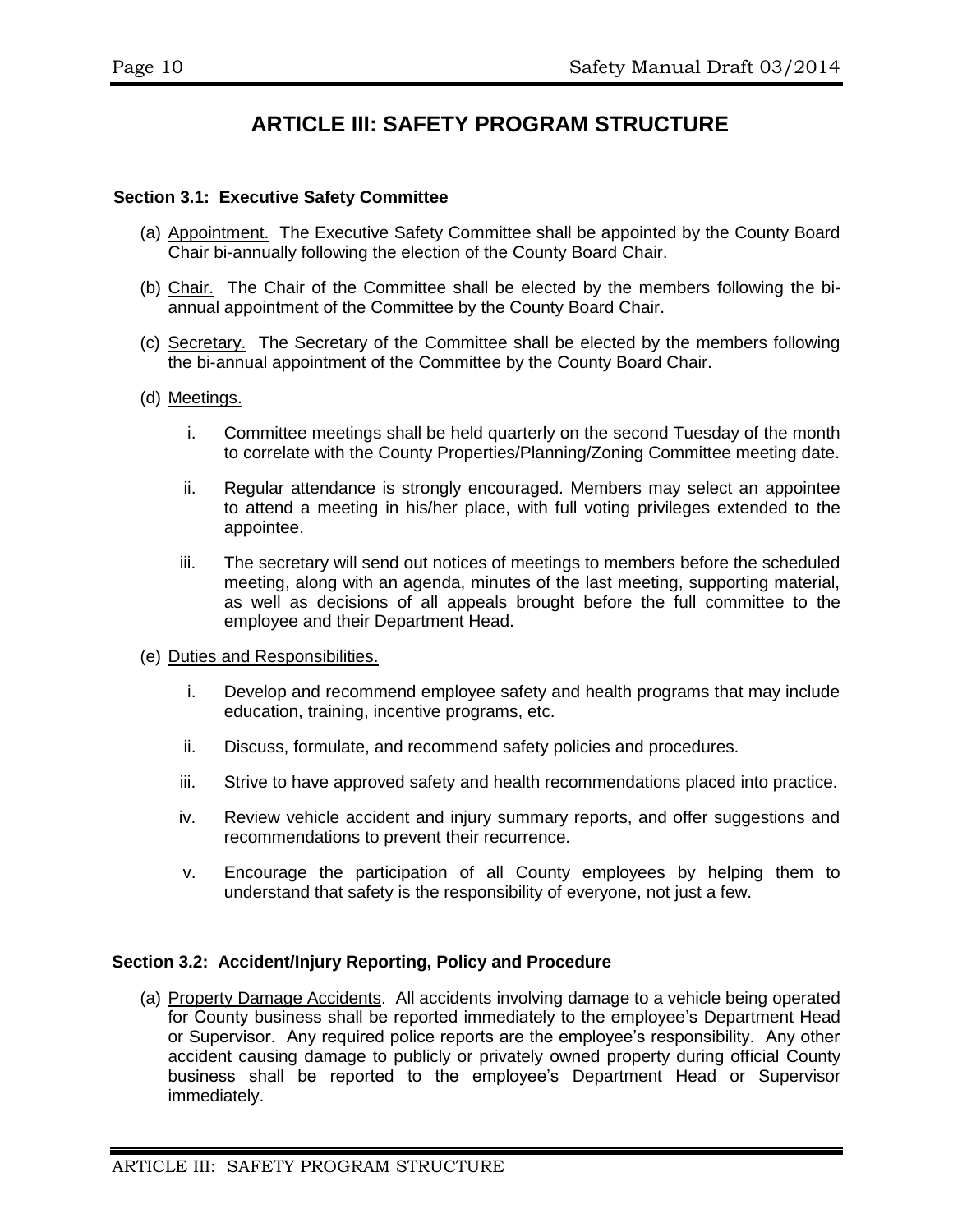- (b) Injuries. Staff receiving any type of injury while on duty, no matter how minor, shall submit an "**Employee Incident Report**" to the Department Head or Supervisor within 24 hours or as soon as possible following the injury/incident.
- (c) Exam. At the discretion of the Department Head or Supervisor, the employee may be required to submit to a physical and/or drug exam following an accident or injury. Refusal to comply with the physical and or/drug exam shall be subject to employee discipline, but taking the exam shall not operate to waive any objection or rights the employee may have.
- (d) Reporting. The following reports shall be completed by the designated individual, when applicable and are available at [www.leecountyil.com](http://www.leecountyil.com/) on the Safety Committee page.
	- i. The "**Employee Incident Report**" shall be completed by the employee involved in an accident and/or sustaining an injury within 24 hours or as soon as possible following the injury/incident. The Report shall include the date, time, place of accident/injury, how it occurred, type of injury (if applicable), and whether medical assistance was obtained.
	- ii. The "**Witness Statement**" shall be completed by any/all witnesses to any type of incident within 24 hours or soon as possible following the incident and retained by the Department Head.
	- iii. The "**Property Damage Incident Report**" shall be completed by the Department Head, Insurance Liaison or other individual involved with property damage. The Report shall be filed within 24 hours or as soon as possible with the Insurance Liaison.
	- iv. The **"Illinois Form 45: Employers First Report of Injury**" is completed by the Department Head and forwarded within 24 hours or as soon as possible to the Insurance Liaison for Claim processing.

## **Section 3.3: Safety and Health Training**

Training is one of the most important elements of any injury and illness prevention program. Such training is designed to enable employees to learn their jobs properly, bring new ideas to the workplace, reinforce existing safety policies and put the injury and illness prevention program into action. Training is required for both Supervisors and employees alike. The content of each training session will vary, but each session will attempt to teach the following list:

- (a) The success of the injury and illness prevention program depends on the actions of individual employees as well as a commitment by the Department Heads and Supervisors.
- (b) Each employee's Department Head and/or Supervisor will review the safe work procedures unique to that employee's job, and how these safe work procedures protect against risk and danger.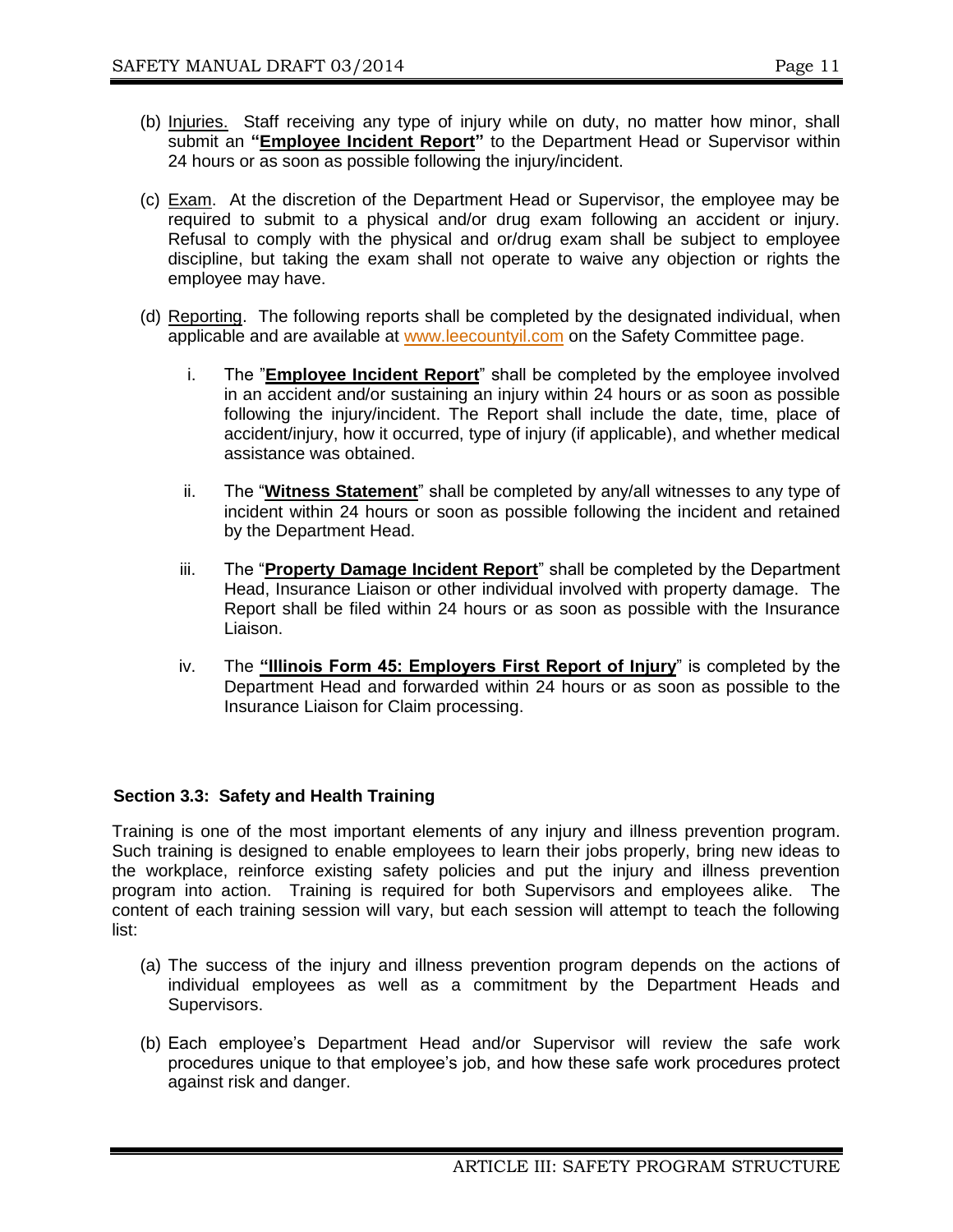- (c) Each employee will learn when personal protective equipment is required or necessary, and how to use and maintain the equipment in good condition.
- (d) Each employee will learn what to do in case of emergencies occurring in the workplace.

#### **Section 3.4: Safety Orientation of New Employees**

The Department Head or Supervisor will review safety rules and procedures with the new employee pointing out the possible hazards involved in doing the job. The new employee should be checked at frequent intervals, asked about any problems that may have arisen, and be reminded of safe practices. Any tendency to overlook safety procedures should bring a prompt and vigorous warning. The Department Head or Supervisor is responsible for the documentation of the employee's progress or need for re-training.

#### **Section 3.5: Inspection Program**

It is the responsibility of each Department Head to monitor the inspection program for their department.

The inspection program is designed to identify unsafe conditions/procedures and take necessary steps to correct them to prevent injuries and damage. If properly done, the inspection program is the most effective tool in managing the safety program. It serves to the employees as an illustration of the County's sincere attitude towards safety.

Inspections will be conducted by the insurance company. In addition, Department Heads can request an inspection of their department at any time.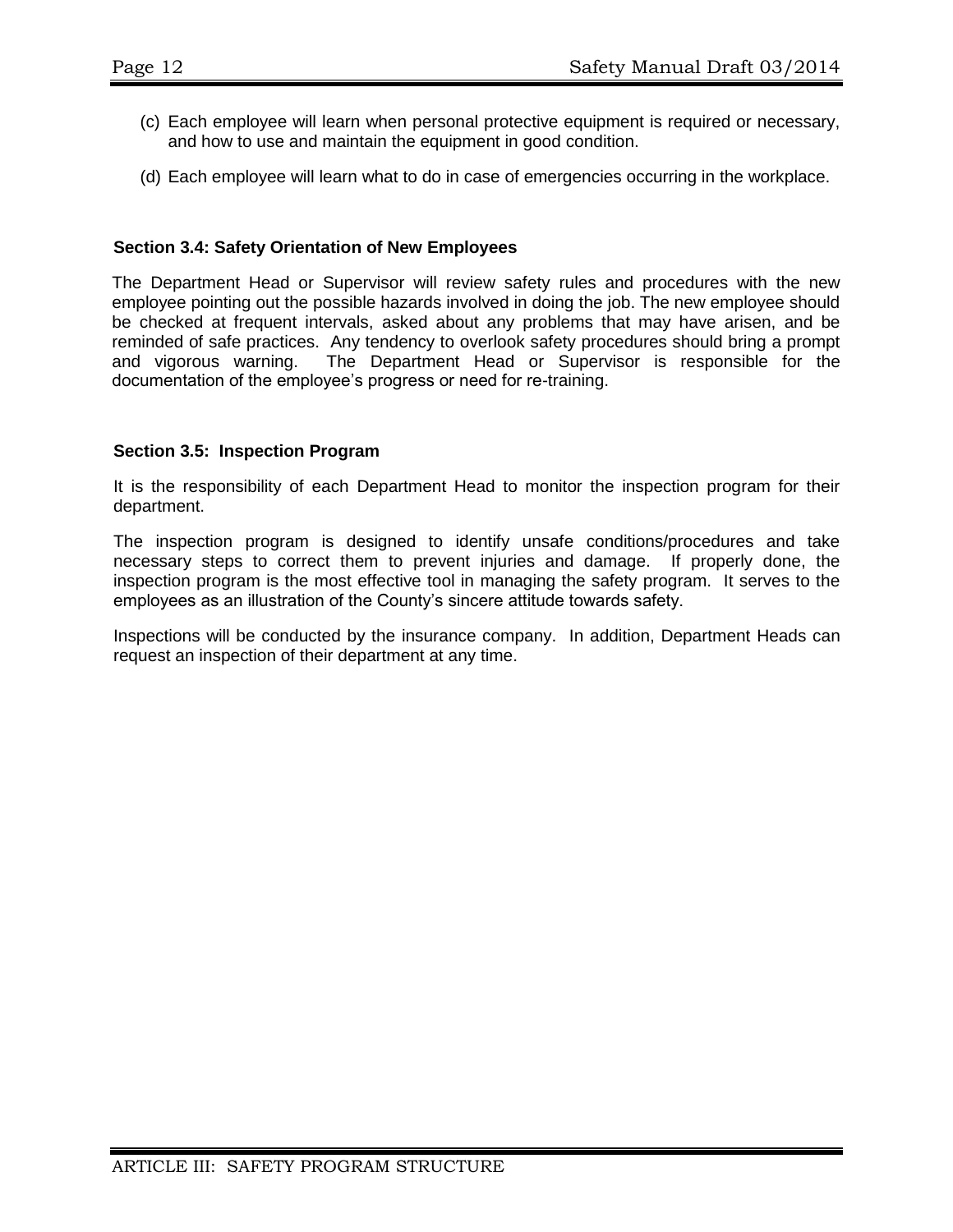# **ARTICLE IV: FEDERAL AND STATE COMPLIANCE**

#### **Section 4.1: US Department of Labor Occupational Safety & Health Administration and Illinois Department of Labor**

- (a) OSHA Reporting Guidelines. The US Department of Labor Occupational Safety and Health Administration (OSHA) require certain employers to prepare and maintain records of work-related injuries and illnesses. The Illinois Department of Labor enforces these guidelines and has the authority to issue citations and penalties for noncompliance.
	- i. OSHA Form 300 Log of Work Related Injuries and Illnesses.
		- 1) Records those work related injuries and illnesses that result in death, loss of consciousness, days away from work, restricted activity or job transfer, or medical treatment beyond first aid.
		- 2) Compiled by the appropriate Department Head or the Insurance Liaison.
		- 3) Supplemental records of each injury are maintained on "Illinois Form 45: Employers Report of Injury".
		- 4) The accident data must be logged on the form within seven calendar days of the employer's notification.
		- 5) The form must be retained by the appropriate Department Head or the Insurance Liaison for five years following the year to which they pertain.
	- ii. OSHA Form 300A Summary of Work-Related Injuries and Illnesses
		- 1) Annual summary of the work-related injuries or illness reported on the OSHA Form 300.
		- 2) Compiled by the appropriate Department Head or the Insurance Liaison.
		- 3) Must be posted in a location visible by employees no later than Feb. 1 of the year following the year covered by the form and keep it posted until April 30 of that year.
		- 4) The form must be retained by the appropriate Department Head or the Insurance Liaison for five years following the year to which they pertain.
- (b) Guidelines for Handling an Illinois Department of Labor Inspection
	- i. Under the Illinois Health and Safety Act, the Illinois Department of Labor is charged with the enforcement of safety and health guidelines as outlined in OSHA Standards 29 CFR 1910 and 1926. Other adopted rules and reference standards may come into play in the future. Local units of government should be prepared for handling a safety inspection by an Illinois Department of Labor Inspector.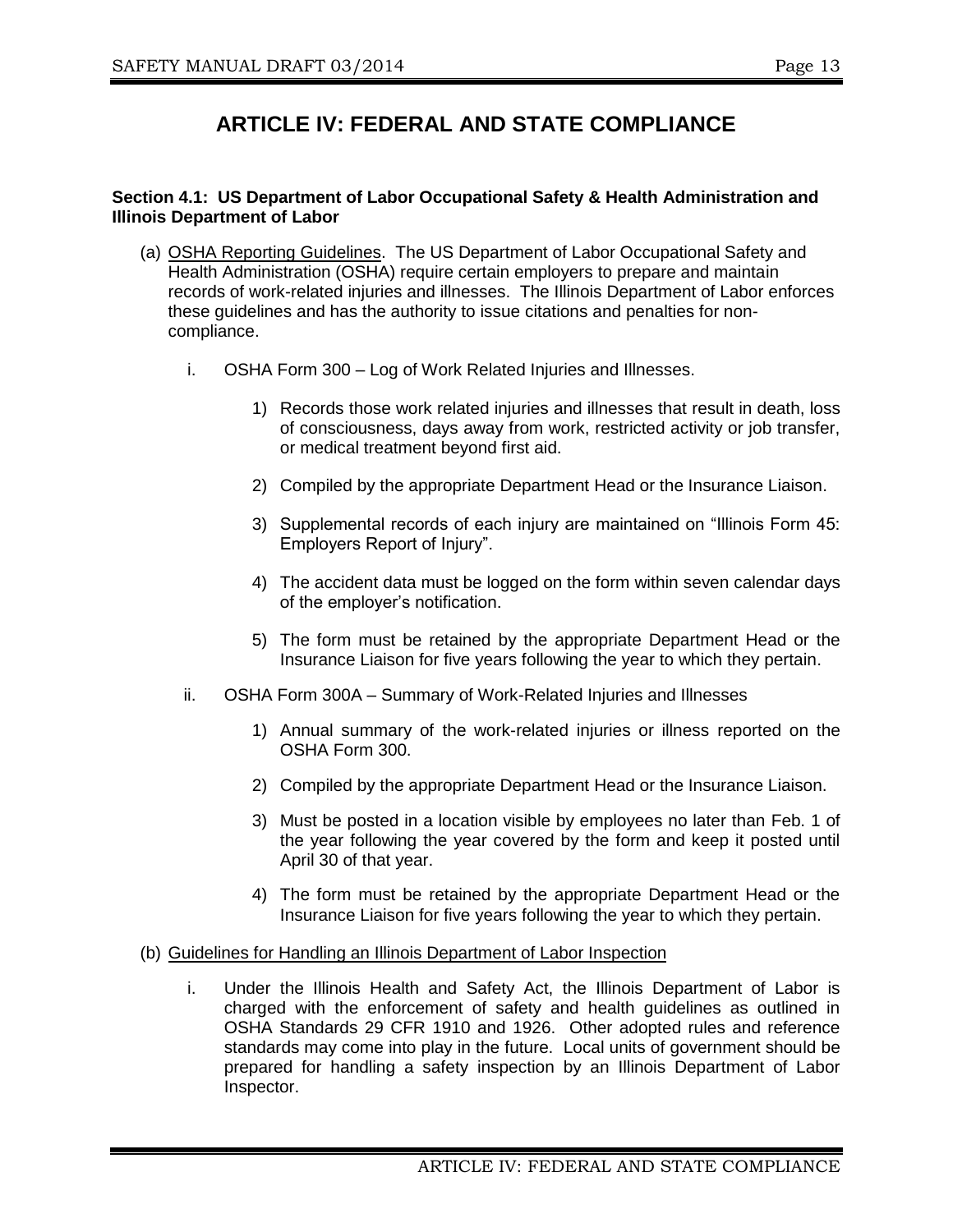In most instances a Department of Labor Inspector will check in with Administration of the County. However if the inspector shows up at an off-site facility, he/she should be directed to the County Board Chair's office and the Insurance Liaison should be notified.

ii. Insurance Liaison. The Insurance Liaison should greet the Department of Labor Inspector and ask to know why the inspection is to take place. The Department of Labor is required to notify the County as to whether or not this is a target inspection or the result of an employee complaint. If an employee complaint has been filed, the County should request to see a copy of the complaint. The Insurance Liaison should be prepared to show the Department of Labor Inspector the County's OSHA 300 Log. This log should be maintained with the OSHA Form 45's. Other reference material the Insurance Liaison should have available are the Illinois Department of Labor Safety Standards and Safety Committee minutes, self-inspection reports, and other related information. The Department of Labor Inspector should request to see the OSHA 200 Form and may ask to see where the County keeps the Department of Labor standards. The other information could be shown to the Department of Labor Inspector to show goodwill and to outline some of the safety activities being undertaken by the County. However, showing the Department of Labor Inspector anything above and beyond the OSHA 300 Log and Form 45 is purely optional.

If the inspection is a result of an employee complaint, the inspector should be taken directly to the area of the complaint. The inspector need not be directed towards other areas not specifically outlined in the complaint. If the Inspector is there for a general survey, the Insurance Liaison and/or Department Heads and Supervisors should be courteous and show the inspector around the facilities.

During the inspection, the Insurance Liaison or designated representative should take notes and record what the inspector reviews. It may be beneficial to take photographs of those areas that the inspector cites for standards violations. Any hazards which could be corrected immediately should be done so and the Department of Labor Inspector should be questioned throughout the inspection. When entering various areas, employee representatives should be summoned to assist the inspector and Insurance Liaison in conducting the inspection. The insurance Liaison may ask that the appropriate Union designate a representative and an alternate.

At the closing conference, the inspector should review any violations. At this time, the County will have the opportunity to pose any objections to the citations. In addition, the Insurance Liaison or other designated representatives will be able to discuss and negotiate an abatement period for any hazards noted.

In summary, the following steps should be reviewed with, Department Heads, Supervisors, and other selected personnel.

- 1) Upon notification that the Department of Labor Inspector is onsite, the Inspector should be directed to the County Board Chair's office.
- 2) The Insurance Liaison or designated safety representative should be summoned.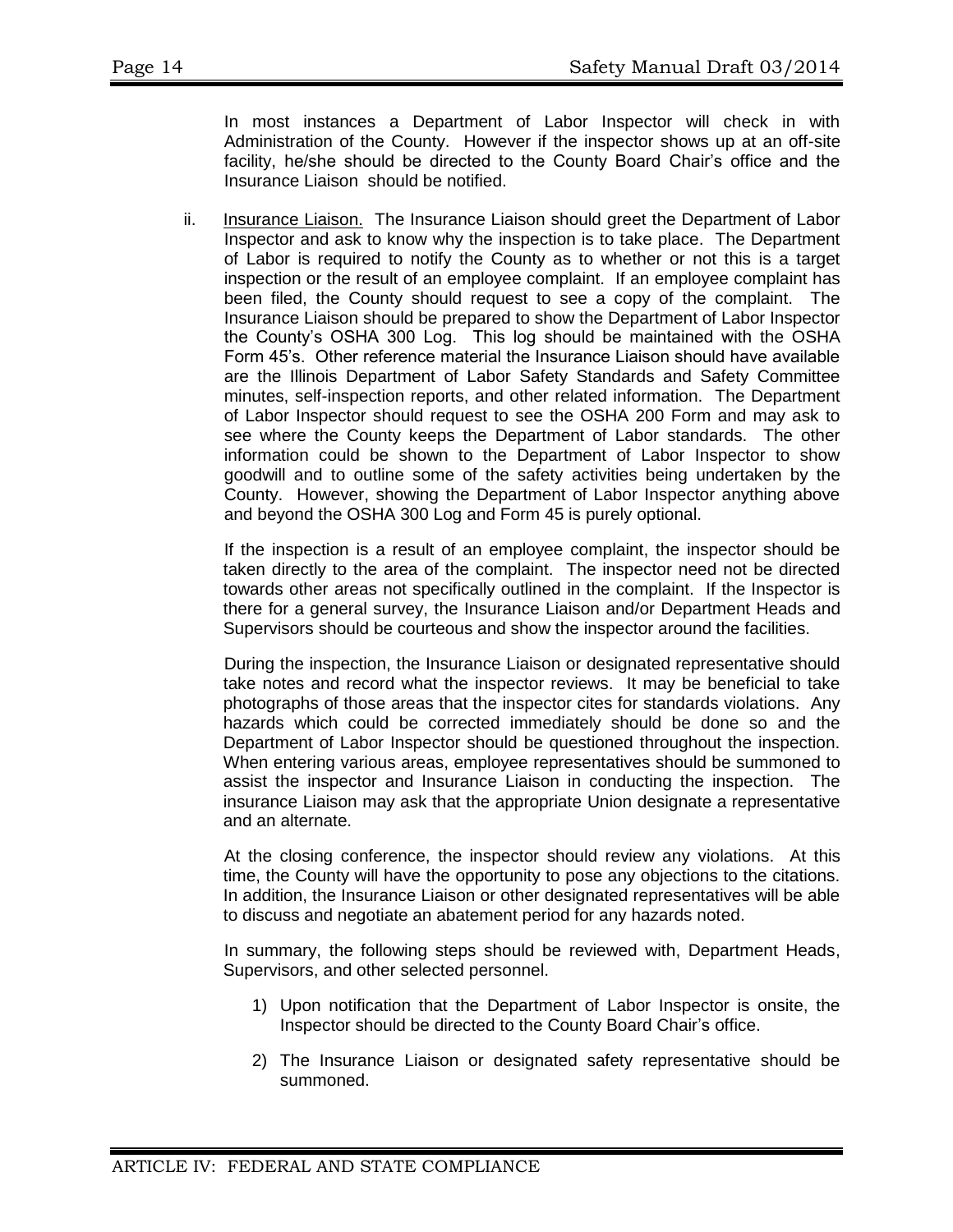- 3) The OSHA 300 Log, Illinois Form 45, and Department of Labor Standards should be made available.
- 4) The Insurance Liaison, area employee representatives, and/or Department Heads should be involved in guiding the inspector through facilities.
- 5) If the inspector is there regarding an employee complaint, the inspector should be guided directly to the area of complaint.
- 6) During the inspection, notes should be taken as to the inspector's comments and samples and/or photographs taken to record conditions at the time of the survey.
- 7) Additional activities, self-inspections, and other safety activities that the County is involved in could be shared with the inspector at the closing conference.
- 8) Provisions should be made for notification of other personnel if the Insurance Liaison or other designated safety representative is not available. Alternates for Insurance Liaison, Department Heads, or Supervisors should be determined.

#### **Section 4.2: Hazard Communication Standard (HCS) (29CFR 1910.1200)**

(a) Purpose. The purpose of hazard substance communication is to establish procedures to comply with the OSHA Hazard Communication Standard. This is done by compiling a hazardous chemicals list, by using Safety Data Sheets (SDS), by ensuring that containers are labeled and by providing employees with training.

This program applies to all work operations where employees may be exposed to hazardous substances under normal working conditions or during an emergency situation.

The program will be reviewed and updated as necessary. The written program will be kept at the office with the SDS file and may be reviewed or copied by any employee.

Under this program, employees will be informed of the contents of the Hazard Communication Standard, the hazardous properties of chemicals with which they work, safe handling procedures, and measures to take to protect themselves from these chemicals. Employees will also be informed of the hazards associated with non-routine tasks and the hazards associated with chemicals in unlabeled containers.

- (b) Department Heads and/or Supervisors Are Responsible For:
	- i. Ensuring all Hazardous Substance containers are labeled;
	- ii. Requesting a SDS every time a Hazardous Substance is purchased;
	- iii. Maintaining a SDS file for all such Hazardous Substances;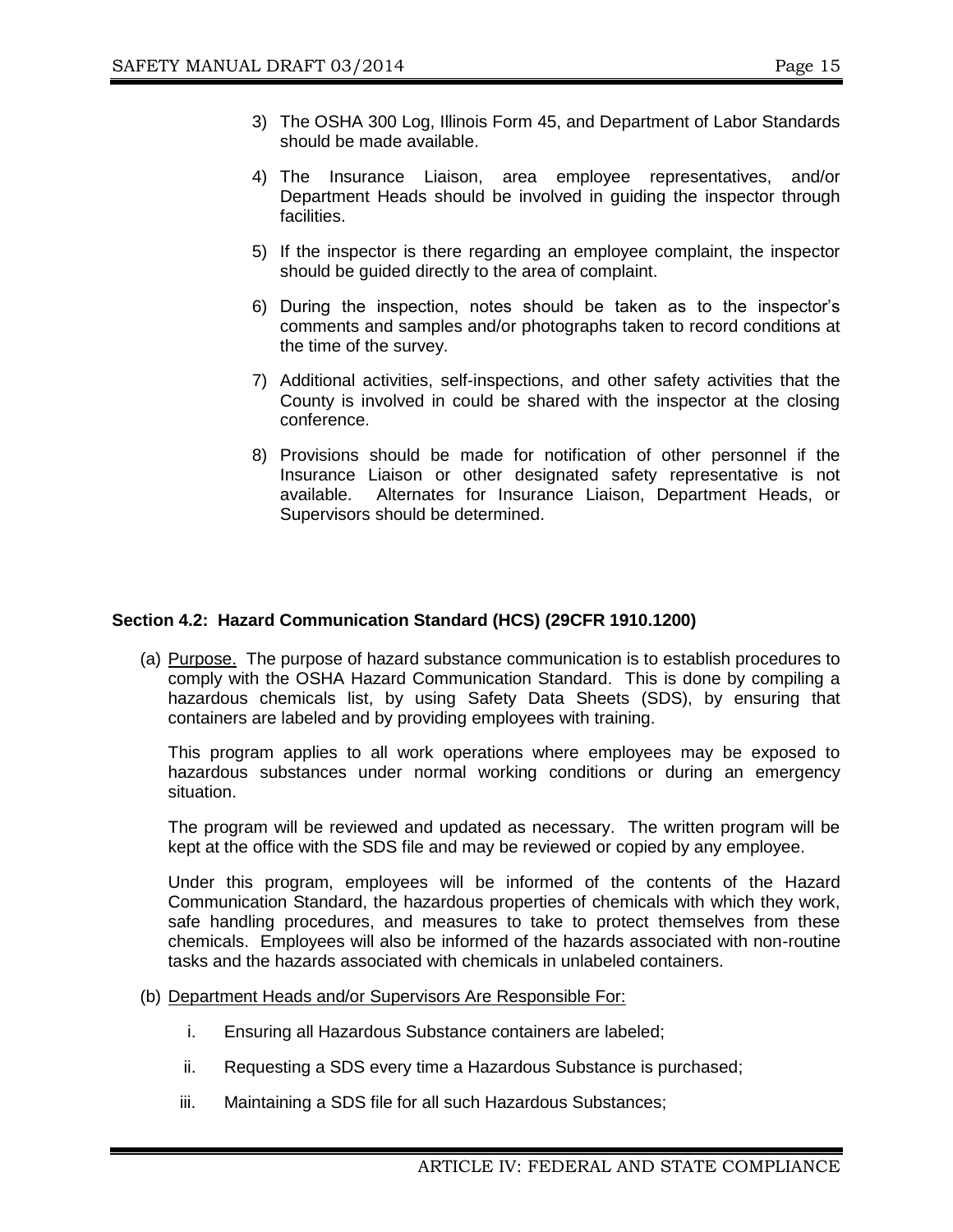- iv. Training all new employees on the Right-to-Know and Hazardous Substances requirements.
- (c) List of Hazardous Chemicals.

A list of all hazardous chemicals used in the facility will be kept and updated as necessary. The list of chemicals identifies all of the chemicals used in work areas. A separate list is available for each location. Each list shall also identify the corresponding SDS for each chemical.

#### (d) Safety Data Sheets (SDS).

SDS's provide the specific information concerning the chemicals used. The Department Head or Supervisor will maintain a binder with an SDS on every substance on the list of hazardous chemicals. The SDS will be a fully completed OSHA Form 174 or equivalent. The Department Head or Supervisor will ensure that each worksite maintains an SDS for hazardous materials at that location. SDS's will be made readily available during all shifts.

#### (e) Labels and Other Forms of Warning.

Labels, as defined in the HCS, are an appropriate group of written, printed, or graphic informational elements concerning a hazardous chemical that are affixed to, printed on, or attached to the immediate container of a hazardous chemical, or the outside packaging. The HCS requires chemical manufacturers, importers, or distributors to ensure that each container of hazardous chemical leaving the workplace is labeled, tagged or marked with the following information: product identifier; signal work; hazard statement(s); precautionary statement(s); and pictogram(s); and name address and telephone number of the chemical manufacturer, importer, or other responsible party.

The Department Head or Supervisor will ensure that all hazardous chemicals at the locations are properly labeled and updated as necessary. Labels should be marked with the following: product identifier; signal work; hazard statement(s); precautionary statement(s); and pictogram(s); and name address and telephone number of the chemical manufacturer, importer, or other responsible party.

If there are a number of stationary containers within a work area that have similar contents and hazards, signs will be posted on them to convey the hazard information. Written materials (SDS) that correspond with labeled containers will be made readily available to employees during their work shift.

If chemicals are transferred from a labeled container to a portable container that is intended only for immediate use, no labels are required on the portable container. Pipes or piping systems will not be labeled but their contents will be described in training sessions.

If an employee discovers an unlabeled container they suspect might contain a hazardous substance, they should immediately advise the Department Head or Supervisor. The Department Head or Supervisor shall review the container's label and the SDS for that substance. If appropriate, they shall prepare a hazardous substance label for that container.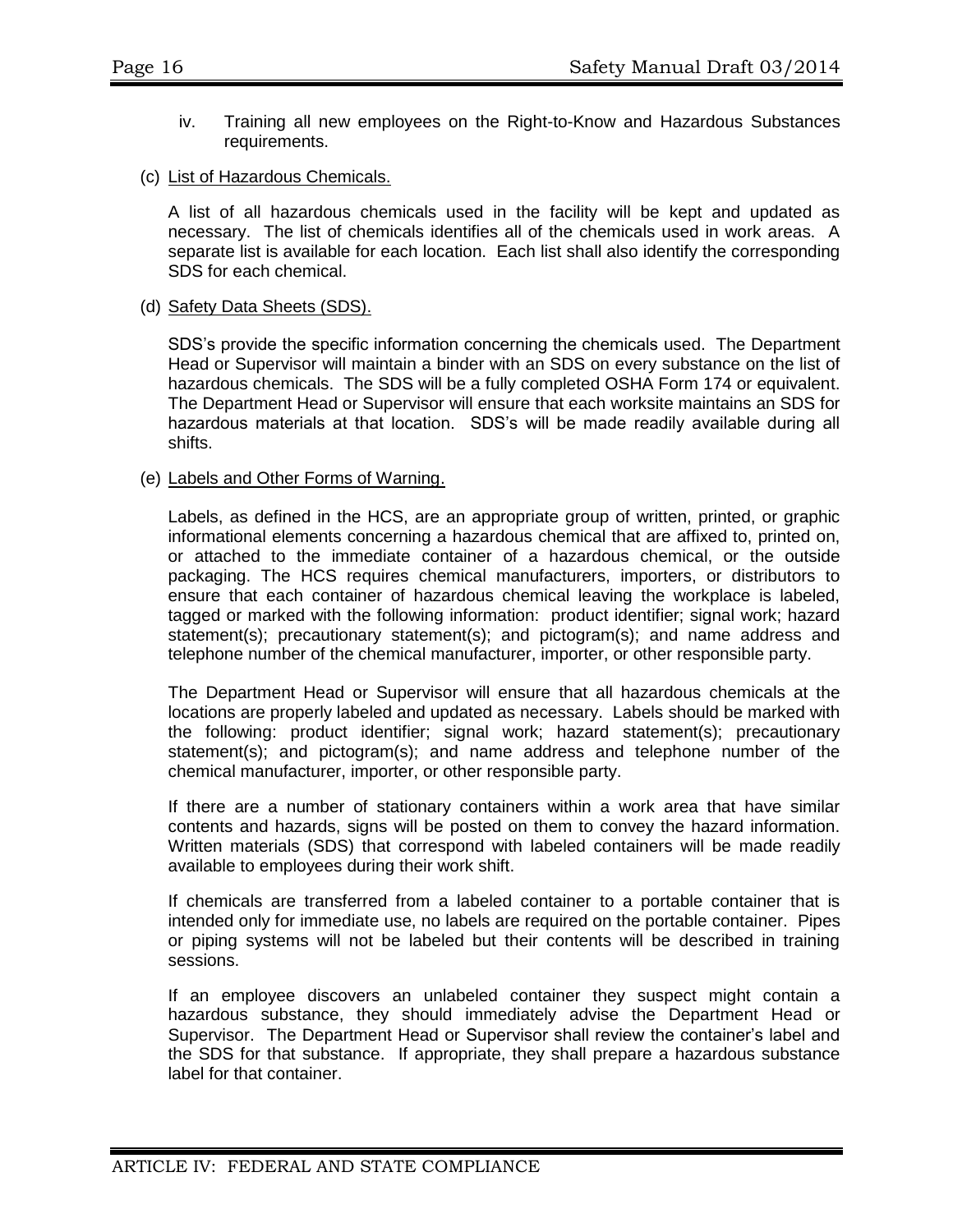(f) Training.

Everyone who works with or is potentially exposed to hazardous chemicals will receive training on the Hazardous Communication Standard and the safe use of those hazardous chemicals either by the Department Head or Supervisor. A program that uses both audio visual materials and classroom type training may be prepared for this purpose. Whenever a new hazard is introduced, additional training will be provided. Regular safety meetings will also be used as needed. Department Heads or Supervisors will be trained regarding hazards and appropriate protective measures so they will be able to answer questions from employees and provide daily monitoring of safe work practices.

The training plan will emphasize these items:

- i. Summary of the standard and written program;
- ii. Chemical and physical properties of hazardous materials (e.g., flash point, reactivity) and methods that can be used to detect the presence or release of chemicals;
- iii. Physical hazards of chemicals (e.g., potential for fire, explosion, etc.);
- iv. Health hazards, including signs and symptoms associated with exposure to chemicals and any medical condition known to be aggravated by exposure to the chemical;
- v. Procedures to protect against hazards (e.g., personal protective equipment required, proper use, and maintenance, work practices or methods to assure proper use and handling of chemicals);
- vi. Work procedures to follow to assure protection when cleaning hazardous chemical spills and leaks;
- vii. Instruction on how to read and interpret the information on both labels and SDS's and how employees may obtain additional information;
- (g) Contractor Employees
	- i. The appropriate Department Head or Supervisor will advise outside contractors in person of any chemical hazard that may be encountered in the normal course of their work on the premises, the labeling system in use, the protective measures to be taken, and the safe handling procedures to be used. They will also inform these individuals of the location and availability of SDS's. Each contractor bringing in chemicals on site must provide the County with the appropriate hazard information on these substances, including the labels used and the precautionary measures to be taken in working with these chemicals.
- (h) Additional Information
	- i. All employees, and their designated representatives, can obtain further information on this program, the hazard communication standard, applicable SDS's, and chemical information lists from their Department Head or Supervisor.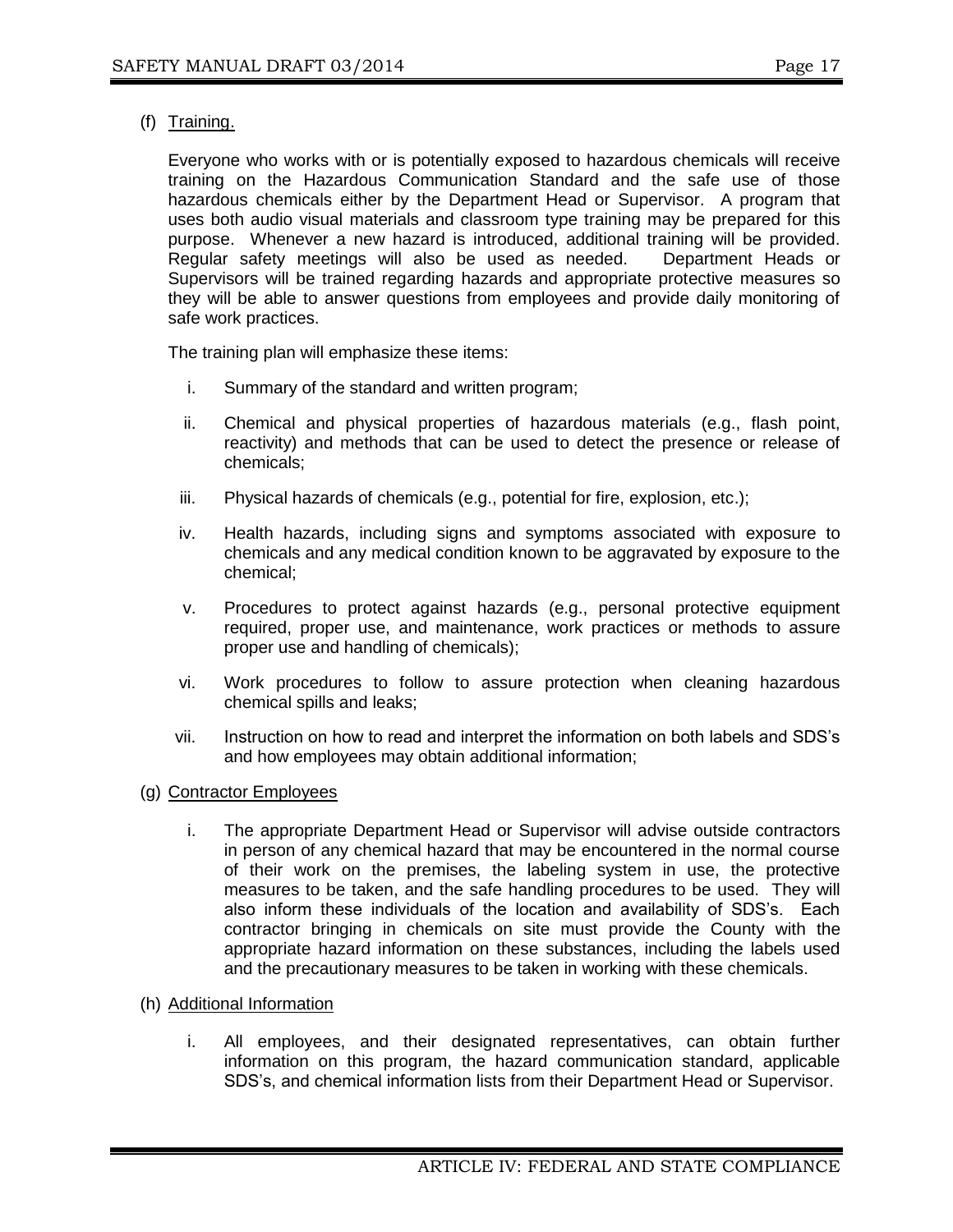### **Section 4.3: Blood Borne Pathogens (1910.3000)**

#### (a) Applicability.

- (a)i. Reasonable Expectation of Exposure. Employees with a reasonable expectation of contact with bodily fluids are subject to the training requirements as outlined in 29CFR 1910.1030. Two employee groups within the County which have such a reasonable expectation are as follows:
	- $\frac{1}{11}$  The Public Health Nurses in the Health Department who provide vaccinations and possibly draw blood from clients.
	- 2) The Sheriff's Deputies as First Responders to incidents within the County.
	- ii. Incidental Risk of Exposure. Employees in other County Departments that are trained in First Aid would have, at most, only incidental contact in the event of an injury involving bodily fluids of which blood is the most common. These employees should be trained in the following subjects:
		- 1) Treatment of all bodily fluids as if contaminated;
		- 2) Universal precautions such as the use of surgical gloves and disposal of used gloves in biohazard bags;
		- 3) Importance of reasonable hygienic practices such as hand washing before and after administrating first aid;
		- 4) Clean up using a 5% solution of bleach and disposal of cleaning materials in a biohazard bags;
		- ii.5)Following the County's Exposure Control Plan if they believe that an exposure to bodily fluids has occurred to direct bodily fluid contact with broken or abraded skin or splashing into the eyes or mouth;
- (b) Purpose. Our County is committed to providing a safe and healthful work environment for our entire staff. In pursuit of this endeavor, the The following Exposure Control Plan (ECP) is provided to eliminate or minimize occupational exposure to blood borne pathogens in accordance with OSHA standard 29 CFR 1910.1030, "Occupational Exposure to Blood Borne Pathogens."

The ECP is a key document to assist the County in implementing and ensuring compliance with the standard, thereby protecting employees. This ECP includes:

- i. Determination of employee exposure;
- ii. Implementation of various methods of exposure control, including:
	- 1) Universal precautions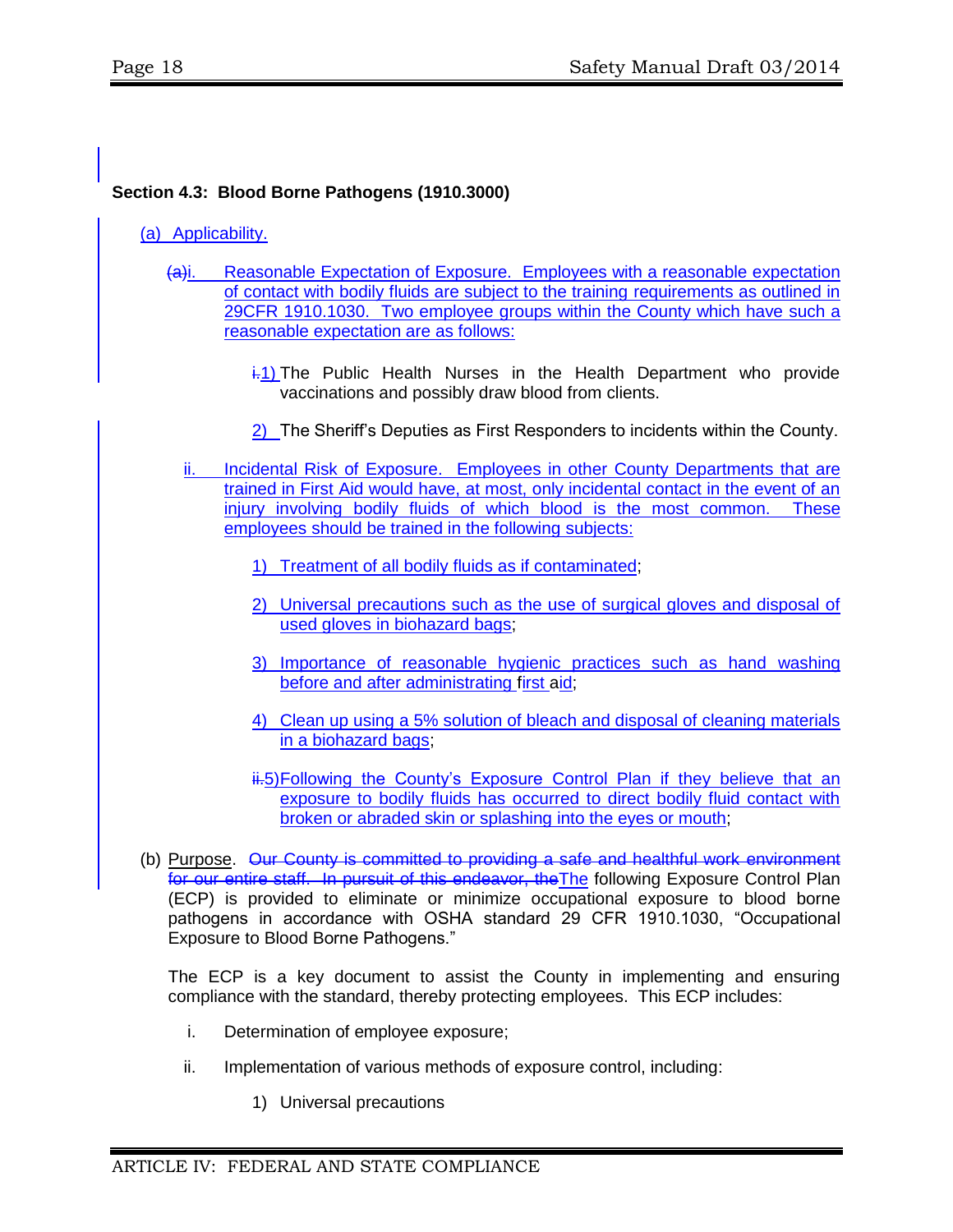- 2) Engineering and work practice controls
- 3) Personal protective equipment, and
- 4) Housekeeping
- iii. Hepatitis B vaccination;
- iv. Post-exposure evaluation and follow-up;
- v. Communication of hazards to employees and training;
- vi. Recordkeeping; and
- vii. Procedures for evaluating circumstances surrounding an exposure incident.
- (c) Administrative Duties. The Department Head is responsible for the implementation of the ECP. The Department Head will maintain, review, and update the ECP at least annually, and whenever necessary to include new or modified tasks and procedures. Those employees who are determined to have occupational exposure to blood or other potentially infectious materials must comply with the procedures and work practices outlined in this ECP.

Applicable departments will maintain and provide all necessary personal protective equipment (PPE), engineering controls (e.g., sharps containers), labels, and red bags as required by the standard. The department will ensure that adequate supplies of the aforementioned equipment are available in the appropriate sizes.

The Department Head will be responsible for ensuring that all medical actions required are performed and that appropriate employee health and OSHA records are maintained.

The Department Head or Supervisor will be responsible for training, documentation of training, and making the written ECP available to employees, OSHA, and NIOSH representatives.

#### (d) Methods of Implementation and Control

- i. Universal Precautions. All employees will utilize universal precautions.
- ii. Exposure Control Plan. Employees covered by the blood borne pathogens standard shall receive an explanation of this ECP during their initial training session. It will also be reviewed in their annual refresher training. All employees have an opportunity to review this plan at any time during their work shifts by contacting the Department Head. If requested, an employee will be provided with a copy of the ECP free of charge and within 15 days of the request.

The Department Head is responsible for reviewing and updating the ECP to reflect any new or modified tasks and procedures that affect occupational exposure and to reflect new or revised employee positions with occupational exposure. The review and update of such plans must also:

1. Reflect changes in technology that eliminate or reduce exposure to blood borne pathogens.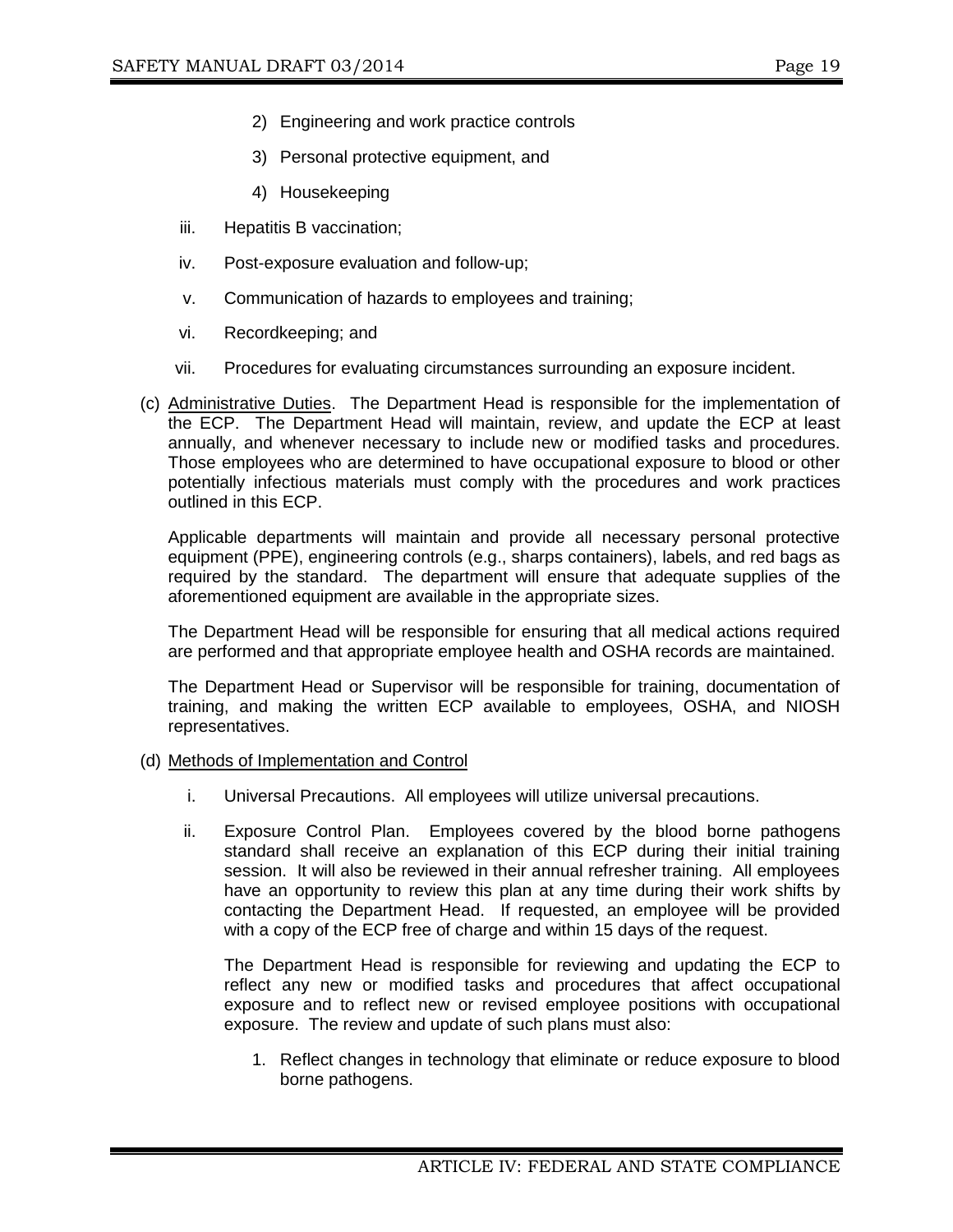- 2. Document consideration and implementation of appropriate commercially available and effective safer medical devices designed to eliminate or minimize occupational exposure. The Department Head is responsible for documenting all devices considered.
- (e) Engineering and Work Practice Controls. Engineering and work practice controls will be used to prevent or minimize exposure to blood borne pathogens. The specific engineering controls and work practice controls used are listed below:
	- i. All bodily fluids of another shall be considered contaminated or potentially infectious material and protective procedures shall be followed when handling such material or assisting any individual.
	- ii. All employees are required to report any exposure incident as soon as feasible and no later than the end of the shift during which the exposure occurred.
	- iii. Any employee involved in emergency first aid procedures shall follow the guidelines for universal precautions and use all personal protective equipment as required.

The Safety Committee will identify the need for changes in engineering control and work practices through solicitation of input from managerial and non-managerial employees, as well as evaluate the need for new procedures or new products on an ongoing basis.

(f) Personal Protective Equipment (PPE). PPE is provided to employees at no cost to them. Training is provided by the Department Head or Supervisor in the use of the appropriate PPE for the tasks or procedures employees will perform. The types of PPE available to employees are as follows: gloves, eye protection, respiratory protection, etc.

PPE is located in assigned areas, if not directly issued to an employee. Additional personal protective equipment can be obtained from the Department Head or Supervisor. All employees using PPE must observe the following precautions:

- i. Personal protective equipment will be chosen based on the anticipated exposure to blood or other potentially infectious materials.
- ii. The protective equipment will be considered appropriate only if it does not permit blood or other potentially infectious materials to pass through or reach the employee's clothing, skin, eyes, mouth or other mucous membranes under normal conditions of use and for the duration of time which the protective equipment will be used.

In work areas where there is reasonable likelihood of exposure to blood or other potentially infectious materials, employees are not to eat, drink, apply cosmetics or lip balm, smoke or handle contact lenses. Food and beverages are not to be kept in refrigerators, freezers, shelves, cabinets or counter tops or bench tops where blood or other potentially infectious materials are present.

(g) Handling used PPE. Employees whose clothing comes into contact with bodily fluids of an unknown nature as a result of work related activities shall be considered contaminated. This may include civilian clothing, uniforms or personal protective equipment.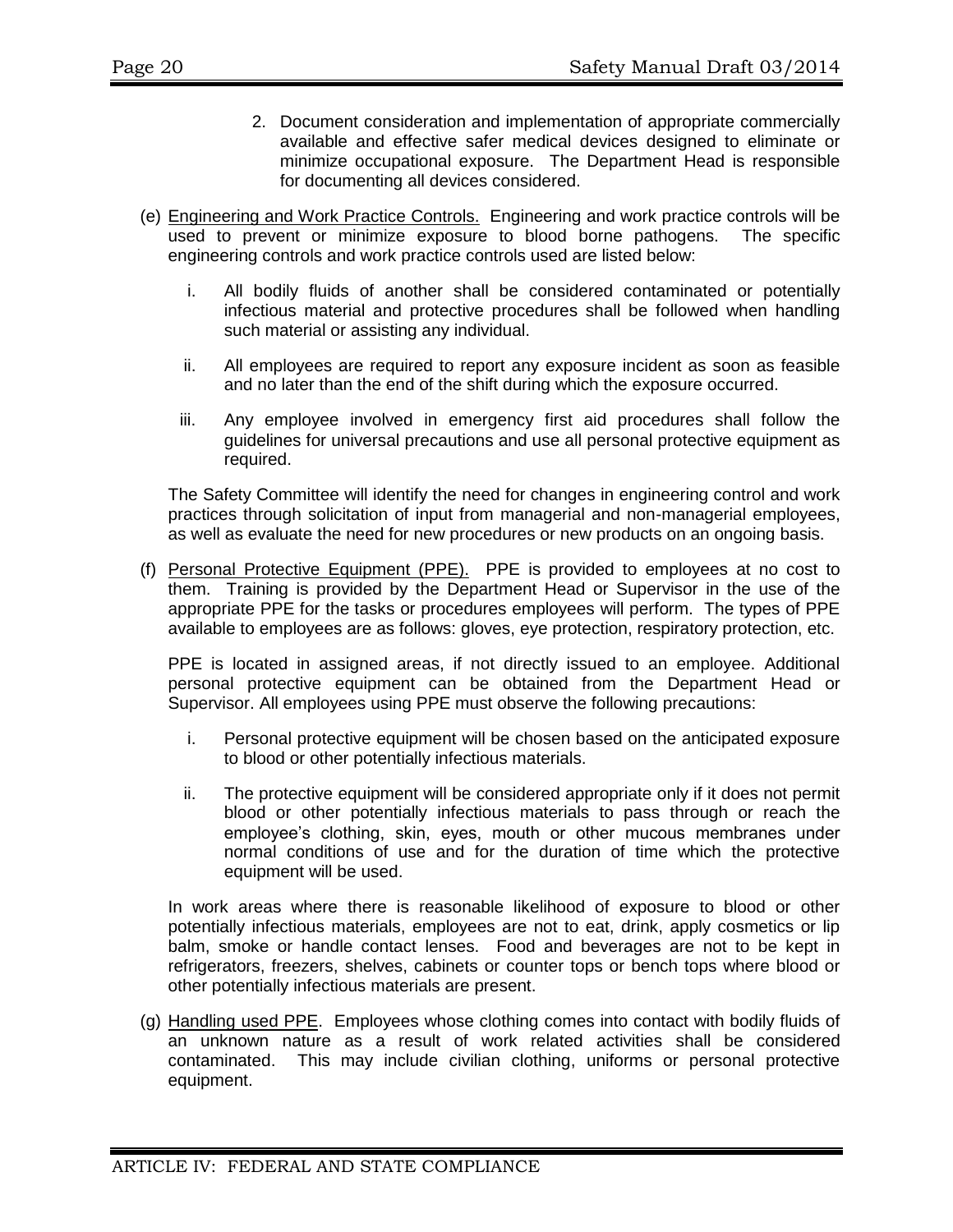- i. If a garment is penetrated by blood or other potentially infectious materials, the employee shall immediately or as soon as possible, and before reporting to another job assignment, report back to the facility and remove the garment and place it in a red biohazard bag for laundering by the employer.
- ii. Soiled/contaminated laundry as described above shall be washed following normal laundry cycles and the clothing manufacturers guidelines for laundering.
- iii. Personnel involved in the bagging, transport and laundering of contaminated clothing shall wear protective gloves.
- iv. Boots and leather goods may be brush scrubbed with soap and hot water to remove contamination.
- v. Disposable personal protective equipment such as gloves, gowns and face shields or masks shall be placed in special waste containers marked BIOHAZARD.
- (h) Housekeeping. Regulated waste is placed in containers that are closable, constructed to contain all contents and prevent leakage, appropriately labeled or color-coded (see Labels section), and closed prior to removal to prevent spillage or protrusion of contents during handling.

The procedure for handling other regulated waste is:

- i. Used equipment from an emergency incident shall be bagged and transported to the designated cleaning area. Burn boxes designated for contaminated equipment must have the biohazard symbol.
- ii. All infectious waste shall be placed in red infectious waste bags.
- iii. A specific area for cleaning contaminated equipment will be used separate from areas used for any food preparation.
- iv. This area shall not be used for the cleaning of SCBA face pieces.
- v. The area must be conspicuously marked with limited access to prevent accidental exposures.
- vi. Equipment will be disinfected following any contamination by a potentially infectious substance by using an approved disinfecting solution applied with either a spray bottle applicator or liquid applied by a sponge. Personnel will utilize personal protective equipment during the entire application and cleaning.
- vii. Initial clean-up of blood or other potentially infectious materials shall be followed with the use of an approved hospital disinfectant chemical germicide that is tuberculocidal or a solution of 5.5 percent sodium hypochlorite (household bleach) diluted 1:10 with water.
- viii. All contaminated work surfaces will be decontaminated after completion of procedures and immediately or as soon as feasible after any spill of blood or other potentially infectious materials, as well as at the end of the work shift if the surface may have become contaminated since the last cleaning.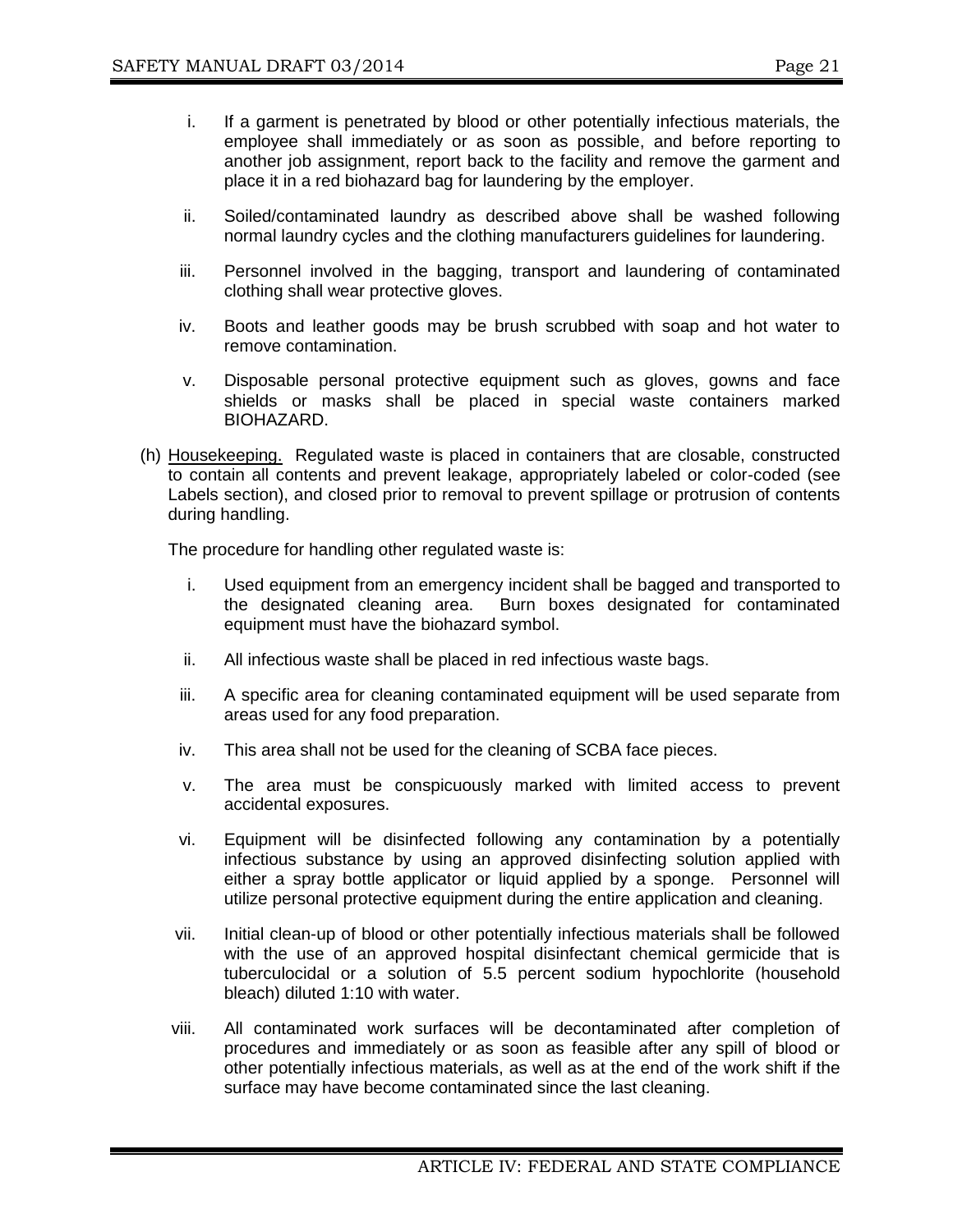- ix. Bins and pails (e.g., wash or emesis basins) are cleaned and decontaminated as soon as feasible after visible contamination.
- x. Broken glassware that may be contaminated is picked up using mechanical means, such as a brush and dust pan.
- (i) Labels. Department Heads or Supervisors will ensure warning labels are affixed or red bags are used as required if regulated waste or contaminated equipment is brought into the facility. Employees are to notify their Department Head or Supervisor if they discover regulated waste containers, refrigerators containing blood or OPIM, contaminated equipment, etc., without proper labels.
- (j) Hepatitis B Vaccination. For applicable departments, the Department Head, Supervisor or other qualified instructor will provide training to employees on hepatitis B vaccinations, addressing the safety, benefits, efficacy, methods of administration, and availability. The hepatitis B vaccination series is available at no cost after training and within 10 days of initial assignment to employees identified in the exposure determination section of this plan. Vaccination is encouraged unless:
	- i. Documentation exists that the employee has previously received the series,
	- ii. Antibody testing reveals that the employee is immune, or
	- iii. Medical evaluation shows that vaccination is contraindicated.

However, if an employee chooses to decline vaccination, the employee must sign a declination form. Employees who decline may request and obtain the vaccination at a later date at no cost. Documentation of refusal of the vaccination is kept by the Department Head. The *"Hepatitis B Vaccine Declination"* form is available in the appendix of this manual. Vaccination will be provided by an approved health care provider.

- (k) Post-exposure Evaluation and Follow-Up. An immediately available confidential medical evaluation and follow-up will be conducted. Following the initial first aid (clean the wound, flush eyes or other mucous membranes, etc.), the following activities will be performed:
	- i. Following an employee's report of an exposure incident, the employee may immediately have a medical evaluation and any follow-up evaluations recommended by the physician. All such reports shall be confidential.
	- ii. As required by OSHA regulation, medical records on all HBV and/or HIV, immune evaluations, and exposure records shall be maintained.
	- iii. Exposure records shall include documentation of route of exposure, circumstances of exposure, identification and documentation of source individual if feasible and medical monitoring of exposed employee.
	- iv. The Department Head shall keep and maintain all such records in a strictly confidential manner.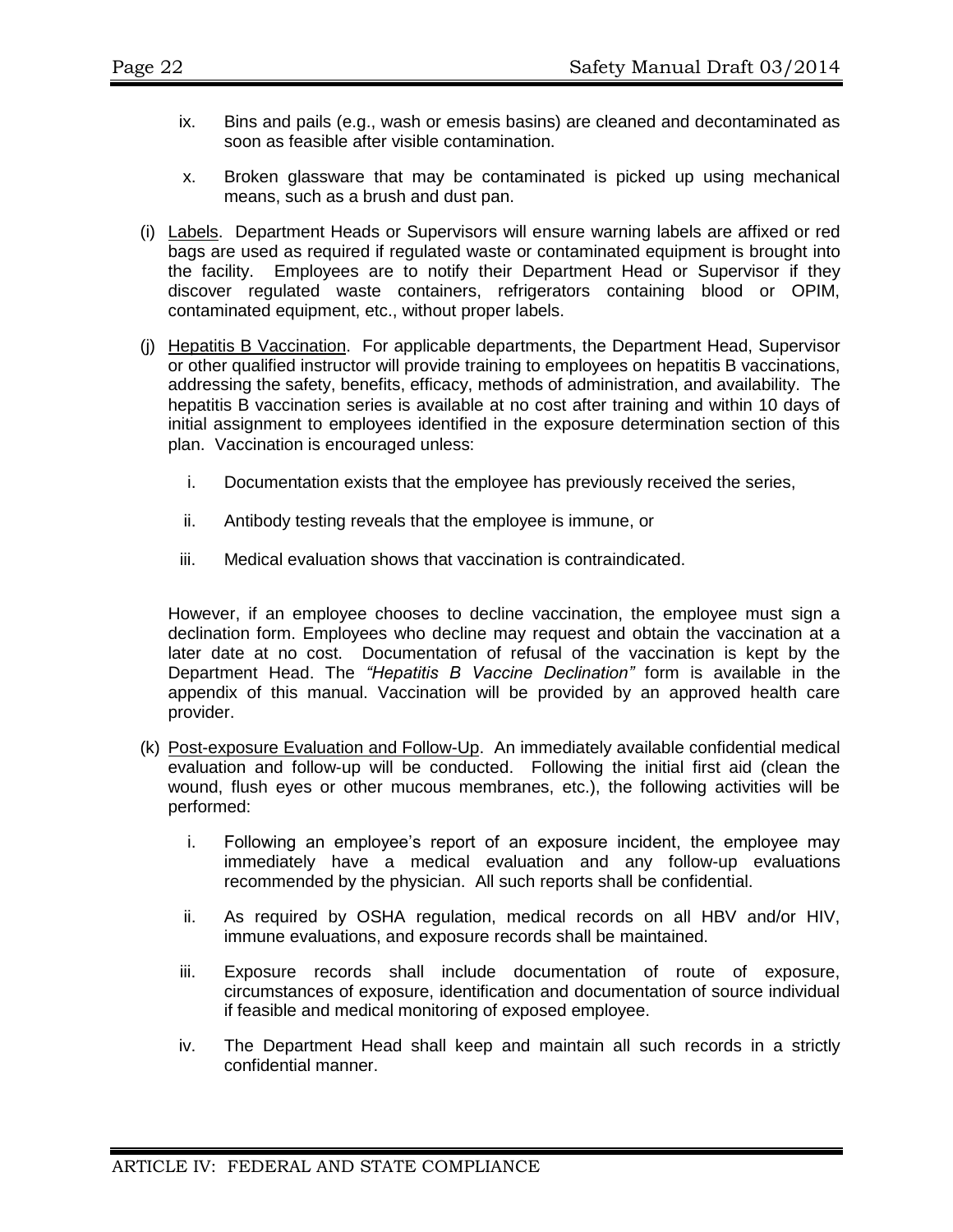- v. The source individual's blood shall be tested for HBV and HIV as soon as feasible but only with the prior consent of the individual. If the source individual is already known to be infected with HBV or HIV, then testing is not necessary for the known infection.
- vi. Results of the source individual's testing shall be made available to the exposed employee along with regulations concerning disclosure of the identity and infectious status of the source individual.

The exposed employee's blood shall be collected as soon as feasible and then tested after consent is obtained. The employee should consent to an immediate baseline blood collection, but may refuse to permit HIV serologic testing. In such cases, the sample shall be preserved for at least 90 days to permit the employee to elect to have the baseline sample tested.

(l) Administration of Post-Exposure Evaluation and Follow-Up. The Department Head and/or Supervisor ensures that health care professional(s) responsible for employee's hepatitis B vaccination and post-exposure evaluation and follow-up are given a copy of OSHA's blood borne pathogens standard.

The Department Head and/or Supervisor are responsible for ensuring the health care professional evaluating an employee after an exposure incident receives the following:

- i. A copy of the OSHA regulation and all information regarding the employee's duties;
- ii. Exposure and prior employment medical information on HIV and HBV procedures and medical records.

The Department Head provides the employee with a copy of the evaluating health care professional's written opinion within 15 days after completion of the evaluation.

- (m) Procedures for Evaluating the Circumstances Surrounding an Exposure Incident. The Department Head and/or Supervisor will review the circumstances of all exposure incidents to determine if proper precautions were taken when completing the task or if revisions are needed in standard operating procedures. If it is determined that revisions need to be made, the Department Head will ensure that appropriate changes are made to this ECP.
- (n) Employee Training. All employees who have occupational exposure to blood borne pathogens receive training conducted by the Department Head, Supervisor or other qualified instructor.

All employees who have occupational exposure to blood borne pathogens receive training on the epidemiology, symptoms, and transmission of blood borne pathogen diseases. In addition, the training program covers, at a minimum, the following elements:

- i. Contents of the standard;
- ii. This exposure control policy;
- iii. Types of controls available and use of protective equipment;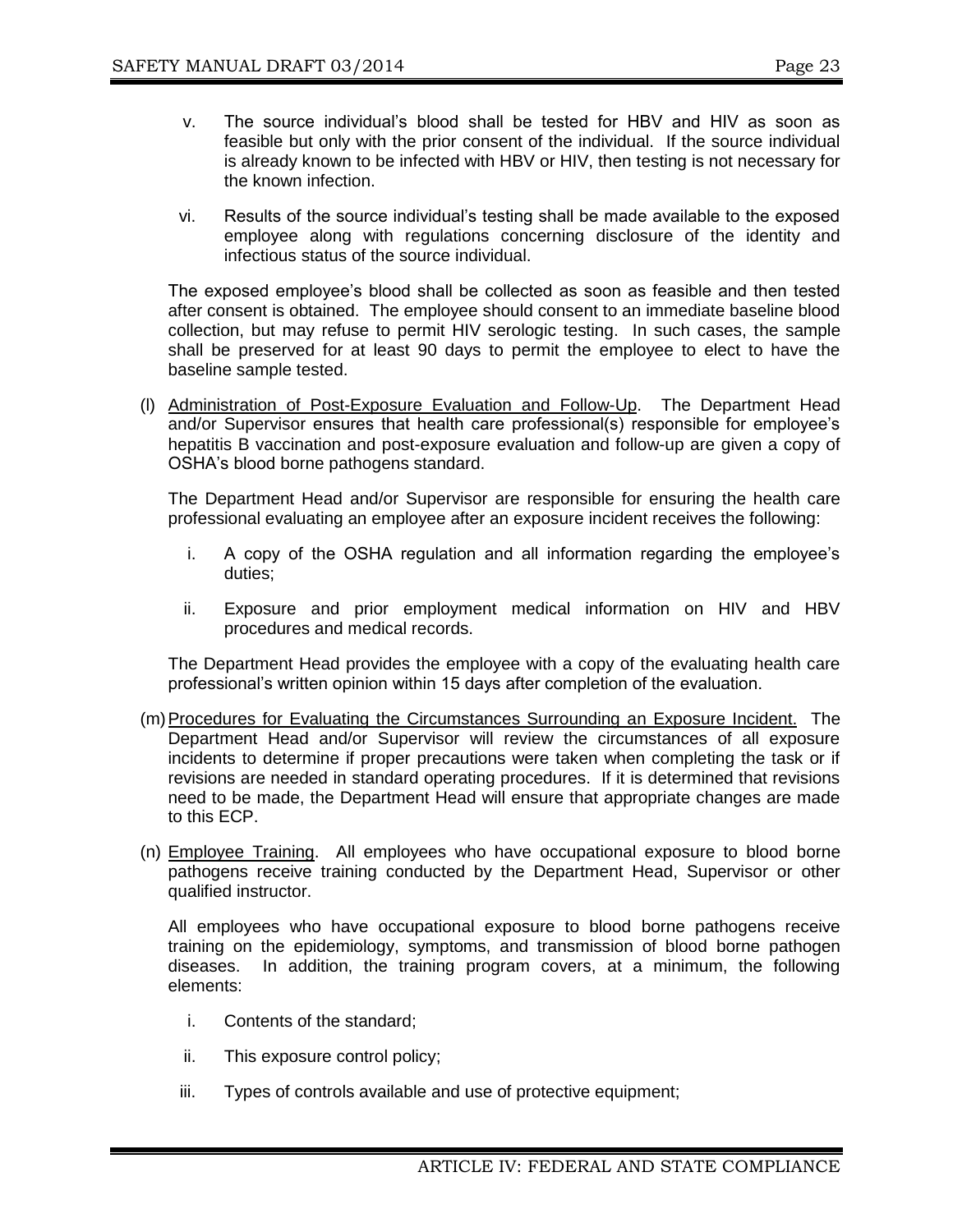- iv. The Hepatitis B vaccination program;
- v. Emergency procedures;
- vi. Post exposure procedures;
- vii. Contaminated materials, clothing control, and laundering disposal procedures.
- (o) Recordkeeping
	- i. Training Records. Training records are completed for each employee upon completion of training. These documents will be kept for at least three years by the appropriate department. The training records include dates, attendees, program content and instructors.

Employee training records are provided upon request to the employee or the employee's authorized representative within 15 working days. Such requests should be addressed to the Department Head or Supervisor.

ii. Medical Records. Medical records are maintained for each employee with occupational exposure in accordance with OSHA Standard 29 CFR 1910.1020, "Access to Employee Exposure and Medical Records." The Department Head is responsible for maintenance of the required medical records. These confidential records are kept for at least the duration of employment plus 30 years.

Employee medical records are provided upon request of the employee or to anyone having written consent of the employee within 15 working days. Such requests should be sent to the Department Head.

i. OSHA Recordkeeping. An exposure incident is evaluated to determine if the case meets OSHA's Recordkeeping Requirements (29 CFR 1904). This determination and the recording activities are done by the Insurance Liaison.

#### **Section 4.4: Personal Protective Equipment (PPE) (1910.132)**

(a) Purpose. The objective of the Personal Protective Equipment (PPE) Program is to protect employees from the risk of injury by creating a barrier against workplace hazards. Personal protective equipment is not a good substitute for good engineering or administrative controls or good work practices, but should be used in conjunction with these controls to ensure the safety and health of employees. Personal protective equipment will be provided, used, and maintained when it has been determined that its use is required and that such use will lessen the likelihood of occupational injury and/or illness.

When it is impractical or impossible to "engineer out" the source of the hazard, then it becomes necessary to place the "guard" on the worker. This is done by wearing approved personal protective apparel, such as hard hats, safety belts, safety goggles, traffic vests, face shields, gloves, aprons, toe guards, respirators, body armor, etc. Department Heads and/or Supervisors shall ensure that all their employees are properly protected. Local dress codes may be established within a particular division or work area, and each employee is expected to know and follow these codes where applicable.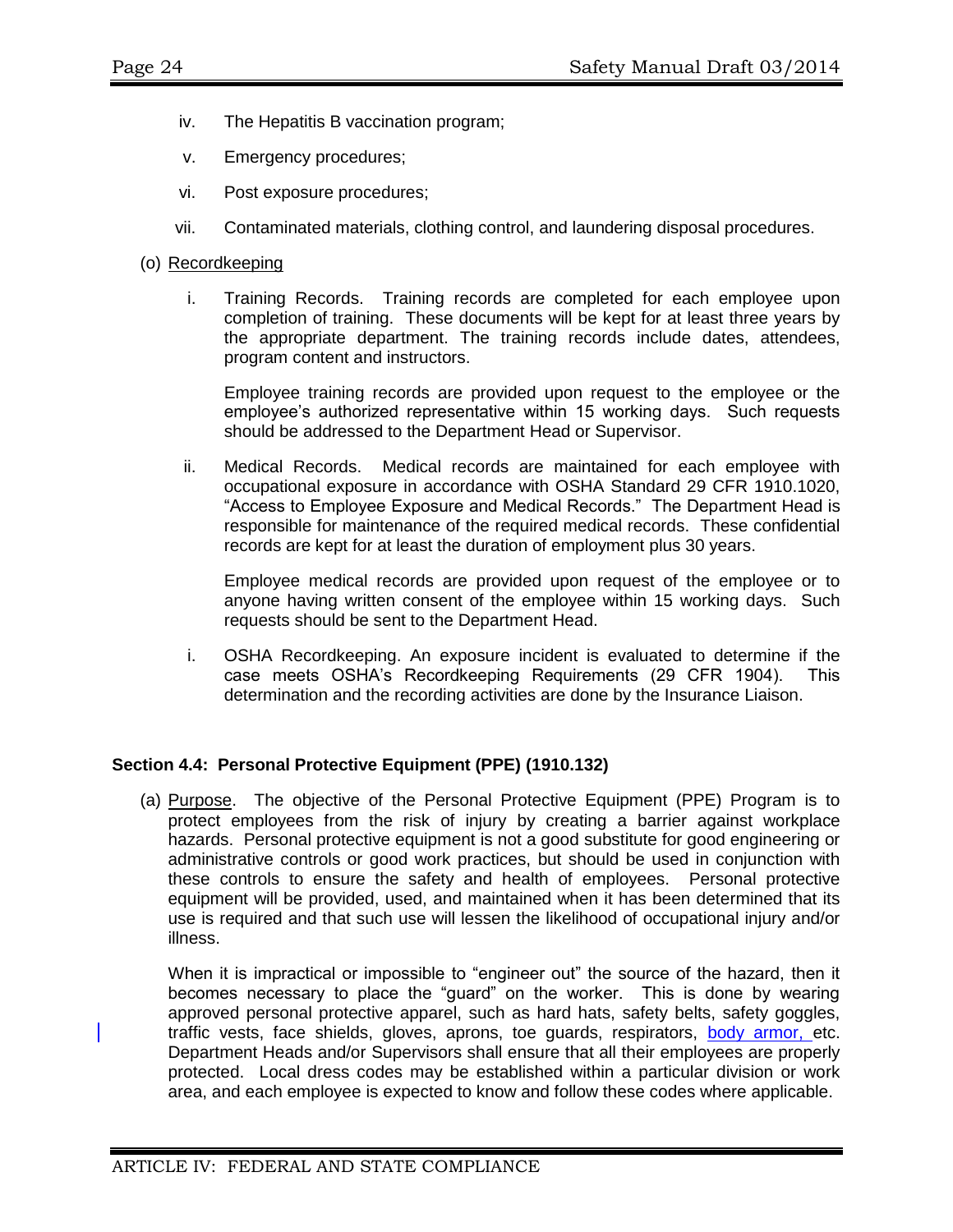Once appropriate safety equipment has been issued to an employee, that employee is responsible for having the equipment on the job site at all times. Any person reporting to work without the required safety equipment will not be allowed on the job site until such equipment is obtained. The employee may be subject to disciplinary action.

Every possible effort will be made by management to select protective clothing and equipment that is acceptable for comfort, appearance and utility and still afford the desired protection.

This program addresses eye, face, head, foot, and hand protection. Separate programs exist for respiratory and hearing protection since the need for participation in these programs is established through industrial hygiene monitoring.

The Personal Protective Equipment Program includes:

- i. Responsibilities of Department Head, Supervisors, and employees;
- ii. Hazard assessment and PPE selection;
- iii. Employee training;
- iv. Recordkeeping requirements.
- (b) General Clothing Requirements. Employees are required to dress appropriately for their particular job responsibilities.
- (c) Responsibilities.
	- i. Department Heads and/or Supervisors. Department Heads and/or Supervisors have the primary responsibility for implementation of the PPE Program in their work area. This involves:
		- 1) Providing appropriate PPE and making it available to employees;
		- 2) Ensuring employees are trained on the proper use, care and cleaning of PPE;
		- 3) Maintaining records on PPE assignments and training;
		- 4) Supervising staff to ensure that the PPE Program elements are followed and that employees properly use and care for PPE;
		- 5) Ensuring defective or damaged equipment is immediately replaced.
	- ii. Employees. The employee is responsible for following the requirements of the PPE Program. This involves:
		- 1) Wearing the PPE as required;
		- 2) Attending required training sessions;
		- 3) Caring for, cleaning, and maintaining PPE as required;
		- 4) Informing the Department Head and/or Supervisor of the need to repair or replace PPE.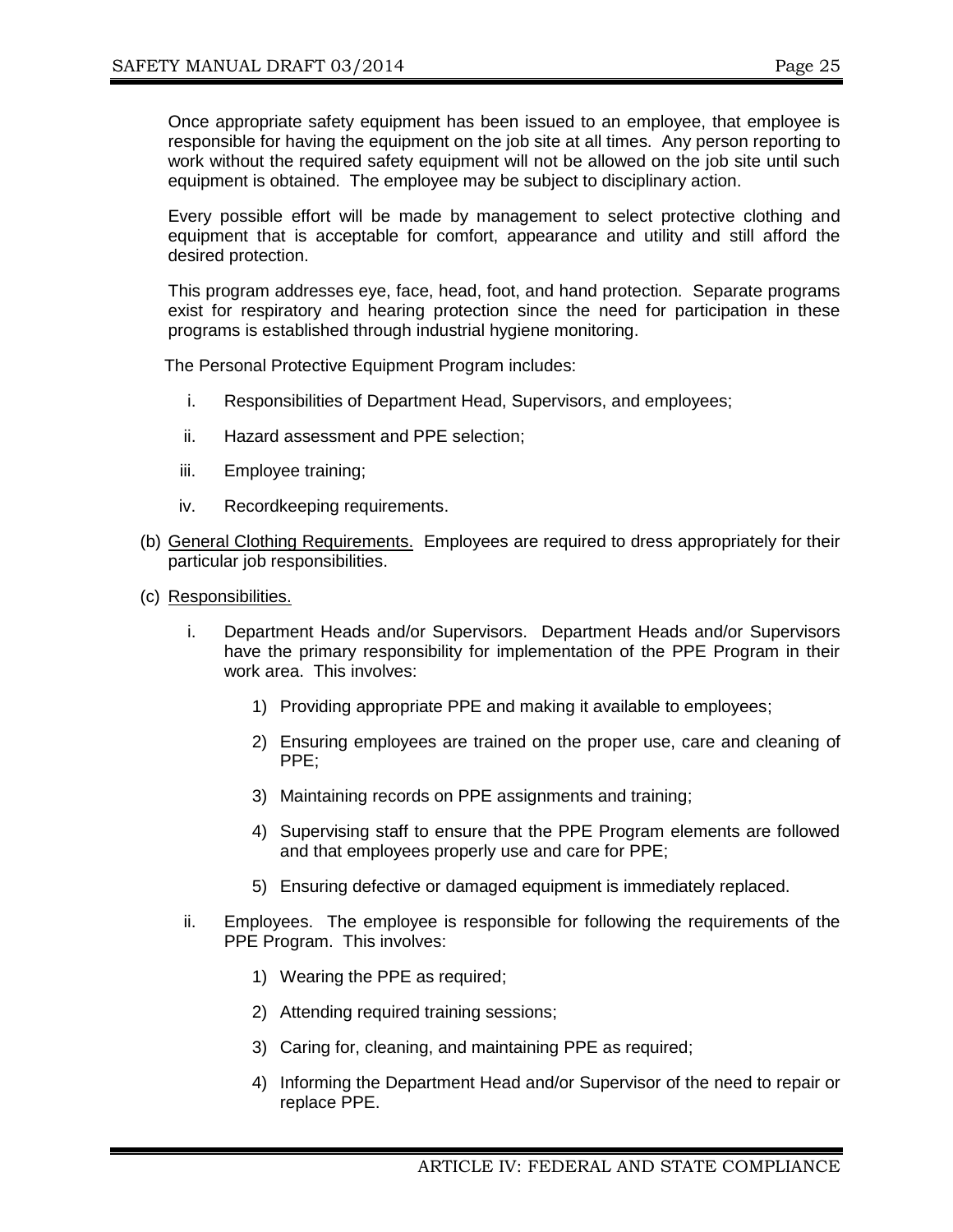- (d) Protective Devices. All personal protective clothing and equipment will be of safe design and construction for the work to be performed and shall be maintained in a sanitary and reliable condition. Only those items of protective clothing and equipment that meet NIOSH or ANSI (American National Standards Institute) standards will be procured or accepted for use. Newly purchased PPE must conform to the most current ANSI standards as per OSHA PPE regulations. For example:
	- i. Eye and Face Protection ANSI Z87.1-1989;
	- ii. Head Protection ANSI Z89.1-1986;
	- iii. Foot Protection ANSI Z41.1-1991;
	- iv. Hand Protection. There are no ANSI standards for gloves, however, selection must be based on the performance characteristics of the glove in relation to the tasks to be performed.

Careful consideration will be given to comfort and fit of PPE in order to ensure that it will be used. Protective devices are generally available in a variety of sizes. Care should be taken to ensure that the right size is selected.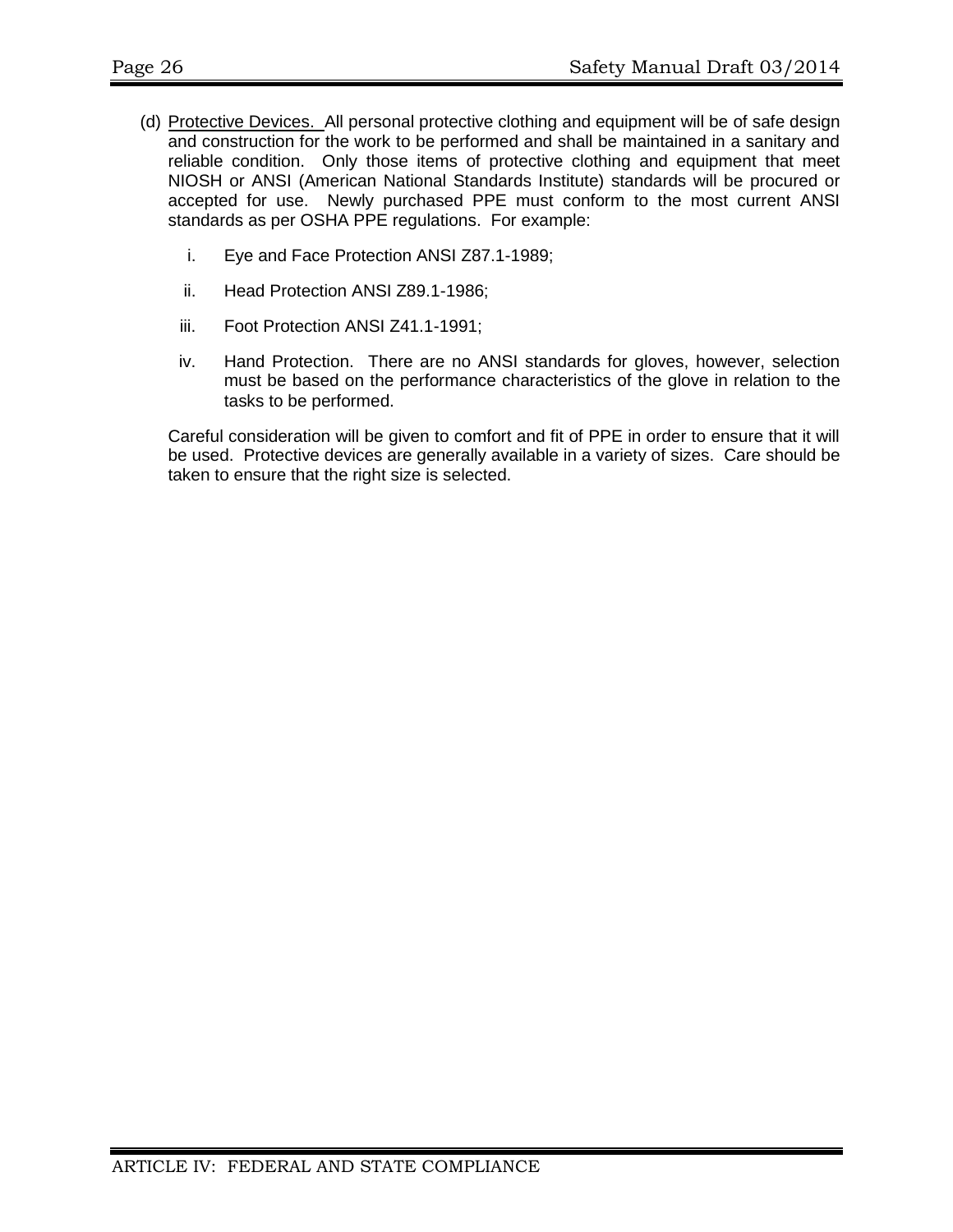# **ARTICLE V: FLEET SAFETY**

#### **Section 5.1: Operation of County Equipment/Vehicle**

- (a) Purpose. The operation of County vehicles or any moveable County equipment on the roadways and streets is indispensable in conducting County business, and a loss of any vehicle due to accident and/or abuse will adversely affect the overall mission capability of the County. This policy provides employee guidelines for the use of County equipment/ vehicles.
- (b) Policy.
	- i. Compliance with Federal, State, and Local Laws. All drivers of County vehicles, and those using their personal vehicle in pursuit of County business, shall comply with all applicable Federal, State, and Local laws. All County drivers should keep themselves abreast of any changes in State law and County policies regarding driving, such as the seat belt requirements.
	- ii. Driver's License. No employee shall be directed to operate a vehicle for which he does not have the appropriate classification of driver's license. This is a minimum requirement and in no way restricts departments from being more restrictive in their use in demands to operate heavy equipment and proper skills. Any employee who operates a County vehicle, (or those who use their personal vehicle while conducting County business), is required to report suspension or revocation of his driver's license to his Supervisor or Department Head. Supervisors are required to report this to the Department Head and the Insurance Liaison.
	- iii. Driving under the influence. No person shall drive or be required or permitted to drive a County owned vehicle while under the influence of any alcoholic beverage or narcotic drug. Employees who are taking prescription drugs which may cause drowsiness, affect the safety of the individual or others, shall receive authorization from their Department Head or Supervisor before operating equipment or driving a vehicle while on duty with the County.
	- iv. Accountability for Actions. Since all County drivers are working for the public, they should remember that they are being observed by same and will be held accountable for their actions. County vehicles are easily identified as such, and thus they constitute a direct reflection upon the County. By demonstrating courteous and considerate driving habits, and the safe operation of county vehicles, employees can reflect well upon the county and build good public relations. Therefore, employees should always make every effort to avoid incidents which may aggravate citizens, and to apply the principles of defensive driving to prevent accidents and avoid endangering citizens.
	- v. Employees shall not use County vehicles and/or equipment for personal use unless specifically authorized by his/her Department Head or Supervisor who maintains authority to specify the terms and conditions for such use, as well as its duration.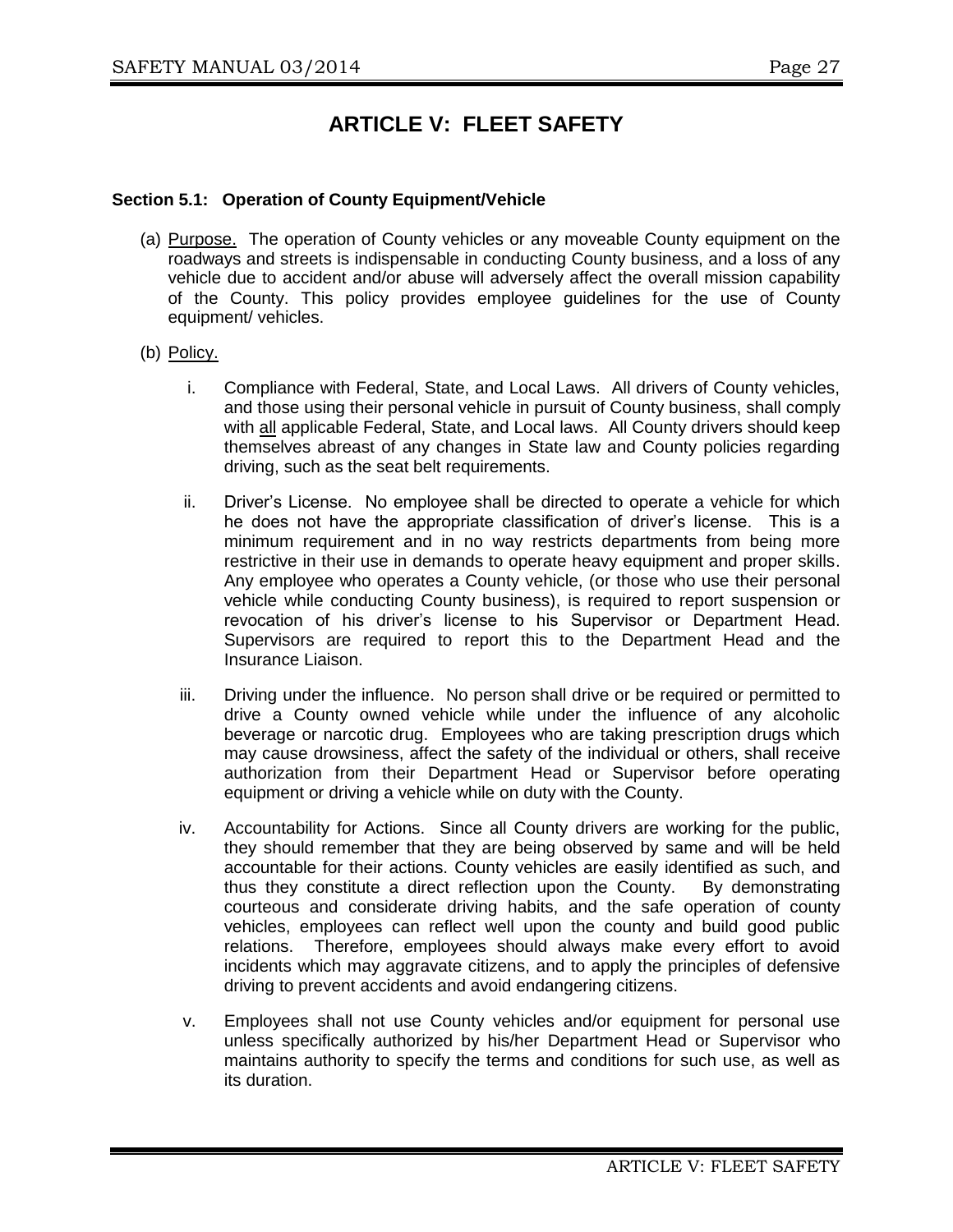#### **Section 5.2: Use of Private Vehicle for Business**

- (a) Purpose. This policy provides guidelines for the authorized use of an employee's personal vehicle for County business when a County-owned vehicle is not available or practical.
- (b) Policy.
	- i. Using an employee's personal vehicle for County business shall be authorized by the Department Head or Supervisor.
	- ii. Employees using his/her personal vehicle for County business are subject to the same rules/guidelines identified in *Section 5.1: Operation of County Equipment/Vehicle*.
	- iii. Each employee who is required to use his/her personal automobile for County business must have and maintain auto liability coverage on the personal automobile used for County business.

#### **Section 5.3: Motor Vehicle Accidents**.

- (a) Report to Supervisor or Department Head. Any accidents involving county vehicles (including private, rented, or leased vehicles used on official business) must be reported to the driver's Department Head or Supervisor. If the driver is unable to make a report, another employee who knows the details of the accident must make the report.
- (b) Accident Responsibility. It is Lee County's policy that employees should not admit to responsibility for vehicle accidents occurring while on official business. It is important that such admissions, when appropriate, be reserved for the County Insurance Liaison and its insurance carrier.
- (c) Exchange of Information. The law requires that each driver involved in a vehicle accident must show his/her license on request by the other party. Be sure to obtain adequate information on the drivers involved as well as on the owner of the vehicles. Names, addresses, driver's license numbers, vehicle descriptions, and registration information are essential. In addition, a description of damages is needed for completion of accident reports. If the accident is investigated by off-site police agencies, request that a copy of the police report be sent to the Insurance Liaison, or obtain the name and department of the investigating officer.
- (d) Accident Reporting. The driver of any county vehicle involved in an accident must notify local law enforcement and complete a Motor Vehicle Accident Report. A copy of the Motor Vehicle Accident Report shall be submitted to his/her Department Head or Supervisor within one work day of the accident. The Insurance Liaison will receive copies of all accident reports and will prepare any required OSHA reports.
- (e) Unattended vehicle or other property. In case of collision with an unattended vehicle (or other property), the driver of the moving vehicle is required by law to notify the other party and to exchange information pertaining to the collision. If unable to locate the other party, leave a note in, or attached to, the vehicle (or other property) giving the driver's name. address. and vehicle license number. driver's name, address, and vehicle license number.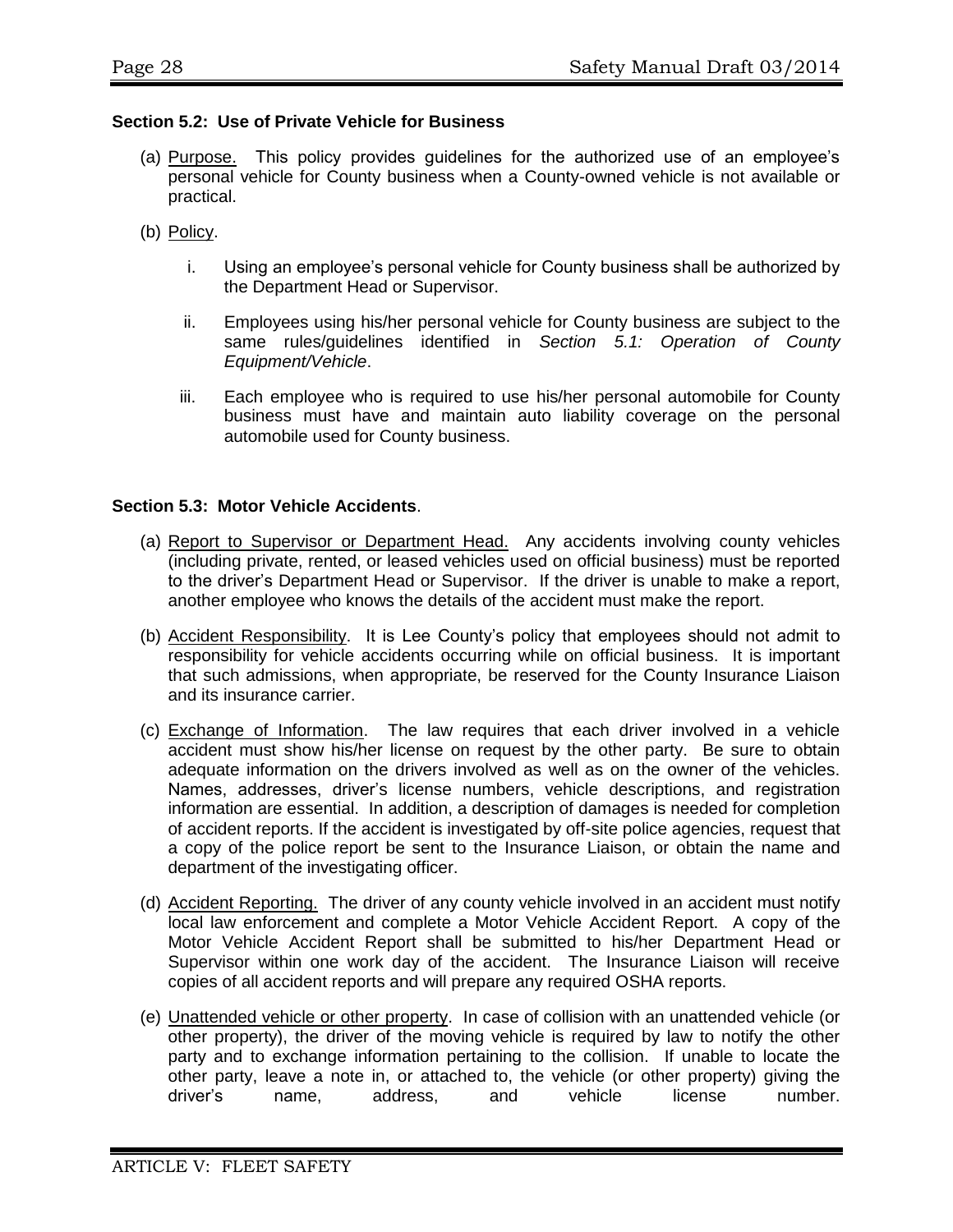# **ARTICLE VI: EMPLOYEE SAFETY AND HEALTH**

#### **Section 6.1: General Safety Rules**

The following guidelines are general in nature and should help employees carry out responsibilities safely. It is not a complete list and could be amended by need or suggestion as well as specific to the department.

- (a) Report and take care of injuries at once. Small cuts and scratches can become infected unless care was immediate.
- (b) Work at a safe, sane pace.
- (c) Do not attempt to give first aid to an injured person unless trained to do so. Do not move a seriously injured person unless absolutely necessary. Call 911 immediately.
- (d) Obey all warning tags and signs on equipment. Read instruction manuals or seek instruction **before** operating any machine or equipment.
- (e) Do not horseplay on the job. Workers' Compensation coverage benefits could be negated for horseplay related injuries.
- (f) The use or possession of intoxicating beverages or narcotics on the job is prohibited.
- (g) Correct all unsafe conditions or report them to the Department Head or Supervisor.
- (h) Keep work areas clean and orderly at all times. Good housekeeping can help prevent accidents.
- (i) Use the correct tools and equipment for the job.
- (j) Wear proper safety equipment such as eye and ear protection and hard hats as specified by policy.
- (k) Be considerate and concerned at all times for the safety of fellow workers and the general public.
- (l) Obey safety rules and practices and take an active part in the safety of co-workers. Remind co-workers if they are working unsafely.

#### **Section 6.2: Illness and Injury Control/Prevention**

In addition to the Loss Control methods cited in this manual, there are several types of policies and/or procedures that can be implemented to help reduce the possibility of occupational illnesses and injuries. These policies and procedures are discussed briefly in this section.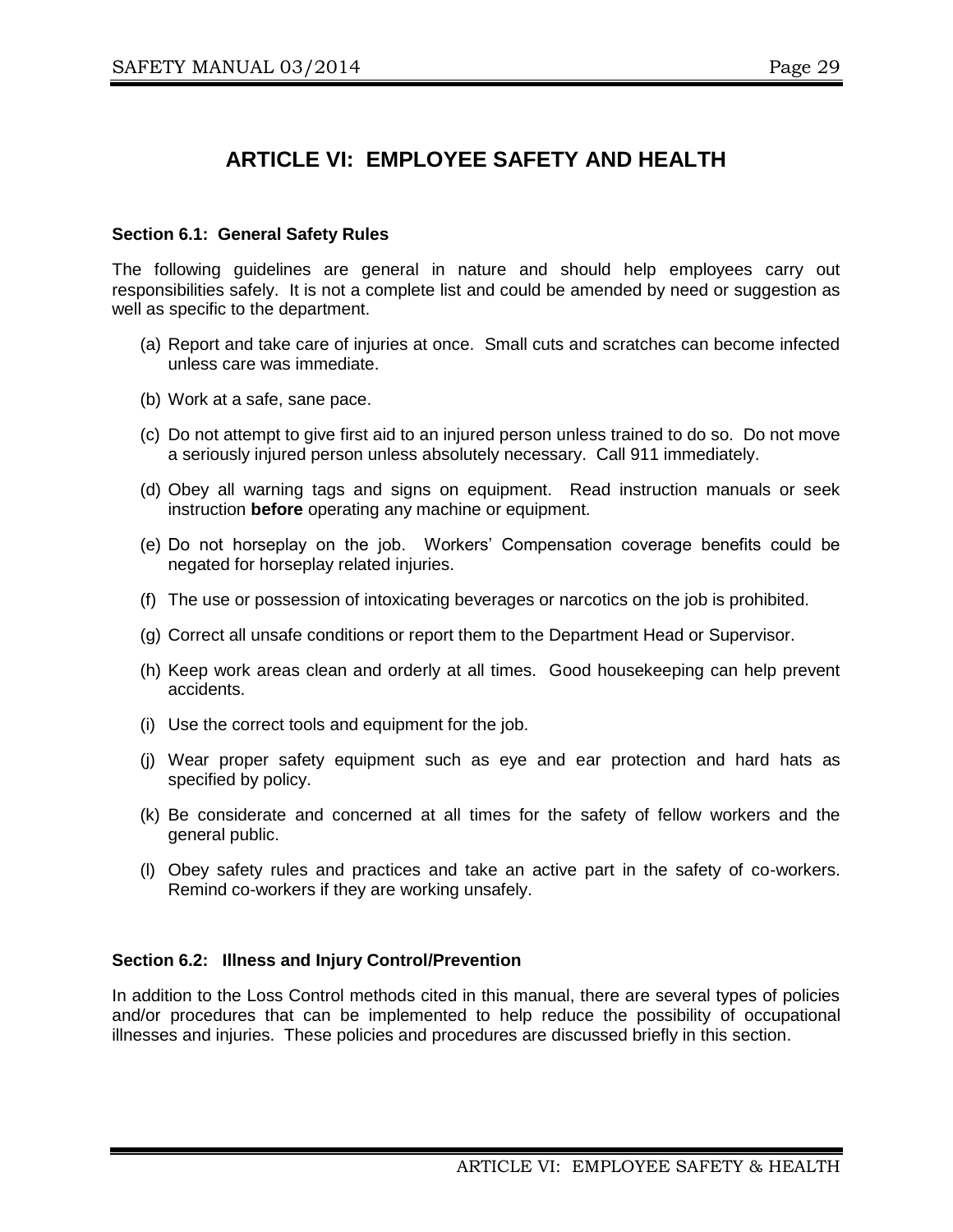- (a) Physical Examination. A physical examination or medical authorization should be required in the following instances:
	- i. An injured employee who has recently received medical attention should have medical approval before he/she returns to work.
	- ii. An employee who has been absent from work for 5 or more days, or the applicable number of days per the appropriate bargaining contract, should have medical authorization before he/she returns to work.
	- iii. Incumbents of critical occupations should be re-examined on a periodic schedule. The results and findings of the physical examinations either for preplacement, annual or reevaluation should be treated as confidential. Information should not be provided to anyone outside the normal processing agencies involved in hiring or an individual without the individual's expressed written consent.
- (b) Physical Fitness. The physical fitness of employees is a prime requisite in preventing a significantly large number of personal injuries. All employees should be encouraged to seek regular physical activity.
- (c) First-Aid Treatment for Sick or Injured Employees. All injuries or illnesses will be reported. However, other than for very minor cuts or scratches, the Department Head or Supervisor should send the injured or ill employee(s) for first-aid or medical treatment.

If an employee has been injured on the job and requests to leave work to go home, the Department Head or Supervisor will inform the employee to go immediately to the hospital or physician's office to have the injury evaluated. If the doctor, who the employee has been sent to for treatment, feels that the employee is unable to return to his/her regular job but can perform some part(s) of the job without aggravating his/her injury, the Supervisor will request permission from the Department Head to allow the employee to return to work.

The family of an employee who is severely ill or injured should be notified promptly by the employee's Supervisor. The Department Head should be notified immediately of all disabling and potentially disabling injuries.

- (d) Emergency Medical Treatment. In the event of a serious injury requiring immediate medical treatment, administer first-aid as necessary and call for an ambulance. The facility nearest the accident scene should be used. Also, the County should maintain a current listing of local hospitals and medical centers that have 24-hour full emergency treatment facilities.
- (e) First Aid/CPR. Even though emphasis is placed on the prevention of accidents and injuries, accidents do occur. Prompt, knowledgeable and proper treatment of injuries can prevent minor injuries from being major ones and most importantly, can save lives.

The following first aid rules are established:

i. Each Department Head shall designate two employees to receive first-aid training and CPR instruction. The Department head may designate other staff members to receive the training. Appropriate certification shall be maintained.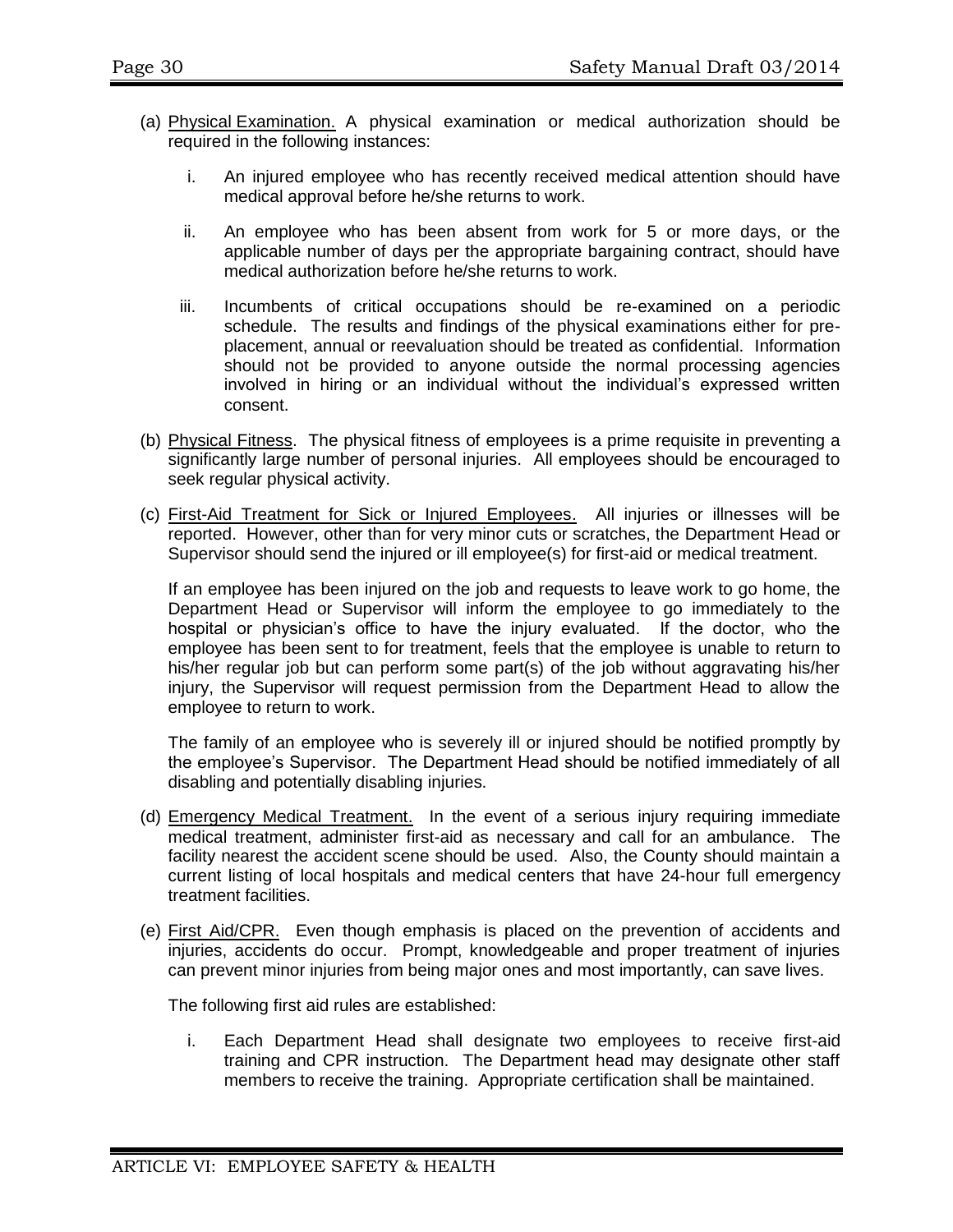- ii. First-aid kits will be maintained in all County buildings and on County vehicles where necessary.
- iii. Department Head or Supervisors are required to check first-aid supplies on a periodic basis. Minimum amounts of each item must be maintained. Department Head or Supervisors shall order supplies through regular purchasing channels.
- iv. Employees will notify their Department Head or Supervisor after each use of firstaid supplies.
- v. Minor medical treatment for cuts, scratches, etc., may be given by the Department Head, Supervisor or a crew leader, if trained.
- vi. In many cases, an injured employee that needs professional medical attention can be transported to the hospital by the means of a County vehicle. However, in some cases, it is important that the injured employee be transported by ambulance with a qualified medical attendant available. If there is any doubt in the mind of the Department Head, Supervisor or lead man in charge, Emergency 911 should be called (if using a County extension, dial 9-911). The following conditions would definitely indicate ambulance service:
	- 1. Employee unconscious or apparently in shock.
	- 2. Any apparent fracture.
	- 3. Any apparent serious back injury.
	- 4. Any hemorrhaging.
	- 5. Symptoms of internal injury.
- vii. All animal bites, because of the possibility of rabies, should receive prompt medical attention by a physician. Where practical, an attempt should be made to confine the animal.
- viii. All injuries, no matter how minor, are to be reported to the Department Head or Supervisor. Injury report forms shall be completed as per Section 3.2: Accident/Injury Reporting, Policy and Procedure.
- (f) Environmental Hazards. It is important that each department be able to recognize, understand, and work effectively and safely with hazardous materials. Occupational health hazards are preventable, but if they are not controlled, they may lead to conditions that cause legally compensated illnesses. Hazardous materials could impair the health of employees enough to make them lose time from work or to work at less than full efficiency. Illinois has enacted "Right-to-Know" legislation regarding employee hazard communication. The basic intent of these acts is to ensure that employees are made aware of the toxic substances in the workplace.

#### **Section 6.3: Transitional Duty Policy**

(a) Purpose. The purpose of establishing a transitional duty policy is to provide temporary duty/work for employees who are temporarily disabled and cannot be assigned to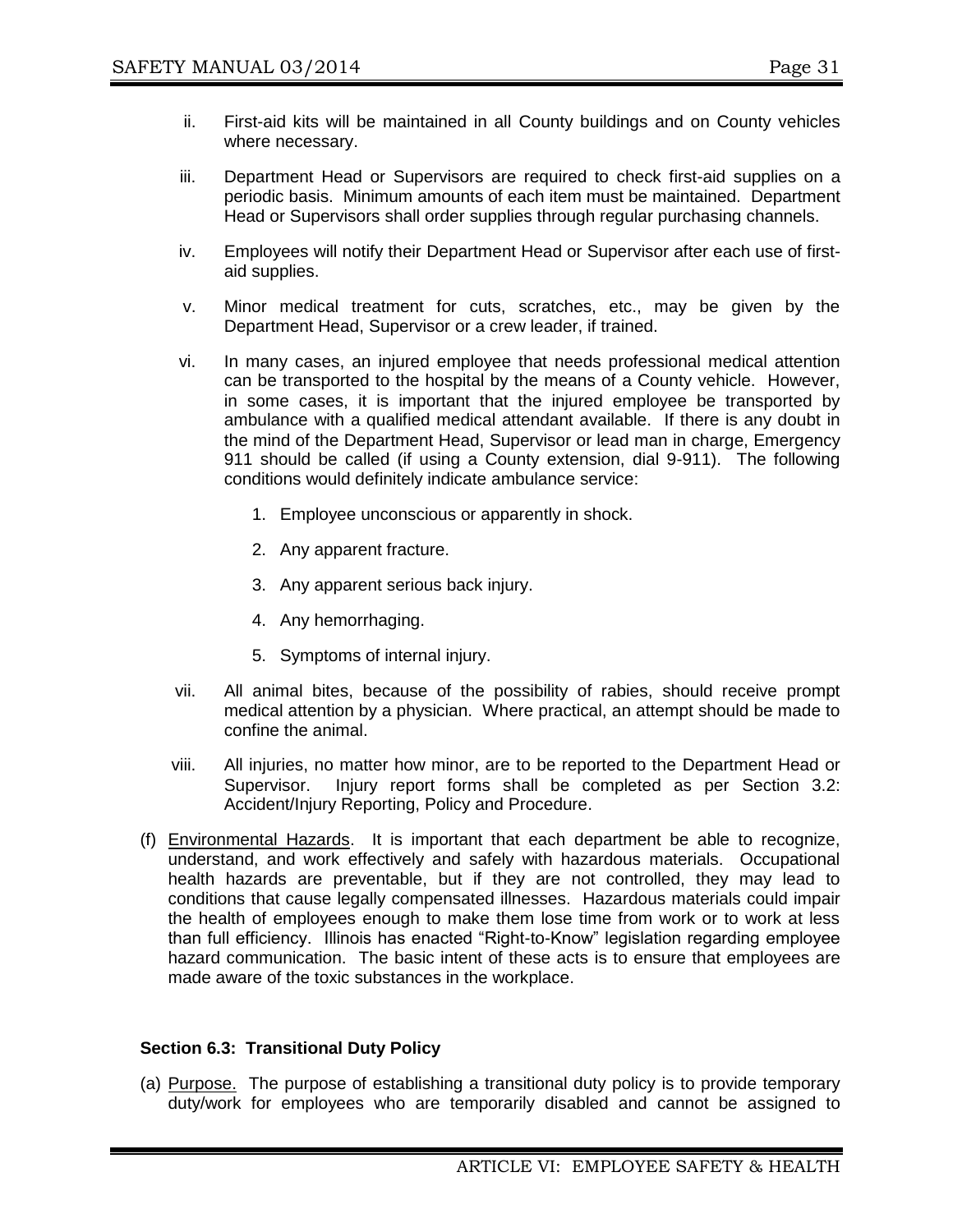regular duty but maintain the ability to perform another form of productive work/duty. The duties to be performed by the employee on transitional duty status will always be bona fide work that will be limited in duration and intended for employees who are expected to return to full duty in the near future, but no later than 3 months (with an option to extend the status upon review).

(b) Eligibility. Eligible candidates for transitional duty must be currently employed by the county and be temporarily disabled. Temporary disability is defined as the lack of ability to perform all aspects of the essential functions of the employee's regular position for a period of time which is generally less than 3 months.

Transitional duty will be required for all employees who have been disabled as a result of a work related injury, provided there is bona fide, productive work available and medical approval is obtained by the County. In the case of a work related injury, the employee will keep in constant contact with his/her Department Head or immediate Supervisor in regard to his/her medical condition and the projected commencement date for the Transitional duty assignment. Should an employee who has been disabled as a result of a work related injury refuse a viable transitional duty assignment, workers compensation payments will then cease.

- (c) Physician's Role. An eligible employee must be released to return to transitional duty by his/her treating physician. The eligible employee must bring a letter to the Department Head from his/her treating physician that details the following:
	- i. The length of time that the employee is expected to remain on transitional duty;
	- ii. The exact nature of the work (including duties/limitations) that the employee can and cannot perform;
	- iii. The date of the next scheduled re-examination to determine any change in the employee's physical status;
	- iv. A medical opinion as to whether the employee's current disability is permanent or temporary in nature.

The employee must provide the above mentioned information in writing prior to assignment to transitional duty and after each re-examination while on transitional duty status. The appendix of this manual contains a sample "TRANSITIONAL DUTY GUIDELINES FORM". The County may consult a physician in regard to an employee's placement on or removal from transitional duty status. The County's consulting physician will have the final advisory opinion on an employee's transitional duty status.

(d) Types of Duty/Work. Projects or tasks assigned to an eligible employee for transitional duty must be legitimate, ongoing, and productive work which does not consist of "manufactured" or "busy" work. Any transitional duties shall not be construed as creating a new or permanent position.

An eligible employee who is released by the County's and/or their treating physician to return to transitional duty shall be directed by his/her Department Head or immediate Supervisor as to their job duties and responsibilities under this transitional duty status. These transitional duties must be within any restrictions enumerated by the treating physician and/or the County's consulting physician.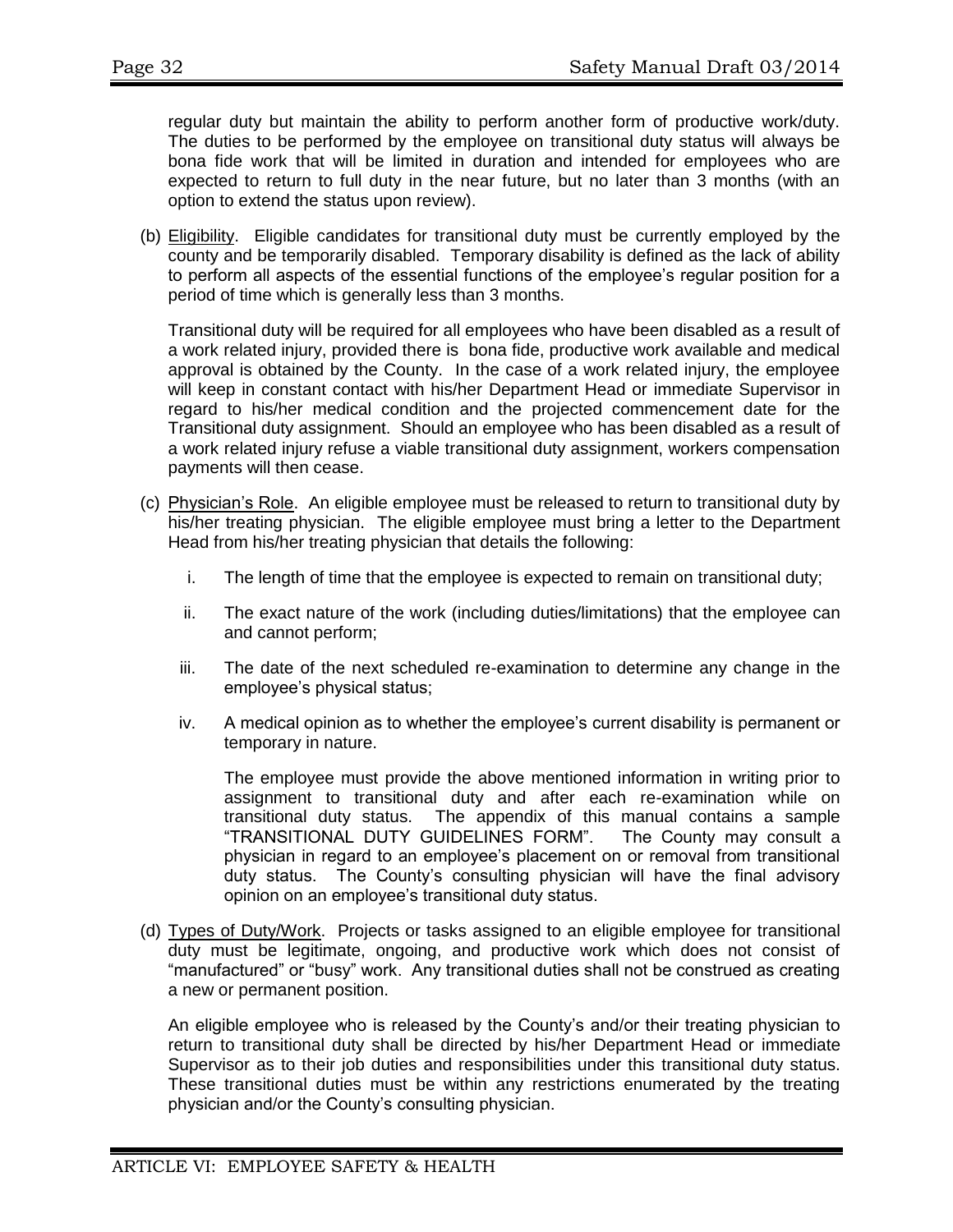Transitional duty can involve, but is not limited to, work assignments to areas other than the eligible employee's regular duty station, division or department. The eligible employee may be assigned to an entirely different division or department. Coordination of placement of eligible employees into transitional duty will be through the employee's immediate Supervisor in conjunction with the Department Head.

Use of transitional duty is designed to benefit the employees and the employer. Department Heads are encouraged to outline departmental procedures regarding transitional duty for present and future situations.

If no transitional duties are available or, should any alternative duties become unavailable in the future, the eligible employee will be so informed and may be returned to disability leave status.

Availability, assignment and continuation of transitional duty will always be at the discretion of the employee's Department Head in accordance with the guidelines set forth in this policy.

- (e) Scheduling. Eligible employees assigned to transitional duty will be scheduled through the immediate Supervisor, in conjunction with the appropriate Department Head. Transitional duty assignments shall not be in derogation of any existing collective bargaining agreements. However, transitional duty schedules may vary from the employee's regular work schedule or hours. Transitional duty may be for part-time hours, in which case the employee will be paid on a part-time basis and, if applicable, Workers' Compensation wages will be applied to make up the difference in hours for the employee's regularly scheduled work week.
- (f) Administrative Review. An employee assigned to transitional duty will be subject to an Administrative Review at the end of every 30 calendar days. Included in this meeting will be the employee, the immediate Supervisor, the Department Head or his/her designee, and the appropriate collective bargaining unit representative, if requested by the employee. This review will consist of an evaluation of the employee's physical status to determine the employee's ability to perform the transitional duty and of the availability of legitimate work. If it is determined that the transitional duty assignment is not meeting the restrictions detailed by the County's consulting physician or the employee's treating physician or the needs of the County, the transitional duty assignment will be terminated and the employee returned to disability status.

#### **Section 6.4: Ergonomics and Office Safety Program**

(a) Policy. The purpose of this program is to inform interested persons, including employees, that the county is committed to improving our employees' comfort and wellbeing by identifying and correcting ergonomic risk factors on the job. This program applies to all work operations. The Safety Committee manages all safety and health programs for the County. They review the ergonomics program and provide guidance, as needed.

The County has implemented the ergonomics program at all County sites, to address the problem of Musculoskeletal Disorders (MSDs). MSDs have become an issue of increasing concern because they continue to rise in occurrence.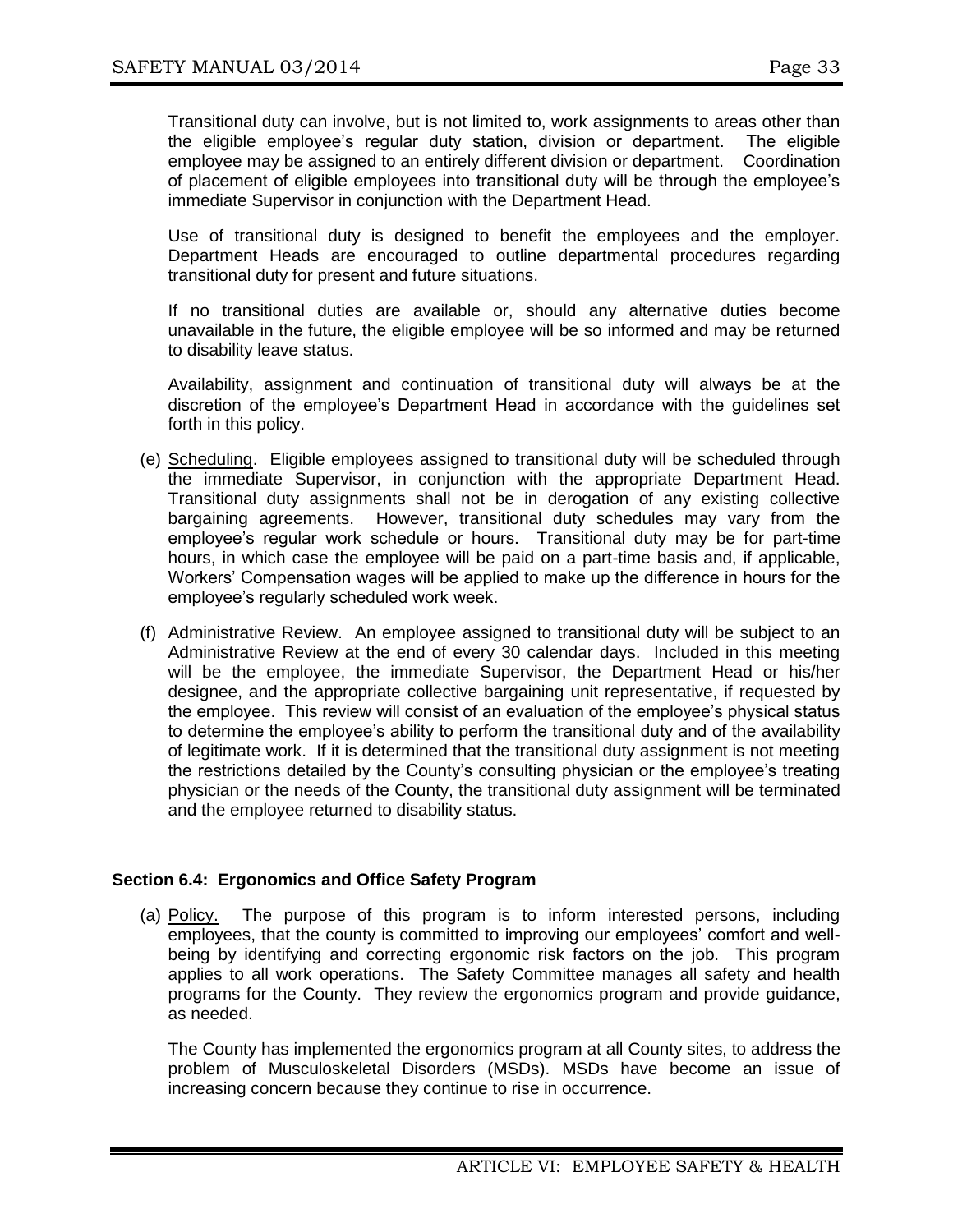The goal of the ergonomics program is to prevent the occurrence of work-related musculoskeletal disorders by controlling or eliminating the risk factors which cause them. The program ensures that all affected employees are aware of job-related risk factors and provides information and solutions to eliminate them. The County promotes continuous improvement for efficiency, comfort, and well-being of all employees through a team effort of management and employee involvement.

Recommendations for improving the ergonomics program can be made to the Safety Committee. The Safety Committee is committed to the success of the program and encourages all constructive criticism or suggestions. The Committee strives for clear understanding, safe and efficient work practices, and involvement in the program from every level of the County.

(b) Injury/Medical Management. All employees are encourages to immediately report to their Department Head or Supervisor any symptoms of discomfort that may be associated with their job duties. The Department Head or Supervisor is responsible to recommend transitional work or medical evaluation for injured or ill employees.

Department Heads or Supervisors record and file written reports from the first observation of illness or injury through all subsequent follow-up activities. They are also responsible to forward information about the worker injury or illness for recording on the OSHA 300 Injury and Illness Form.

Every work procedure that causes a worker injury or illness will be investigated and reported. This documentation provides vital information for the identification of job related risk factors so that the problems can be corrected before other injuries occur.

After an injured employee has been treated, status reports from the treating physician(s) should detail limitations employees may face, or if they are eligible to return to full duty.

- (c) Office Safety. Office work is more dangerous than is commonly supposed, and many accidents occur during the performance of ordinary office routines. Therefore, it is important that certain safety rules be observed in offices, just as they are in other work areas.
- (d) Office Safety Rules and Regulations.
	- i. Keep desk and work areas clean and orderly.
	- ii. Report loose or rough floor covering to the Department Head or Supervisor.
	- iii. All file, desk, and table drawers shall be kept closed when not in use. Never open more than one file drawer at a time.
	- iv. Furniture such as tables, desks, and chairs must be maintained in good condition and free from sharp corners, projecting edges, wobbly legs, etc.
	- v. Titling chairs can be hazardous when improperly used and therefore, care should be taken to assure that they are in good condition. Learn the limits. Be sure the chair is behind you before you sit down.
	- vi. Never use chairs, desks, or other furniture as a make shift ladder. Use a stepladder.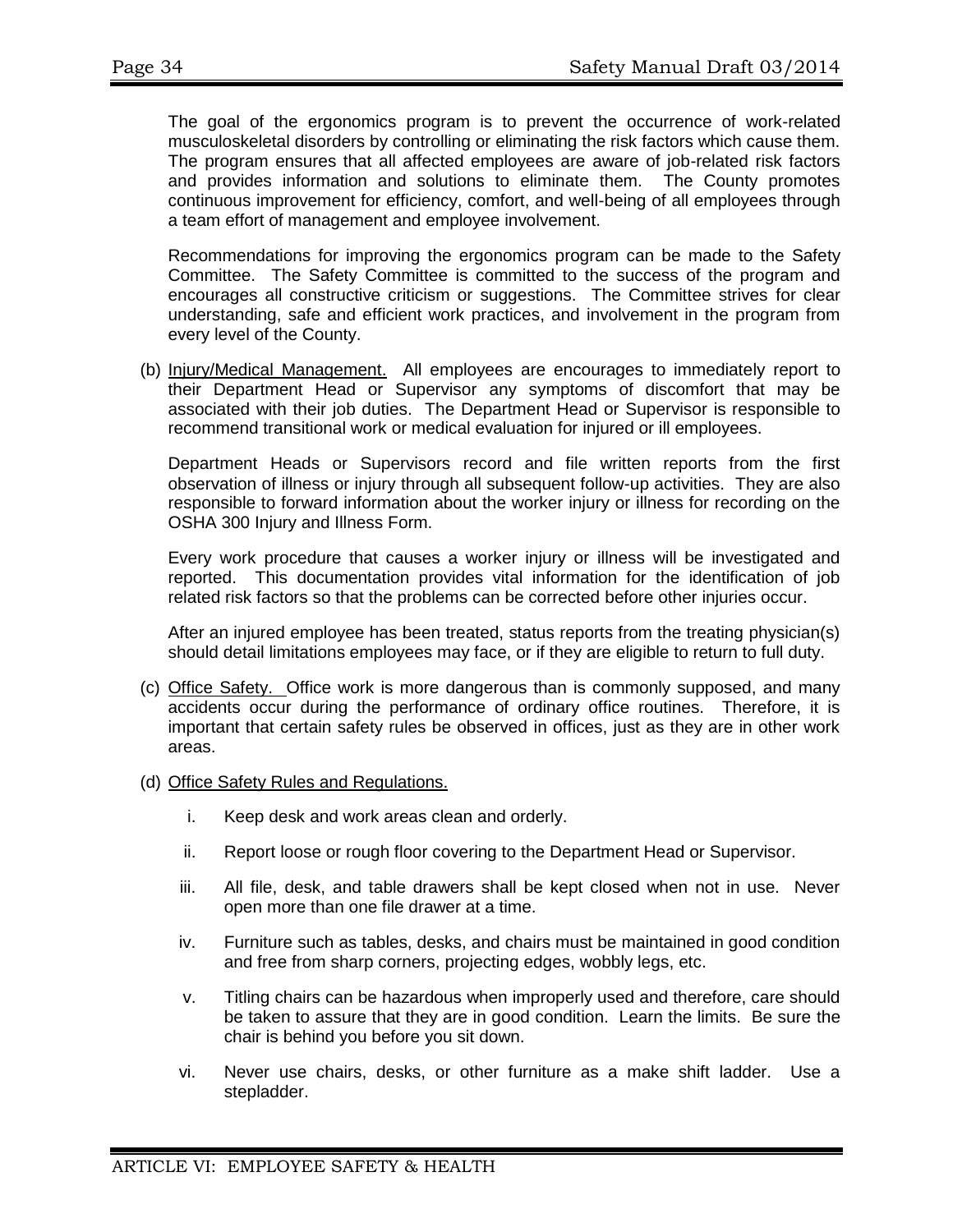- vii. When a message spindle is used, a suitable blunt cover shall protect the point, or preferably, the point should be bent at a horizontal angle.
- viii. Keep the blades of paper cutters closed when not in use.
- ix. Keep pencils pointed down when carrying them in pockets.
- x. Keep hands clear of electric typewriter carriages while they are in motion.
- xi. Use a sponge or other wetting device for envelopes. Use finger guards when working with stacks of paper.
- xii. Be sure equipment is grounded and that the cords are in good condition. If a machine gives a shock or starts smoking, unplug it and report it immediately.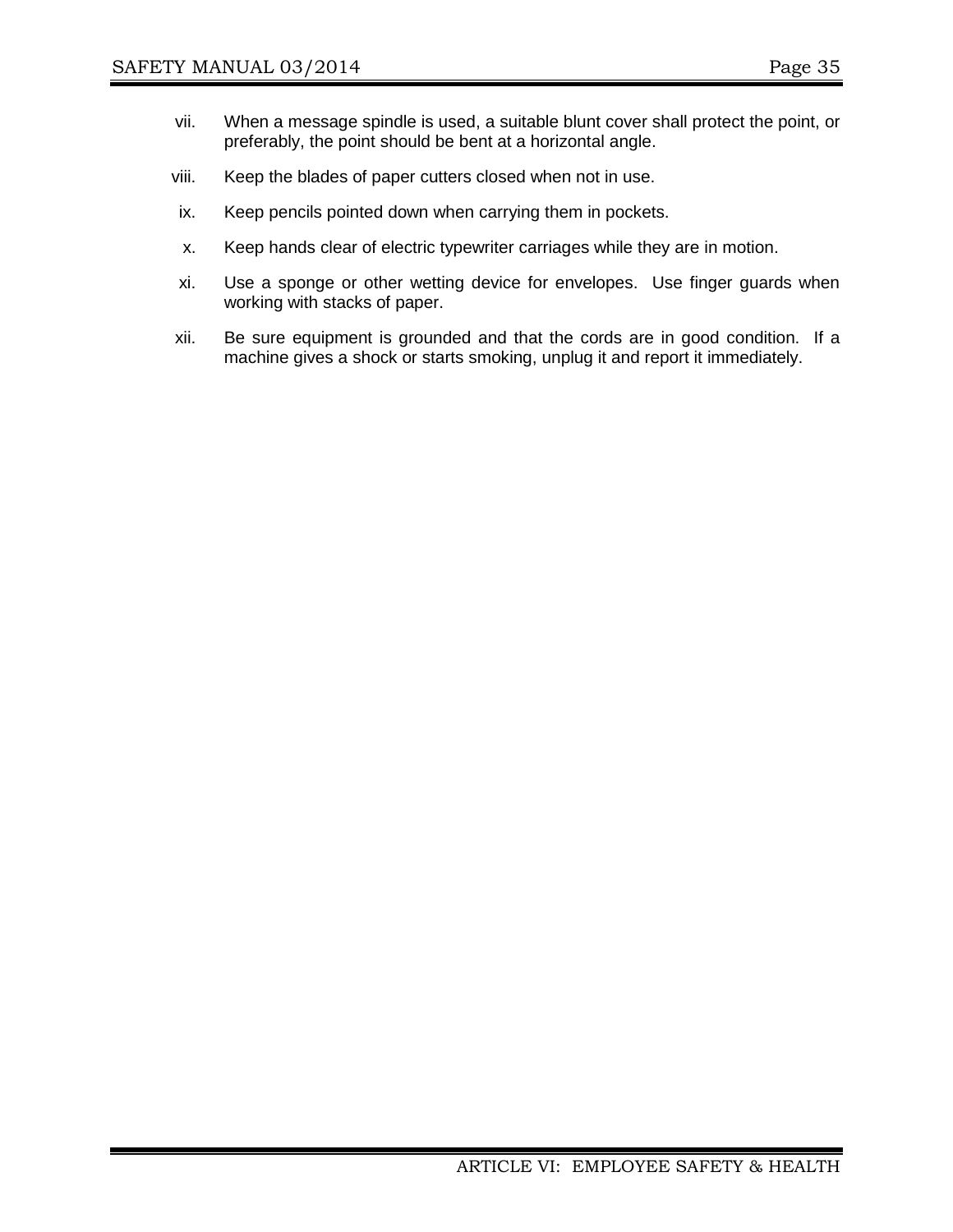# **ARTICLE VI: EMPLOYEE DISSEMINATION/ACKNOWLEDGEMENT**

Each Department Head shall be responsible for reviewing the Safety Manual with each employee. Each employee must sign an acknowledgement form indicating the employee has received and reviewed a copy of Safety Manual. This acknowledgement form shall be kept in the employee's personnel file. All new hires will receive the instruction on the Safety Manual as part of his/her orientation.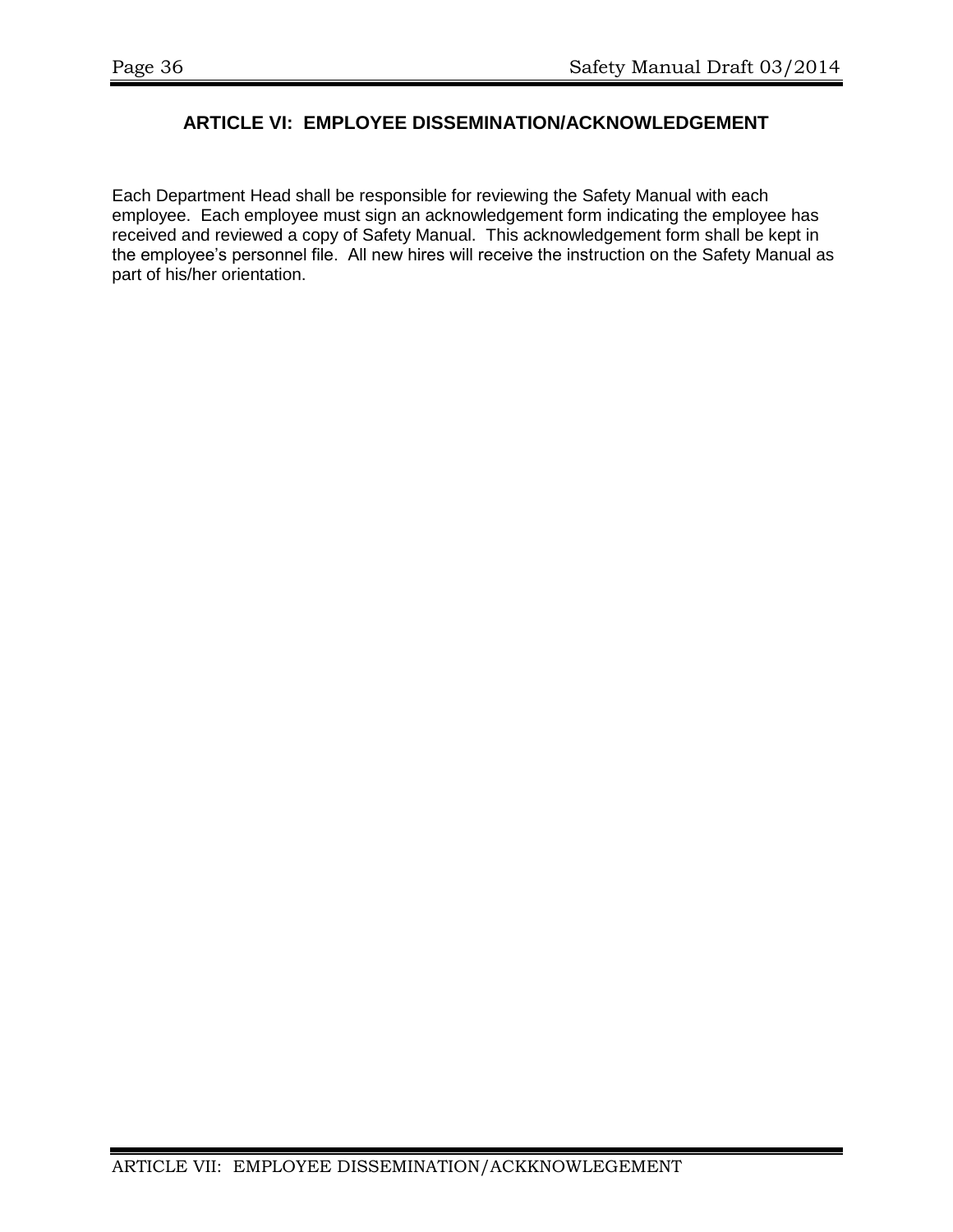#### **Employee Safety Manual Acknowledgement Form**

I, as an employee of Lee County, hereby acknowledge the receipt of the **Lee County Administrative Safety Manual.**

Also, I acknowledge that is it my responsibility as an employee of Lee County to read and follow the policies outlined in the Lee County Administrative Safety Manual. I understand that failure to observe the rules of the **Safety Manual** may result in possible disciplinary action or termination.

| Signed_                                                                                                                                       | Date                                                                                                                                                                                                                           |
|-----------------------------------------------------------------------------------------------------------------------------------------------|--------------------------------------------------------------------------------------------------------------------------------------------------------------------------------------------------------------------------------|
| Witness <sub>.</sub><br><u> 1980 - Johann Harry Harry Harry Harry Harry Harry Harry Harry Harry Harry Harry Harry Harry Harry Harry Harry</u> | Date and the state of the state of the state of the state of the state of the state of the state of the state of the state of the state of the state of the state of the state of the state of the state of the state of the s |

## ADMINISTRATIVE NOTE TO DEPARTMENT HEAD:

Two copies should be made of this form. The original should be kept in employee's file, one copy should stay with the Department Head, and the remaining copy returned to the employee to be kept in this handbook.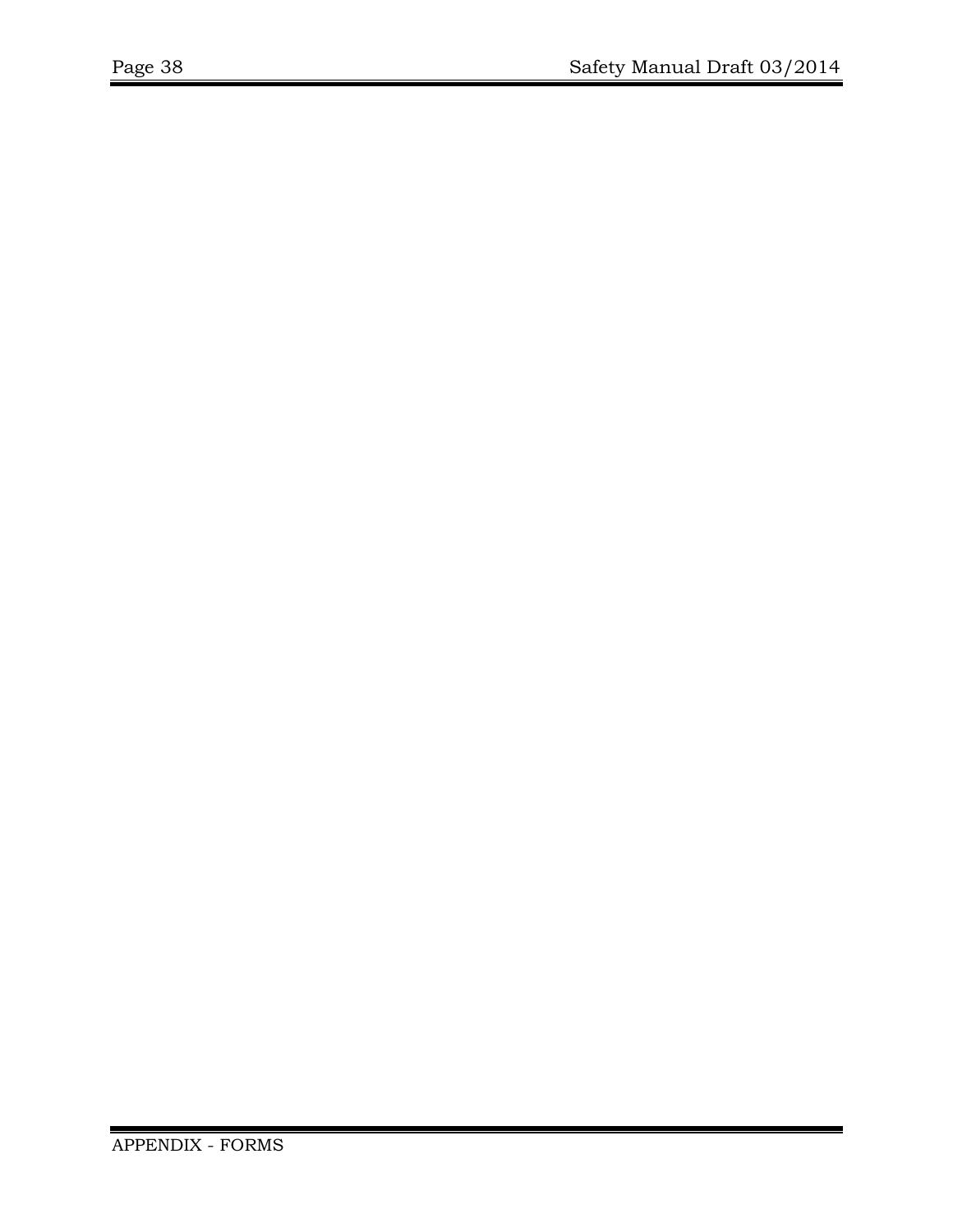# **Forms**

*Forms are included in the manual for illustrative purposes only. Contact your Department Head or Insurance Liaison Chris Henkel for the approved forms. Contact Information for Chris Henkel:*

*Chris Henkel, Insurance Liaison 112 E. Second Street Dixon, IL 61021 (815)288-3643 chenkel@countyoflee.org*

**Confirmation of Transitional Duty/Return to Work Status** is completed by the employee when returning to work following an injury or illness.

**Employee Incident Report** is completed by the employee and submitted to the Supervisor or Department Head within 24 hours or as soon as possible following an injury/incident. The Supervisor or Department Head completes his/her section of the report and submits it to the Insurance Liaison within 48 hours or as soon as possible following an injury/incident. - and retained by the Department Head.

**Hepatitis B Vaccine Declination (Mandatory)** is completed by the employee that declines the hepatitis B vaccination, and retained by the County Officer/Department Head.

**Illinois Form 45: Employers First Report of Injury** is completed by the Department Head and forwarded within 24 hours or as soon as possible to the Insurance Liaison for claim processing. (Required by Gallagher Bassett Services to process an employee injury claim.)

**Medical Authorization (Medical Records Release Form)** is completed by the injured party only upon request of the insurance claims adjuster.

**Non – Employee Injury Report** is completed by the injured party (other than a county employee) and filed with the County Insurance Liaison within 24 hours or as soon as possible following the injury/incident.

**OSHA Form 300 – Log of Work Related Injuries and Illnesses** is a US Department of Labor Occupational Safety and Health Administration (OSHA) form to be compiled and retained by the Insurance Liaison. This form lists every work-related death, injury or illness that involves loss of consciousness, restricted work activity or job transfer, days away from work, or medical treatment beyond first aid. This form is available on the US Department of Labor website at [www.osha.gov.](http://www.osha.gov/)

**OSHA Form 300A – Summary of Work-Related Injuries and Illnesses** is a US Department of Labor Occupational Safety and Health Administration (OSHA) form compiled by the Insurance Liaison. This annual summary of work-related injuries or illnesses must be posted by Feb. 1 of the year following the year covered by the form and keep it posted until April 30 of that year. This form is available on the US Department of Labor website at [www.osha.gov.](http://www.osha.gov/)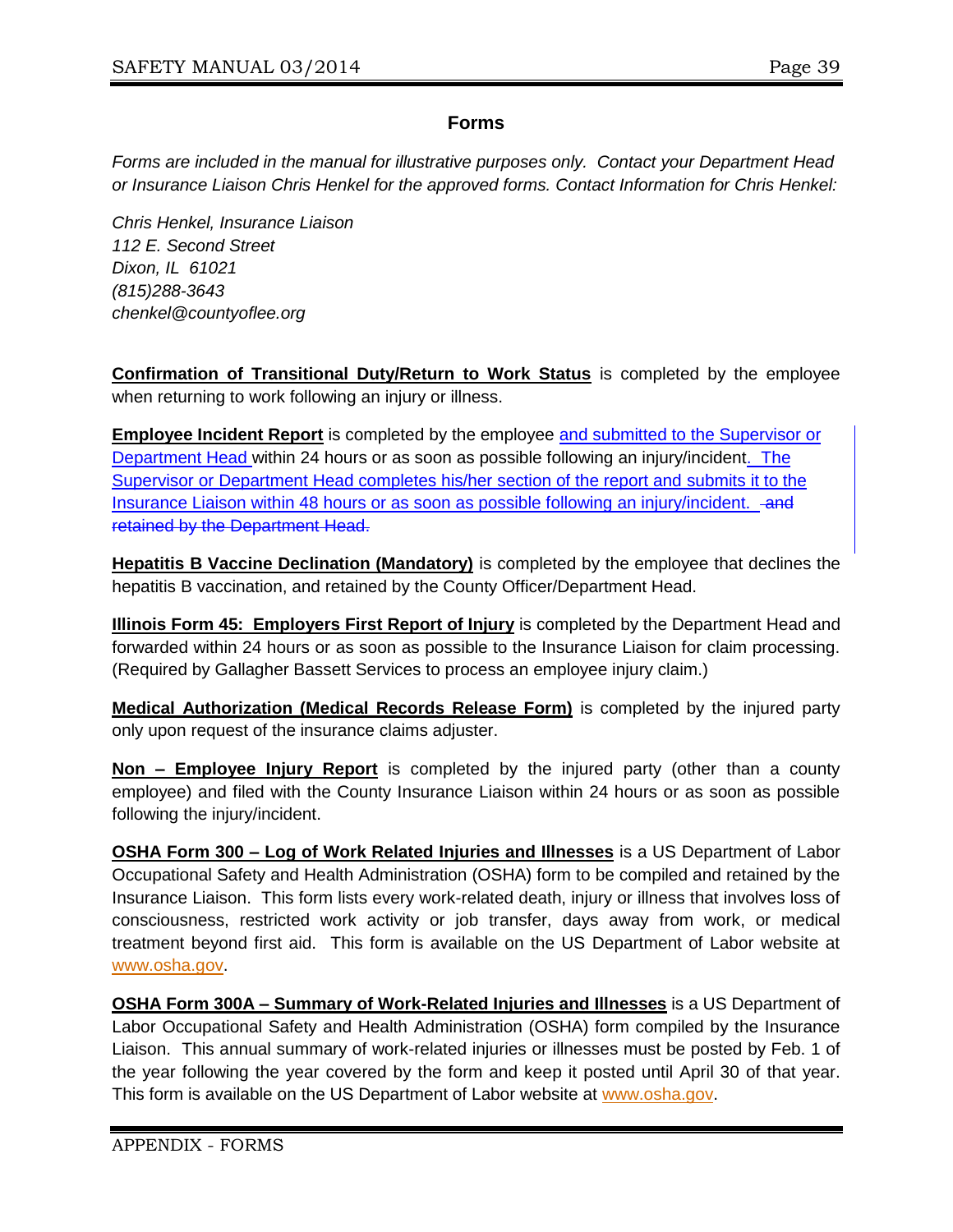**Property Damage Incident Report** is completed by the Department Head, the Insurance Liaison or other individual involved with property damage and filed within 24 hours or as soon as possible with the Insurance Liaison.

**Supervisor's Investigation Report** is completed by the Supervisor or Department Head following an incident and filed with the Insurance Liaison within 48 hours or as soon as possible following the incident.

**Transitional Duty Guidelines Form** is completed by the employee's Physician when returning to work following an injury or illness. Specifies what, if any work restrictions the employee shall follow.

**Witness Statement** is completed within 24 hours or as soon as possible by any/all witnesses to any type of incident and retained by the Department Head or Insurance Liaison.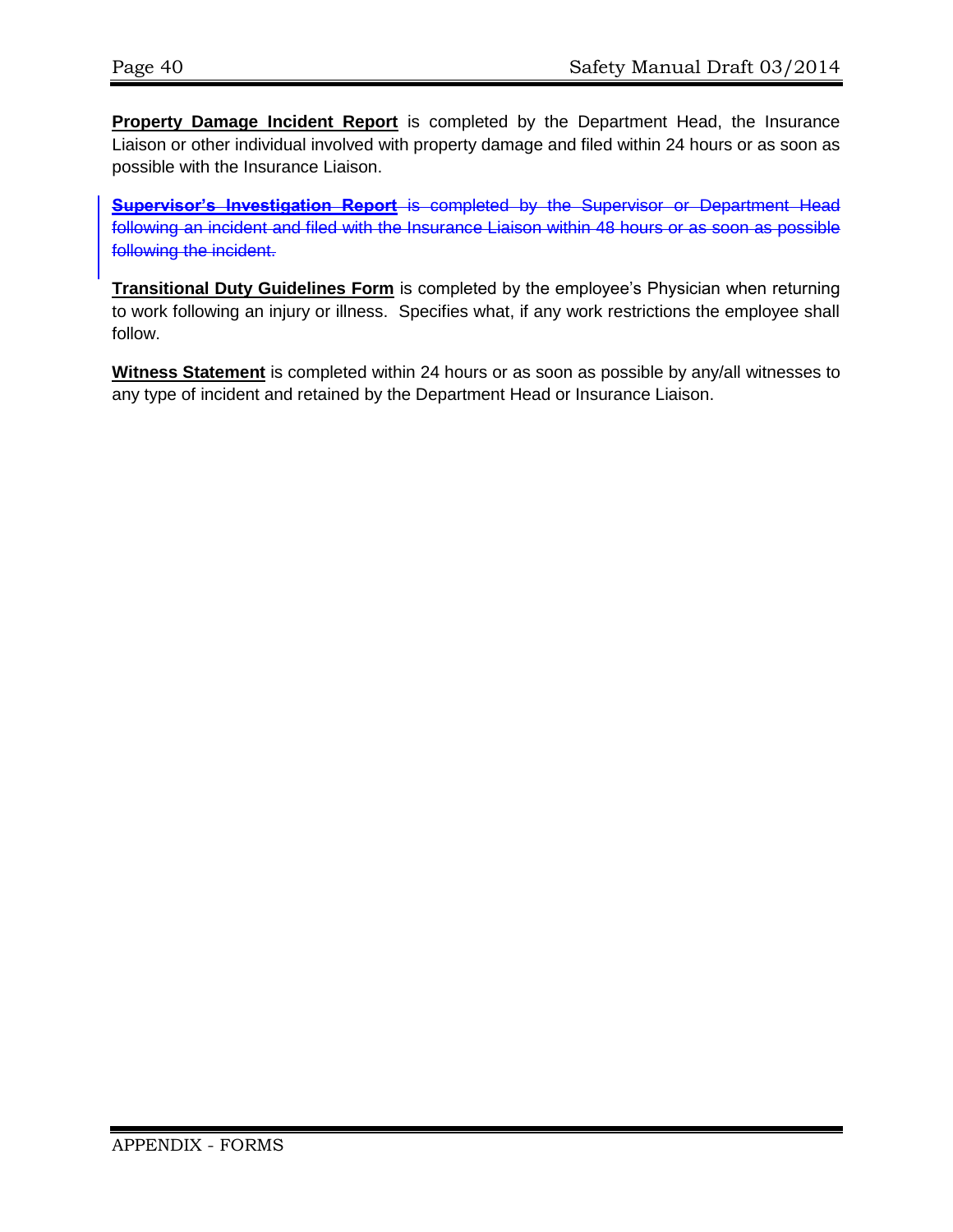| Lee County          | <b>Confirmation of Transitional Duty</b><br>www.leecountvil.com                                                                                                                                                                                                                                                  |
|---------------------|------------------------------------------------------------------------------------------------------------------------------------------------------------------------------------------------------------------------------------------------------------------------------------------------------------------|
|                     |                                                                                                                                                                                                                                                                                                                  |
| regular assignment. | This form is completed by the employee and submitted to the Supervisor or Department Head when the<br>employee is returning to work following an injury or illness, confirming the commencement of a<br>Transitional Duty/Return-to-Work assignment and again at the resumption of regular duty, or an alternate |
|                     | To be completed by the Employee                                                                                                                                                                                                                                                                                  |
|                     | Employee Name: __________________________________Dept. _________________________                                                                                                                                                                                                                                 |
|                     |                                                                                                                                                                                                                                                                                                                  |
|                     | □ Work Related Injury/Disability □ Non-Work Related Injury/Disability                                                                                                                                                                                                                                            |
|                     |                                                                                                                                                                                                                                                                                                                  |
|                     | Date available for Alternate Duty or to return to work (start date): ______________________________                                                                                                                                                                                                              |
|                     |                                                                                                                                                                                                                                                                                                                  |
| below:              | Employee resumed regular day/alternate regular assignment on: (start date) _________<br>Were you able to accommodate the job modifications as described by the physician? $\Box$ yes $\Box$ no<br>If the job modifications were altered from the physician/s recommendations, please describe                    |
|                     |                                                                                                                                                                                                                                                                                                                  |
| Employee Signature  | Date                                                                                                                                                                                                                                                                                                             |
|                     | Department Head/Supervisor Signature<br>Date                                                                                                                                                                                                                                                                     |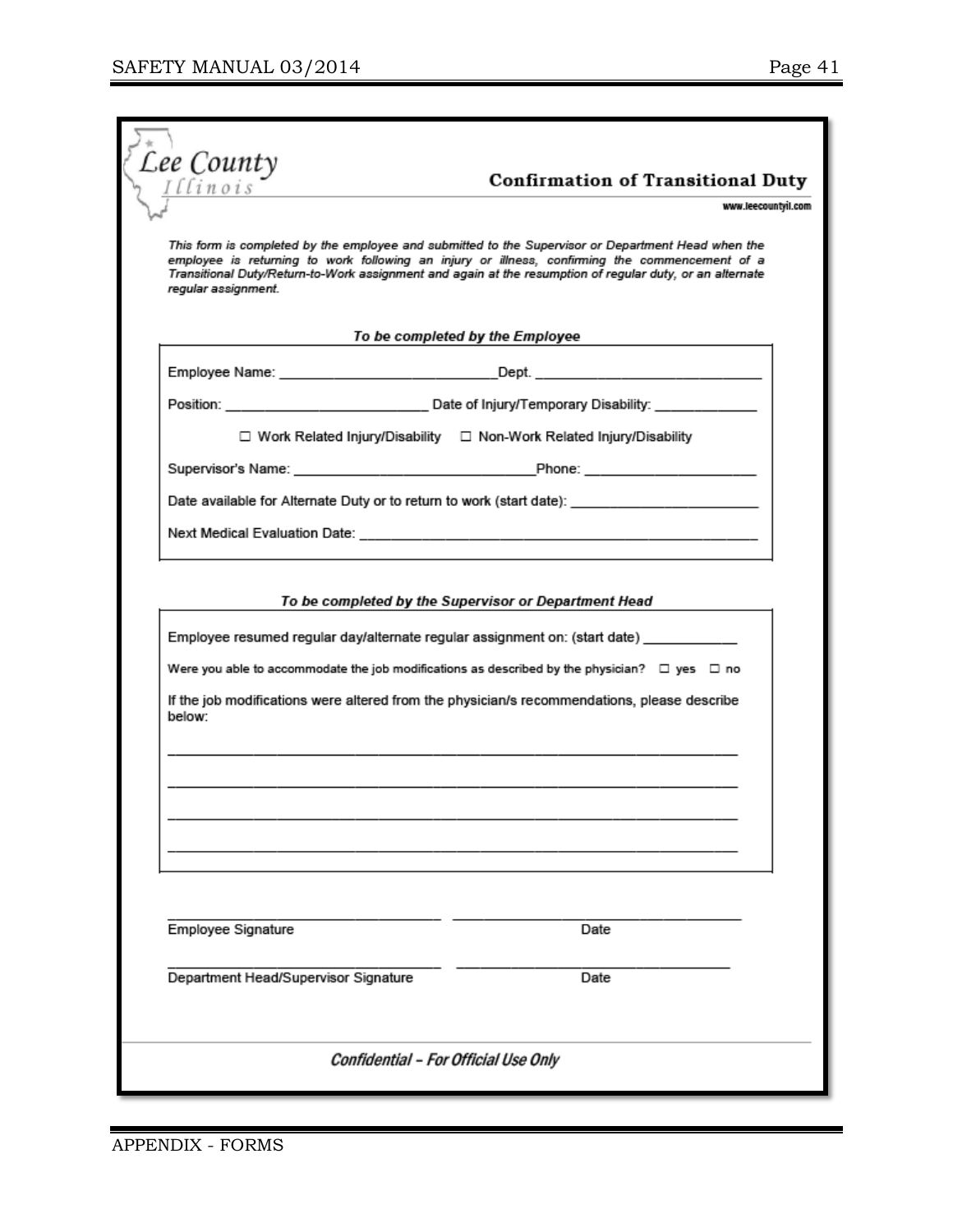|                                                                                                                                                                                                                                                                                                                                                                                                                                                                                                                                                                                                                                                                                                      | HEPATITIS B VACCINE DECLINATION |                     |  |
|------------------------------------------------------------------------------------------------------------------------------------------------------------------------------------------------------------------------------------------------------------------------------------------------------------------------------------------------------------------------------------------------------------------------------------------------------------------------------------------------------------------------------------------------------------------------------------------------------------------------------------------------------------------------------------------------------|---------------------------------|---------------------|--|
| Lee County                                                                                                                                                                                                                                                                                                                                                                                                                                                                                                                                                                                                                                                                                           |                                 | (MANDATORY)         |  |
|                                                                                                                                                                                                                                                                                                                                                                                                                                                                                                                                                                                                                                                                                                      |                                 | www.leecountyil.com |  |
| To be completed by the employee that declines the hepatitis B vaccination and retained by the<br>County Officer/Department Head.                                                                                                                                                                                                                                                                                                                                                                                                                                                                                                                                                                     |                                 |                     |  |
| I understand that due to my occupational exposure to blood or other potentially infectious<br>materials I may be at risk of acquiring hepatitis B virus (HBV) infection. I have been given the<br>opportunity to be vaccinated with hepatitis B vaccine, at no charge to myself. However, I<br>decline hepatitis B vaccination at this time. I understand that by declining this vaccine, I<br>continue to be at risk of acquiring hepatitis B, a serious disease. If in the future I continue to<br>have occupational exposure to blood or other potentially infectious materials and I want to be<br>vaccinated with hepatitis B vaccine, I can receive the vaccination series at no charge to me. |                                 |                     |  |
| Print Employee's name                                                                                                                                                                                                                                                                                                                                                                                                                                                                                                                                                                                                                                                                                | <b>County Department</b>        |                     |  |
|                                                                                                                                                                                                                                                                                                                                                                                                                                                                                                                                                                                                                                                                                                      |                                 |                     |  |
| Employee Signature                                                                                                                                                                                                                                                                                                                                                                                                                                                                                                                                                                                                                                                                                   | Date                            |                     |  |
|                                                                                                                                                                                                                                                                                                                                                                                                                                                                                                                                                                                                                                                                                                      |                                 |                     |  |
| Dept. Head or Supervisor's Signature                                                                                                                                                                                                                                                                                                                                                                                                                                                                                                                                                                                                                                                                 | Date                            |                     |  |
|                                                                                                                                                                                                                                                                                                                                                                                                                                                                                                                                                                                                                                                                                                      |                                 |                     |  |
|                                                                                                                                                                                                                                                                                                                                                                                                                                                                                                                                                                                                                                                                                                      |                                 |                     |  |
|                                                                                                                                                                                                                                                                                                                                                                                                                                                                                                                                                                                                                                                                                                      |                                 |                     |  |
|                                                                                                                                                                                                                                                                                                                                                                                                                                                                                                                                                                                                                                                                                                      |                                 |                     |  |
|                                                                                                                                                                                                                                                                                                                                                                                                                                                                                                                                                                                                                                                                                                      |                                 |                     |  |
|                                                                                                                                                                                                                                                                                                                                                                                                                                                                                                                                                                                                                                                                                                      |                                 |                     |  |
|                                                                                                                                                                                                                                                                                                                                                                                                                                                                                                                                                                                                                                                                                                      |                                 |                     |  |
|                                                                                                                                                                                                                                                                                                                                                                                                                                                                                                                                                                                                                                                                                                      |                                 |                     |  |
|                                                                                                                                                                                                                                                                                                                                                                                                                                                                                                                                                                                                                                                                                                      |                                 |                     |  |
|                                                                                                                                                                                                                                                                                                                                                                                                                                                                                                                                                                                                                                                                                                      |                                 |                     |  |
|                                                                                                                                                                                                                                                                                                                                                                                                                                                                                                                                                                                                                                                                                                      |                                 |                     |  |
|                                                                                                                                                                                                                                                                                                                                                                                                                                                                                                                                                                                                                                                                                                      |                                 |                     |  |
| Confidential - For Official Use Only                                                                                                                                                                                                                                                                                                                                                                                                                                                                                                                                                                                                                                                                 |                                 |                     |  |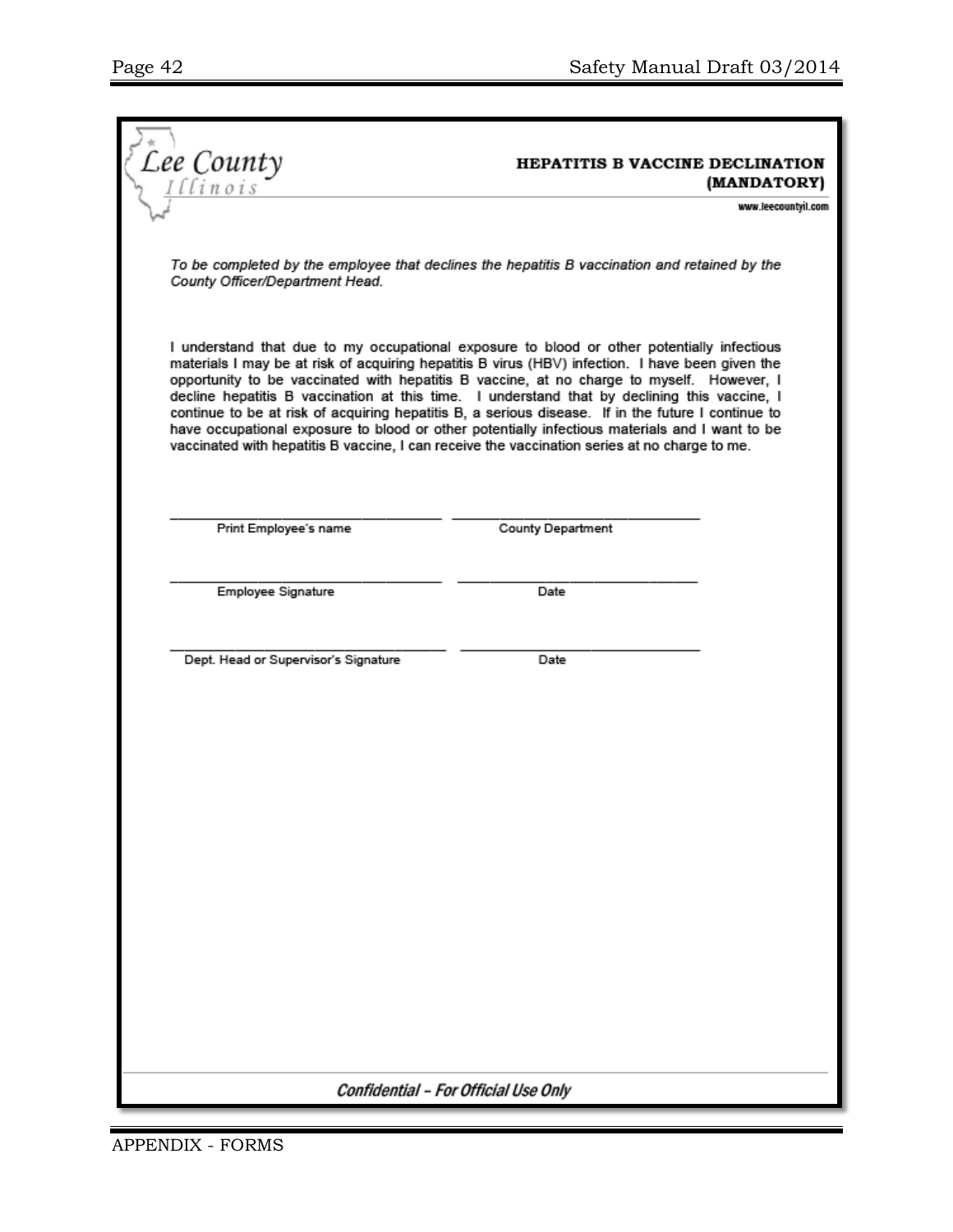| ILLINOIS FORM 45: EMPLOYER'S FIRST REPORT OF INJURY                                                                                                                                                                                                                                         |                           |                       | Please type or print.                              |
|---------------------------------------------------------------------------------------------------------------------------------------------------------------------------------------------------------------------------------------------------------------------------------------------|---------------------------|-----------------------|----------------------------------------------------|
| Employer's FEIN                                                                                                                                                                                                                                                                             | Date of report            | Case or Flie #        | is this a lost workday case?                       |
|                                                                                                                                                                                                                                                                                             |                           |                       | Yes<br>No.                                         |
| Employer's name                                                                                                                                                                                                                                                                             |                           | Doing business as     |                                                    |
|                                                                                                                                                                                                                                                                                             |                           |                       |                                                    |
| Employer's malling address                                                                                                                                                                                                                                                                  |                           |                       | Employer's email address                           |
|                                                                                                                                                                                                                                                                                             |                           |                       |                                                    |
| Nature of business or service                                                                                                                                                                                                                                                               |                           |                       | SIC code                                           |
|                                                                                                                                                                                                                                                                                             |                           |                       |                                                    |
| Name of workers' compensation carrier/admin.                                                                                                                                                                                                                                                |                           | Policy/Contract #     | Self-Insured?                                      |
|                                                                                                                                                                                                                                                                                             |                           |                       | Yes                                                |
| Employee's full name                                                                                                                                                                                                                                                                        |                           |                       | No<br>Birthdate                                    |
|                                                                                                                                                                                                                                                                                             |                           |                       |                                                    |
| Employee's malling address                                                                                                                                                                                                                                                                  |                           |                       | Employee's e-mail address                          |
|                                                                                                                                                                                                                                                                                             |                           |                       |                                                    |
| Gender                                                                                                                                                                                                                                                                                      | Maritai status            | # Dependents          | Employee's average weekly wage                     |
| Male                                                                                                                                                                                                                                                                                        |                           |                       |                                                    |
| Female<br>Job title or occupation                                                                                                                                                                                                                                                           | Married<br>Single         |                       | Date hired                                         |
|                                                                                                                                                                                                                                                                                             |                           |                       |                                                    |
| Time employee began work                                                                                                                                                                                                                                                                    | Date and time of accident |                       | Last day employee worked                           |
|                                                                                                                                                                                                                                                                                             |                           |                       |                                                    |
| If the employee died as a result of the accident, give the date of death.                                                                                                                                                                                                                   |                           |                       |                                                    |
|                                                                                                                                                                                                                                                                                             |                           |                       | Did the accident occur on the employer's premises? |
|                                                                                                                                                                                                                                                                                             |                           | Yes                   | No                                                 |
| Address of accident                                                                                                                                                                                                                                                                         |                           |                       |                                                    |
|                                                                                                                                                                                                                                                                                             |                           |                       |                                                    |
| What was the employee doing when the accident occurred?                                                                                                                                                                                                                                     |                           |                       |                                                    |
|                                                                                                                                                                                                                                                                                             |                           |                       |                                                    |
| How did the accident occur?                                                                                                                                                                                                                                                                 |                           |                       |                                                    |
|                                                                                                                                                                                                                                                                                             |                           |                       |                                                    |
| What was the injury or finess? List the part of body affected and explain how it was affected.                                                                                                                                                                                              |                           |                       |                                                    |
|                                                                                                                                                                                                                                                                                             |                           |                       |                                                    |
| What object or substance, if any, directly harmed the employee?                                                                                                                                                                                                                             |                           |                       |                                                    |
|                                                                                                                                                                                                                                                                                             |                           |                       |                                                    |
| Name and address of physician/health care professional                                                                                                                                                                                                                                      |                           |                       |                                                    |
|                                                                                                                                                                                                                                                                                             |                           |                       |                                                    |
| If treatment was given away from the worksite, list the name and address of the place it was given.                                                                                                                                                                                         |                           |                       |                                                    |
|                                                                                                                                                                                                                                                                                             |                           |                       |                                                    |
| Was the employee treated in an emergency room?<br>Was the employee hospitalized overnight as an inpatient?                                                                                                                                                                                  |                           |                       |                                                    |
| No<br>Yes                                                                                                                                                                                                                                                                                   |                           | Yes<br>No             |                                                    |
| Report prepared by                                                                                                                                                                                                                                                                          | Signature                 | Title and telephone # | Email address                                      |
|                                                                                                                                                                                                                                                                                             |                           |                       |                                                    |
| Please send this form to: ILLINOIS WORKERS' COMPENSATION COMMISSION 4500 S. SIXTH ST. FRONTAGE RD SPRINGFIELD, IL 62703                                                                                                                                                                     |                           |                       |                                                    |
| By law, employers must keep accurate records of all work-related injuries and lilness (except for certain minor injuries). Employers shall<br>report to the Commission all injuries resulting in the loss of more than three scheduled workdays. Filing this form does not affect liability |                           |                       |                                                    |
| under the Workers' Compensation Act and is not incriminatory in any way. This information is confidential. IC45 8/12                                                                                                                                                                        |                           |                       |                                                    |
|                                                                                                                                                                                                                                                                                             |                           |                       |                                                    |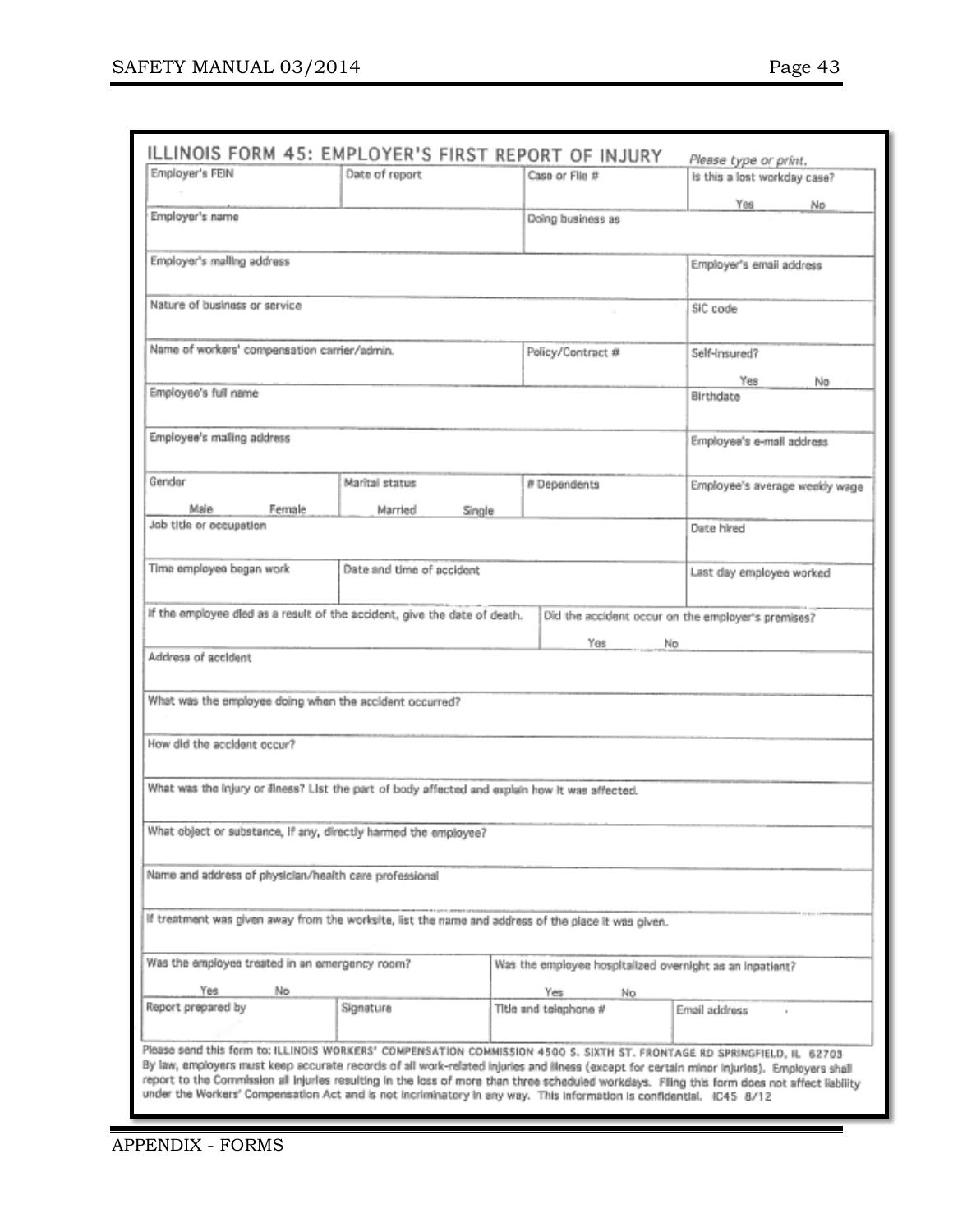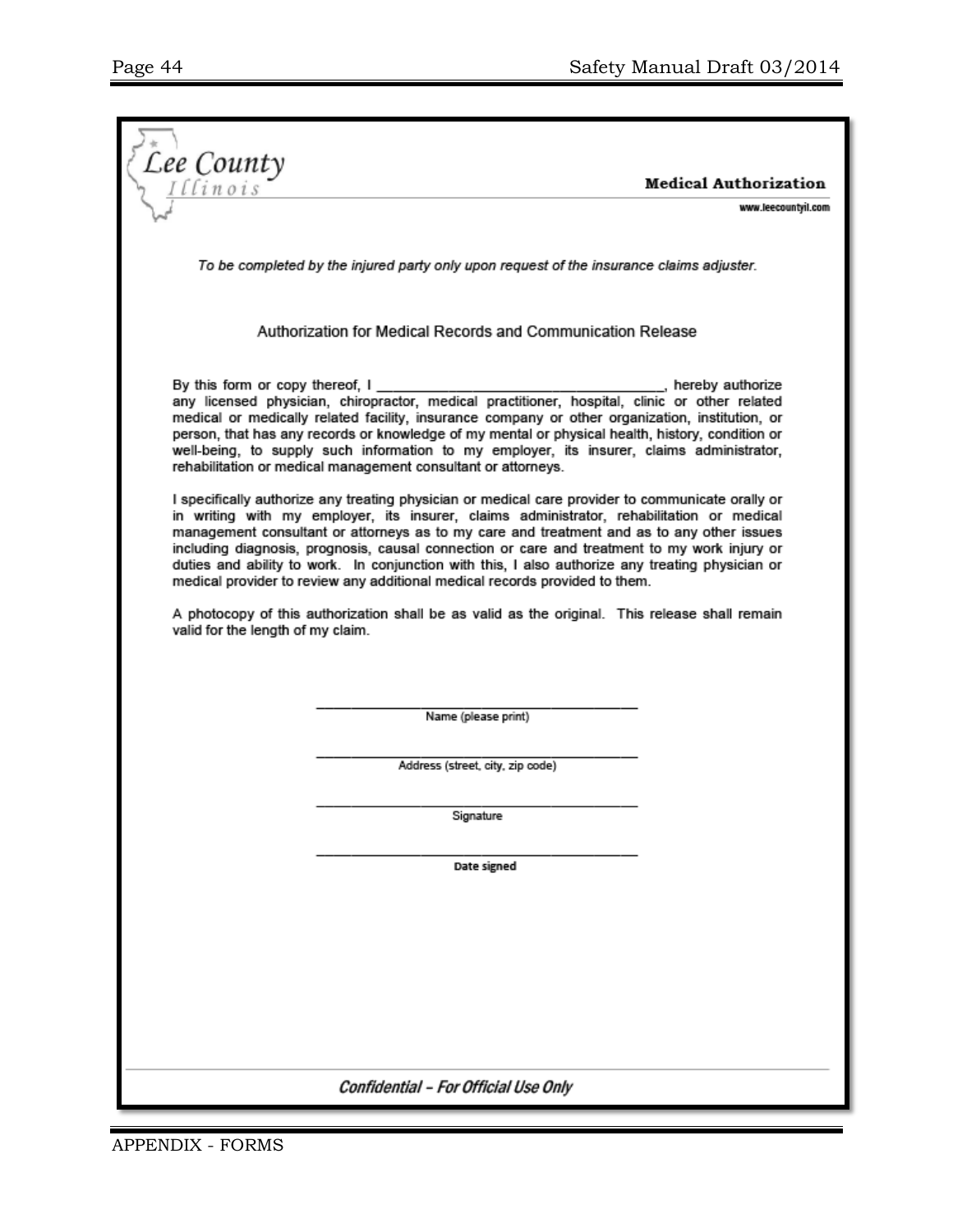| Lee County<br>Illinois                                      | Non-Employee Injury Report                                                                                                                                                                                                     |
|-------------------------------------------------------------|--------------------------------------------------------------------------------------------------------------------------------------------------------------------------------------------------------------------------------|
|                                                             | the control of the control of the control of the control of the control of<br>www.leecountyil.com                                                                                                                              |
|                                                             |                                                                                                                                                                                                                                |
|                                                             | To be completed by Injured Party within 24 hours or as soon as possible following the incident and filed<br>with the Lee County Insurance Liaison Chris H, 112 E. Second Street, Dixon, IL 61021.                              |
|                                                             |                                                                                                                                                                                                                                |
|                                                             |                                                                                                                                                                                                                                |
|                                                             |                                                                                                                                                                                                                                |
|                                                             | Home Phone #: (______) ___________________Alt. Phone #: (_____) ________________                                                                                                                                               |
|                                                             | Date of Incident: <u>Date of Incident</u> Control of Incident: Date of Incident: Dam Dpm                                                                                                                                       |
|                                                             |                                                                                                                                                                                                                                |
|                                                             |                                                                                                                                                                                                                                |
|                                                             | Explain what happened, including the reason for being in the area of the incident:                                                                                                                                             |
|                                                             |                                                                                                                                                                                                                                |
|                                                             |                                                                                                                                                                                                                                |
|                                                             |                                                                                                                                                                                                                                |
| Was medical attention sought? □ Yes □ No                    |                                                                                                                                                                                                                                |
|                                                             | If yes, date you first sought medical attention: the control of the control of the control of the control of the control of the control of the control of the control of the control of the control of the control of the cont |
|                                                             |                                                                                                                                                                                                                                |
|                                                             |                                                                                                                                                                                                                                |
|                                                             |                                                                                                                                                                                                                                |
|                                                             |                                                                                                                                                                                                                                |
|                                                             |                                                                                                                                                                                                                                |
| Prior Workers' Compensation claims or major injuries? □ Yes | $\square$ No                                                                                                                                                                                                                   |
|                                                             |                                                                                                                                                                                                                                |
|                                                             |                                                                                                                                                                                                                                |
| and correct.                                                | I understand that by signing this report, I am verifying that all of the above statements are true                                                                                                                             |
| Signature                                                   | Date<br>Time                                                                                                                                                                                                                   |
|                                                             |                                                                                                                                                                                                                                |
|                                                             |                                                                                                                                                                                                                                |

Confidential - For Official Use Only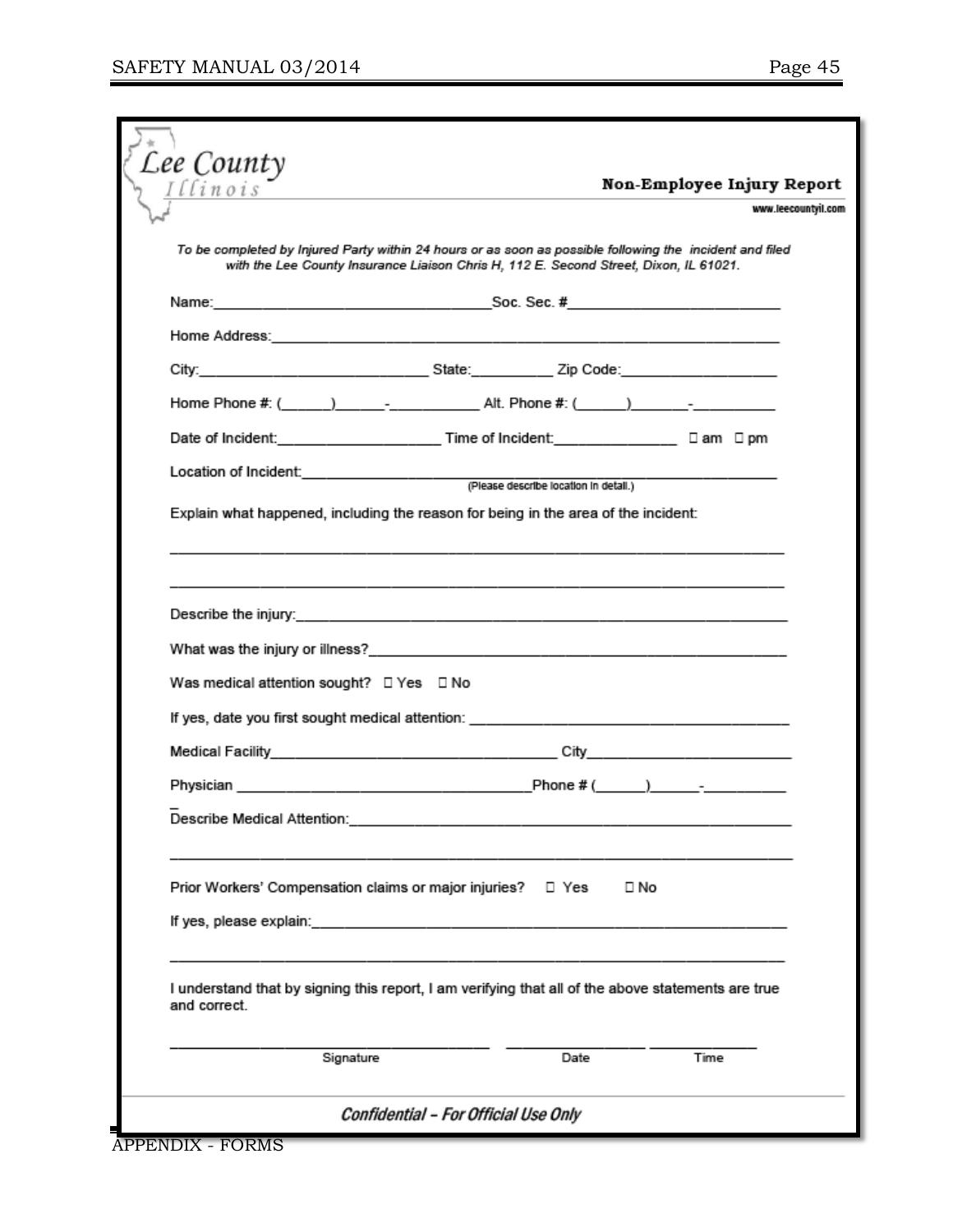| Lee County                                                                                                                                                                                                                                                                                    |                                                        |
|-----------------------------------------------------------------------------------------------------------------------------------------------------------------------------------------------------------------------------------------------------------------------------------------------|--------------------------------------------------------|
| llinois                                                                                                                                                                                                                                                                                       | PROPERTY DAMAGE INCIDENT REPORT<br>www.leecountyil.com |
| To be completed by the County Officer/Department Head, Insurance Liaison, or other individual involved<br>with property damage and filed within 24 hours or as soon as possible following the property damage<br>with Insurance Liaison, Chris Henkel, 112 E. Second Street, Dixon, Il 61021. |                                                        |
| Name of person filing the report: www.communication.com/www.communication.com/www.communication.com                                                                                                                                                                                           |                                                        |
| □ Department Head □ Insurance Liaison □ Other __________________________________                                                                                                                                                                                                              |                                                        |
|                                                                                                                                                                                                                                                                                               |                                                        |
|                                                                                                                                                                                                                                                                                               |                                                        |
|                                                                                                                                                                                                                                                                                               |                                                        |
|                                                                                                                                                                                                                                                                                               |                                                        |
|                                                                                                                                                                                                                                                                                               |                                                        |
| Was anyone injured? $\Box$ Yes $\Box$ No If yes, what is the name of the injured party and describe                                                                                                                                                                                           |                                                        |
| Witnesses to the Incident:                                                                                                                                                                                                                                                                    |                                                        |
|                                                                                                                                                                                                                                                                                               |                                                        |
|                                                                                                                                                                                                                                                                                               |                                                        |
| Note: Witness Statements need to be completed by each witness present.                                                                                                                                                                                                                        |                                                        |
| Preparer's Signature                                                                                                                                                                                                                                                                          | Date                                                   |
| Confidential - For Official Use Only                                                                                                                                                                                                                                                          |                                                        |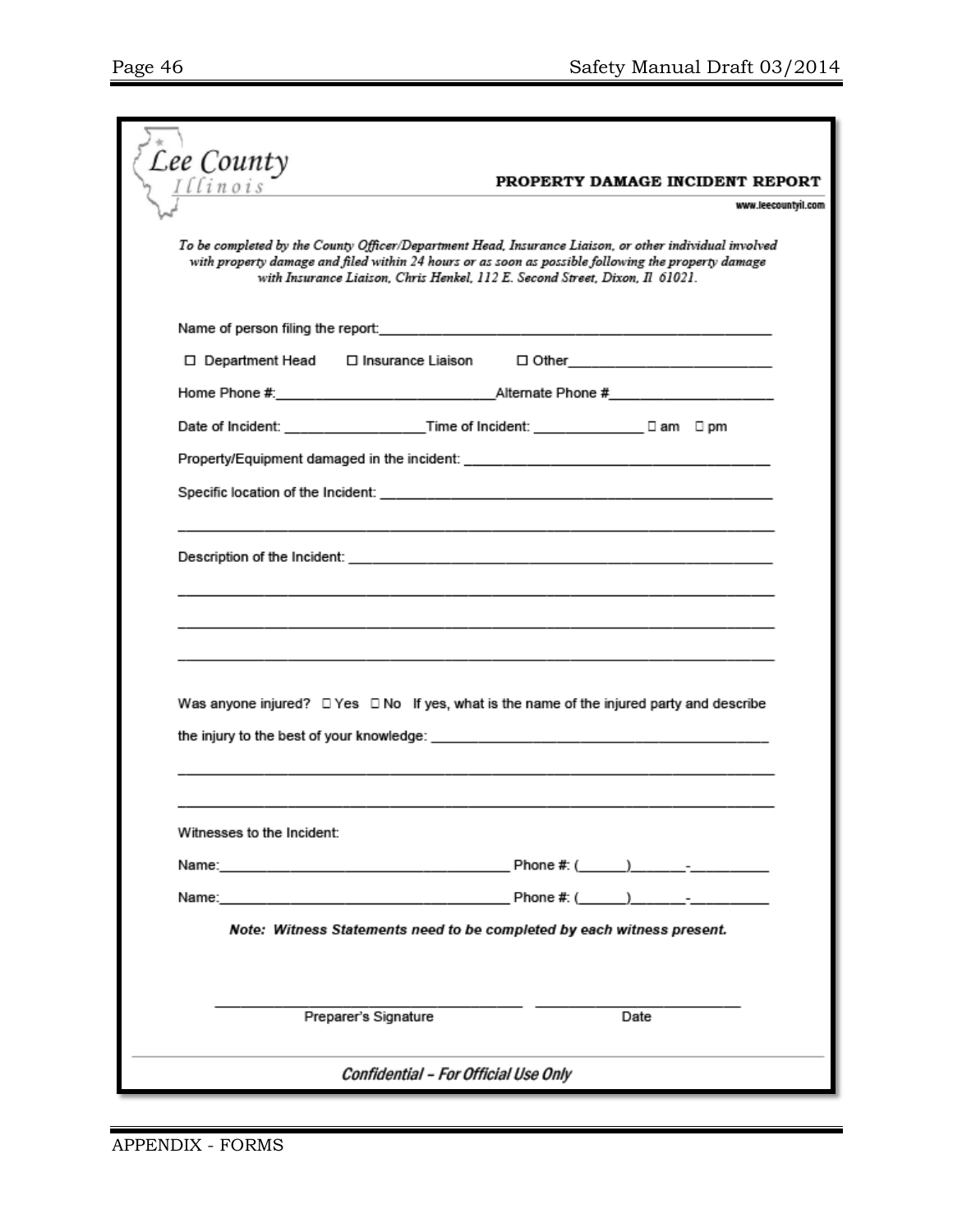|                                               | Lee County                                             |                                                                                                                                                                                                                                                                                                                              |                      | Employee Incident Report                                                                                |
|-----------------------------------------------|--------------------------------------------------------|------------------------------------------------------------------------------------------------------------------------------------------------------------------------------------------------------------------------------------------------------------------------------------------------------------------------------|----------------------|---------------------------------------------------------------------------------------------------------|
|                                               |                                                        |                                                                                                                                                                                                                                                                                                                              |                      | www.leecountyil.com                                                                                     |
|                                               |                                                        | This form must be completed and submitted to your Supervisor or Department Head within 24 hours or as soon as<br>possible following an injury or incident. The Supervisor or Department Head must complete the form and file it with the<br>Insurance Liaison within 48 hours or as soon as possible following the incident. |                      |                                                                                                         |
|                                               | PART 1: EMPLOYEE INFORMATION                           |                                                                                                                                                                                                                                                                                                                              |                      |                                                                                                         |
|                                               | Last Name                                              | First Name                                                                                                                                                                                                                                                                                                                   |                      |                                                                                                         |
|                                               | Job Title                                              | Work Phone                                                                                                                                                                                                                                                                                                                   | Home Phone           |                                                                                                         |
| E<br>M                                        | Supervisor Name (Last, First)                          | Title                                                                                                                                                                                                                                                                                                                        | Work Phone           | Work Schedule: Bargaining Unit:<br>$\Box$ Full-time<br>$\Box$ Yes<br>$\overline{\Box}$ Part-time<br>ΠNο |
| $\mathbf P$                                   | <b>PART 2: INCIDENT DESCRIPTION</b>                    |                                                                                                                                                                                                                                                                                                                              |                      |                                                                                                         |
| L                                             | Date of Incident                                       | Time of Incident                                                                                                                                                                                                                                                                                                             | Location of Incident |                                                                                                         |
| O                                             | Resulted in                                            | Description of Injury/ Iliness (type of injury/ illness & body part, e.g. sprained rt. ankle, severe cut on left                                                                                                                                                                                                             |                      |                                                                                                         |
| Y<br>E                                        | Yes $\rightarrow$<br>employee<br>No<br>injury/illness? | thumb):                                                                                                                                                                                                                                                                                                                      |                      |                                                                                                         |
| E                                             | Incident details-                                      |                                                                                                                                                                                                                                                                                                                              |                      |                                                                                                         |
| т                                             | Specific task being performed at<br>time of incident:  |                                                                                                                                                                                                                                                                                                                              |                      |                                                                                                         |
| O                                             | Step-by-step events leading up to<br>the incident:     |                                                                                                                                                                                                                                                                                                                              |                      |                                                                                                         |
|                                               | Equipment/tools involved:                              |                                                                                                                                                                                                                                                                                                                              |                      |                                                                                                         |
| с<br>$\mathbf{o}$                             | Materials being handled:                               |                                                                                                                                                                                                                                                                                                                              |                      |                                                                                                         |
| M<br>$\mathbf P$                              | Other relevant details:                                |                                                                                                                                                                                                                                                                                                                              |                      | Continued on attached sheet: $\Box$                                                                     |
| L<br>E                                        | Witness Name(s)/Phone Number(s):                       |                                                                                                                                                                                                                                                                                                                              |                      |                                                                                                         |
| T<br>E                                        | Employee Signature##                                   |                                                                                                                                                                                                                                                                                                                              | Date                 |                                                                                                         |
|                                               |                                                        |                                                                                                                                                                                                                                                                                                                              |                      |                                                                                                         |
|                                               |                                                        |                                                                                                                                                                                                                                                                                                                              |                      |                                                                                                         |
|                                               |                                                        |                                                                                                                                                                                                                                                                                                                              |                      |                                                                                                         |
|                                               |                                                        |                                                                                                                                                                                                                                                                                                                              |                      |                                                                                                         |
| - Supervisor to complete next page ---------- |                                                        |                                                                                                                                                                                                                                                                                                                              |                      |                                                                                                         |
|                                               | 2014 Lee County                                        |                                                                                                                                                                                                                                                                                                                              |                      | Page 1 of 2                                                                                             |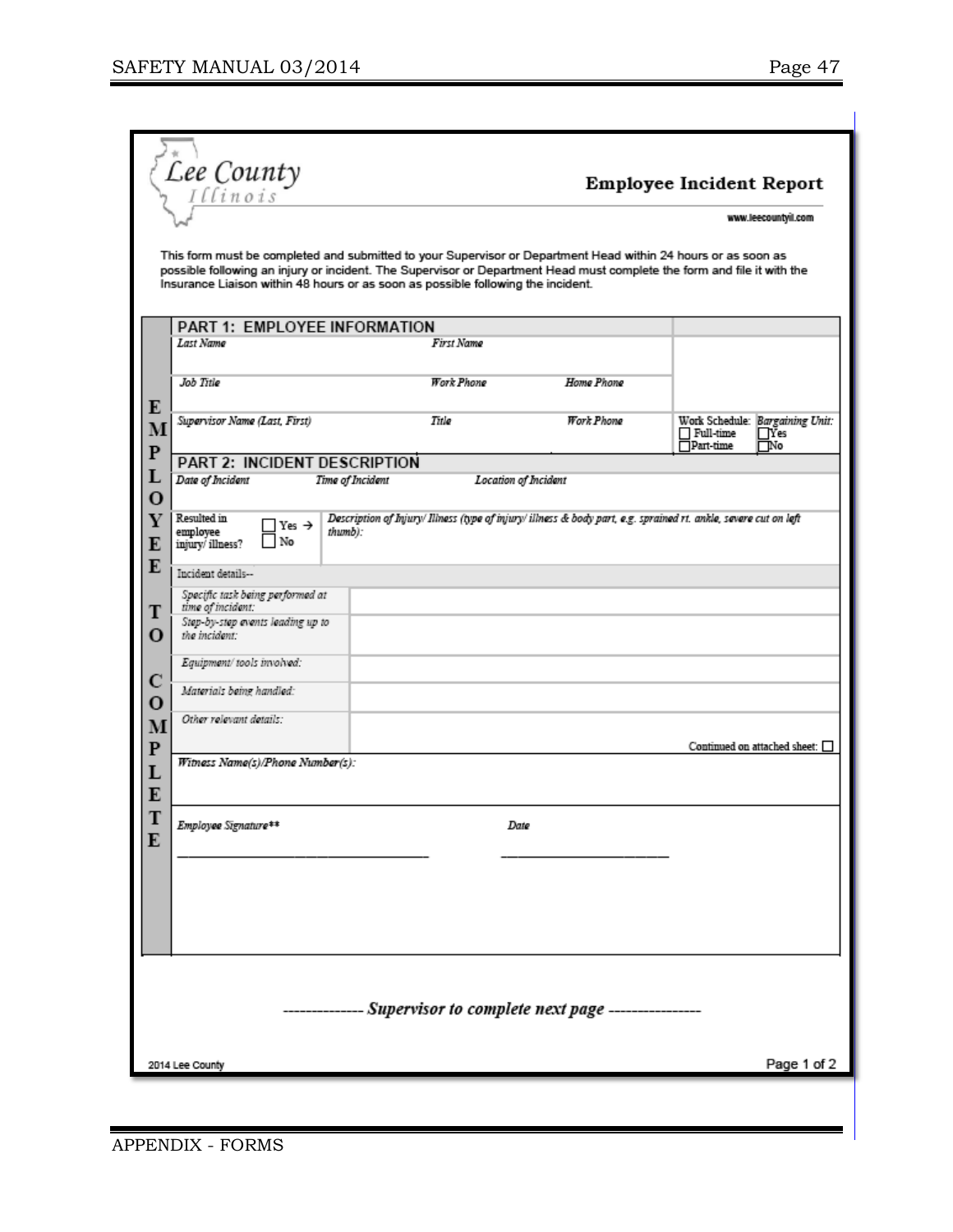|                                                              | Lee County                                                                                                                                                                                                                                                                                                                                                                                                                                                                                                  | Employee Incident Report<br>www.leecountyil.com                                                                                                                                                                                                                                                                  |  |  |
|--------------------------------------------------------------|-------------------------------------------------------------------------------------------------------------------------------------------------------------------------------------------------------------------------------------------------------------------------------------------------------------------------------------------------------------------------------------------------------------------------------------------------------------------------------------------------------------|------------------------------------------------------------------------------------------------------------------------------------------------------------------------------------------------------------------------------------------------------------------------------------------------------------------|--|--|
|                                                              | Employee Last Name:                                                                                                                                                                                                                                                                                                                                                                                                                                                                                         |                                                                                                                                                                                                                                                                                                                  |  |  |
|                                                              | PART 3: ADDITIONAL INCIDENT INFORMATION<br>Supervisor Comments (additional information on nature of incident details, etc.) Note: If claim as submitted appears to be suspicious please<br>notify your senior manager. Examples include: reported at start of shift; strain or sprain to back with no physical evidence of mjury; employee<br>vague about circumstances; supplemental information gathered indicates injury possibly not work-related.                                                      |                                                                                                                                                                                                                                                                                                                  |  |  |
| S<br>Ū                                                       | Guidance: If treatment beyond first aid required then<br>employee is to be transported by a supervisor or an ambulance<br>to the clinic for evaluation and treatment. Once treatment and<br>evaluation is completed then the employee will be transported<br>back to their work.                                                                                                                                                                                                                            | If the employee is cleared to operate their personal vehicle then he/she will<br>be allowed to leave the worksite. If the employee is impaired to the point<br>that it is unsafe to operate their personal vehicle then the employee will have<br>to obtain an alternative means to return home.                 |  |  |
| $\overline{P}$                                               | PART 4: POSSIBLE CAUSAL FACTORS                                                                                                                                                                                                                                                                                                                                                                                                                                                                             |                                                                                                                                                                                                                                                                                                                  |  |  |
| E<br>$\overline{\mathbf{R}}$<br>$\overline{\mathbf{V}}$<br>I | Process/environment-related: (Check all that possibly apply)<br>Housekeeping<br>Workstation/area setup<br>□Work procedure, or lack of<br>Flooring/ground<br>Repetitive motion<br>$\Box$ Lighting<br>Tool/ equipment condition<br>$\Box$ Ventilation<br>Tool/ equipment availability<br>$\Box$ Other:<br>Personal protective<br>equipment availability                                                                                                                                                       | Personnel-related: (Check all that possibly apply)<br>$\Box$ Tool/ equipment use or selection<br>$\Box$ Work pacing<br>$\Box$ Level of support/assistance<br>$\Box$ Other:<br>Awkward posture(s)<br>Personal protective equipment use<br>Following of procedure/instruction<br>$\Box$ Level of attention to task |  |  |
| S                                                            |                                                                                                                                                                                                                                                                                                                                                                                                                                                                                                             |                                                                                                                                                                                                                                                                                                                  |  |  |
| о<br>$\mathbb R$<br>T                                        | POSSIBLE ROOT CAUSE(S): Factors contributing to the workplace condition(s)/act(s) identified above<br>(Check all that possibly apply)<br>Additional details on possible cause(s):<br>Awareness of job hazards<br>$\Box$ Level of training<br>Level of inspection/maintenance<br>Level of communication<br>Injury. List restrictions if applicable:<br>TLevel of resources available<br>Other:                                                                                                               | Treatment details: Where was employee treated?<br>What is the initial status: Return to full duty with no restrictions; return to duty with restrictions; lost time                                                                                                                                              |  |  |
| $\Omega$                                                     |                                                                                                                                                                                                                                                                                                                                                                                                                                                                                                             |                                                                                                                                                                                                                                                                                                                  |  |  |
|                                                              | PART 5: PLANNED FOLLOW-UP EFFORTS                                                                                                                                                                                                                                                                                                                                                                                                                                                                           |                                                                                                                                                                                                                                                                                                                  |  |  |
| М<br>P                                                       | Check all that possibly apply:<br>Conduct ergonomic evaluation (01)<br>Review as job performance issue<br>$\Box$ Post safety signage in area (06)<br>Evaluate equipment/ facility condition (02)*<br>Review inspection and/or maintenance program<br>(10)<br>Provide appropriate tool/ equipment (03)<br>(07)<br>$\Box$ Other (11):<br>Provide personal protective equipment (04)<br>Review formal work procedure (08)<br>Provide initial/refresher training (05)<br>Assess newly identified hazard(s) (09) |                                                                                                                                                                                                                                                                                                                  |  |  |
| E<br>T                                                       | <b>FOLLOW-UP ACTION:</b><br>For each follow-up effort checked above, indicate its action code (# in parentheses) and describe the planned action. As actions are completed,<br>record completion date, and initial the original copy for local recordkeeping purposes.                                                                                                                                                                                                                                      |                                                                                                                                                                                                                                                                                                                  |  |  |
|                                                              | Action Code<br>Description of Planned Action                                                                                                                                                                                                                                                                                                                                                                                                                                                                | Date Completed<br>Supervisor Initial                                                                                                                                                                                                                                                                             |  |  |
| E                                                            | Supervisor Signature **                                                                                                                                                                                                                                                                                                                                                                                                                                                                                     | Date                                                                                                                                                                                                                                                                                                             |  |  |
|                                                              | ** Signing of this form does not constitute acceptance or assignment of individual fault                                                                                                                                                                                                                                                                                                                                                                                                                    |                                                                                                                                                                                                                                                                                                                  |  |  |
|                                                              |                                                                                                                                                                                                                                                                                                                                                                                                                                                                                                             |                                                                                                                                                                                                                                                                                                                  |  |  |
| Page 2 of 2<br>2014 Lee County                               |                                                                                                                                                                                                                                                                                                                                                                                                                                                                                                             |                                                                                                                                                                                                                                                                                                                  |  |  |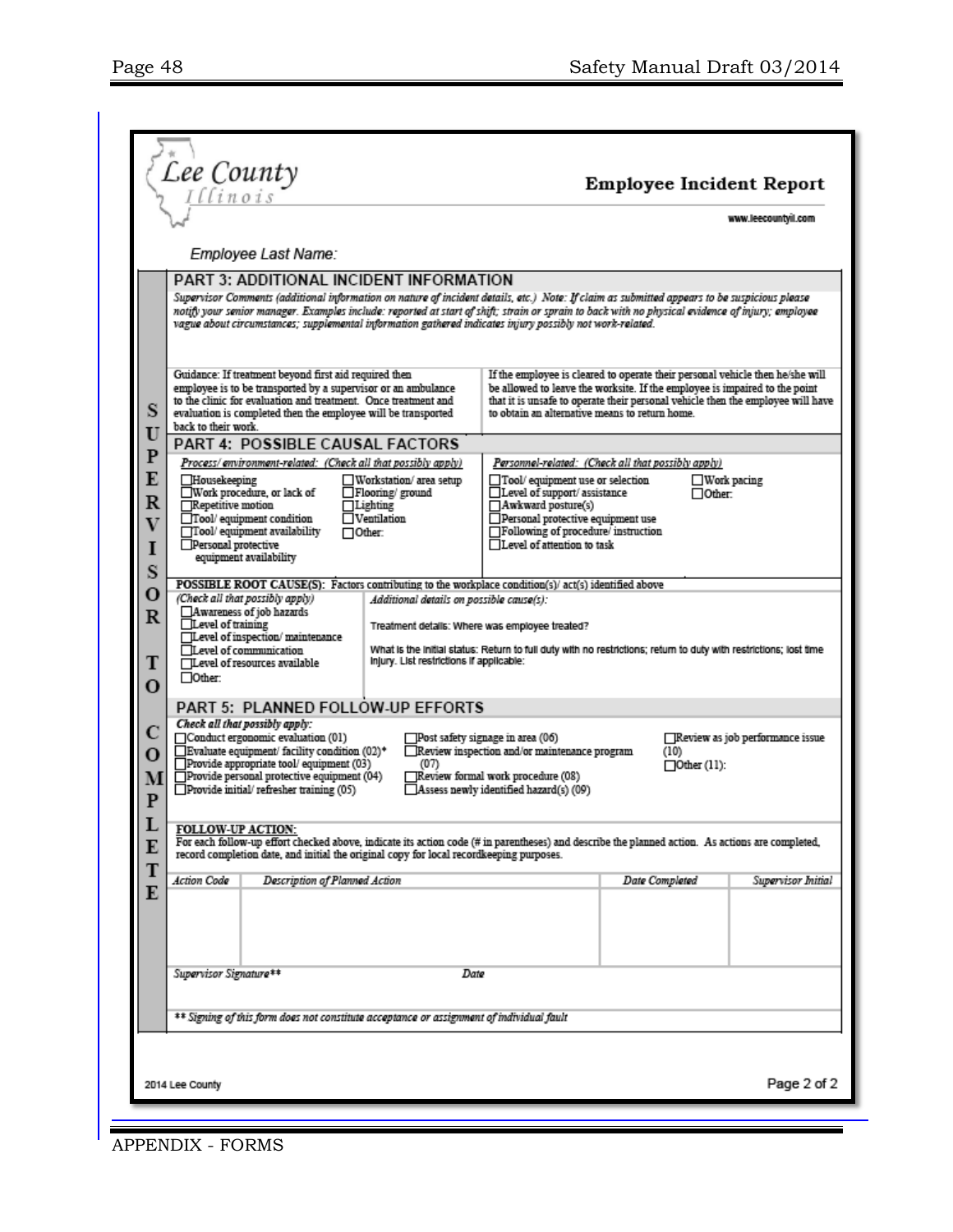| Lee County                                                                                                                          | <b>Transitional Duty Guidelines Form</b>                                                                                                                                                                                                                                                                                                                                                                                  |
|-------------------------------------------------------------------------------------------------------------------------------------|---------------------------------------------------------------------------------------------------------------------------------------------------------------------------------------------------------------------------------------------------------------------------------------------------------------------------------------------------------------------------------------------------------------------------|
|                                                                                                                                     | www.leecountyil.com                                                                                                                                                                                                                                                                                                                                                                                                       |
|                                                                                                                                     | To be completed by the employee's Physician when returning to work following an injury or illness and<br>submitted to the County Officer/Department Head.                                                                                                                                                                                                                                                                 |
|                                                                                                                                     |                                                                                                                                                                                                                                                                                                                                                                                                                           |
|                                                                                                                                     | Social Security Number: New York 1999 Social Security Number: New York 1999 Social Security Number                                                                                                                                                                                                                                                                                                                        |
|                                                                                                                                     |                                                                                                                                                                                                                                                                                                                                                                                                                           |
|                                                                                                                                     | ----------------------------The following must be completed by Physician---------------------------                                                                                                                                                                                                                                                                                                                       |
|                                                                                                                                     |                                                                                                                                                                                                                                                                                                                                                                                                                           |
|                                                                                                                                     |                                                                                                                                                                                                                                                                                                                                                                                                                           |
|                                                                                                                                     |                                                                                                                                                                                                                                                                                                                                                                                                                           |
|                                                                                                                                     |                                                                                                                                                                                                                                                                                                                                                                                                                           |
| frequent tasks involving standing, walking, sitting.<br>pulling. Majority of work is sedentary.<br>walking, answering phones.<br>3. | Medium Work; May require occasional lifting up to 50 lbs., carrying loads up to 20 lbs.,<br>Light Work: May require lifting up to 20lbs., some walking, standing, and/or pushing or<br>Semi-Sedentary Work: May require lifting light items up to 10 lbs., sitting, minimal<br>Sedentary Work: Sitting, answering phones, computer work.<br>Cannot be assigned transitional duty at this time for a duration of _<br>davs |
| 4.                                                                                                                                  | Projected date Employee could be returned to Full Duty: ________________________                                                                                                                                                                                                                                                                                                                                          |
|                                                                                                                                     |                                                                                                                                                                                                                                                                                                                                                                                                                           |
| Attending Physician                                                                                                                 | Date                                                                                                                                                                                                                                                                                                                                                                                                                      |
| Address                                                                                                                             | Phone Number                                                                                                                                                                                                                                                                                                                                                                                                              |
|                                                                                                                                     | Confidential - For Official Use Only                                                                                                                                                                                                                                                                                                                                                                                      |